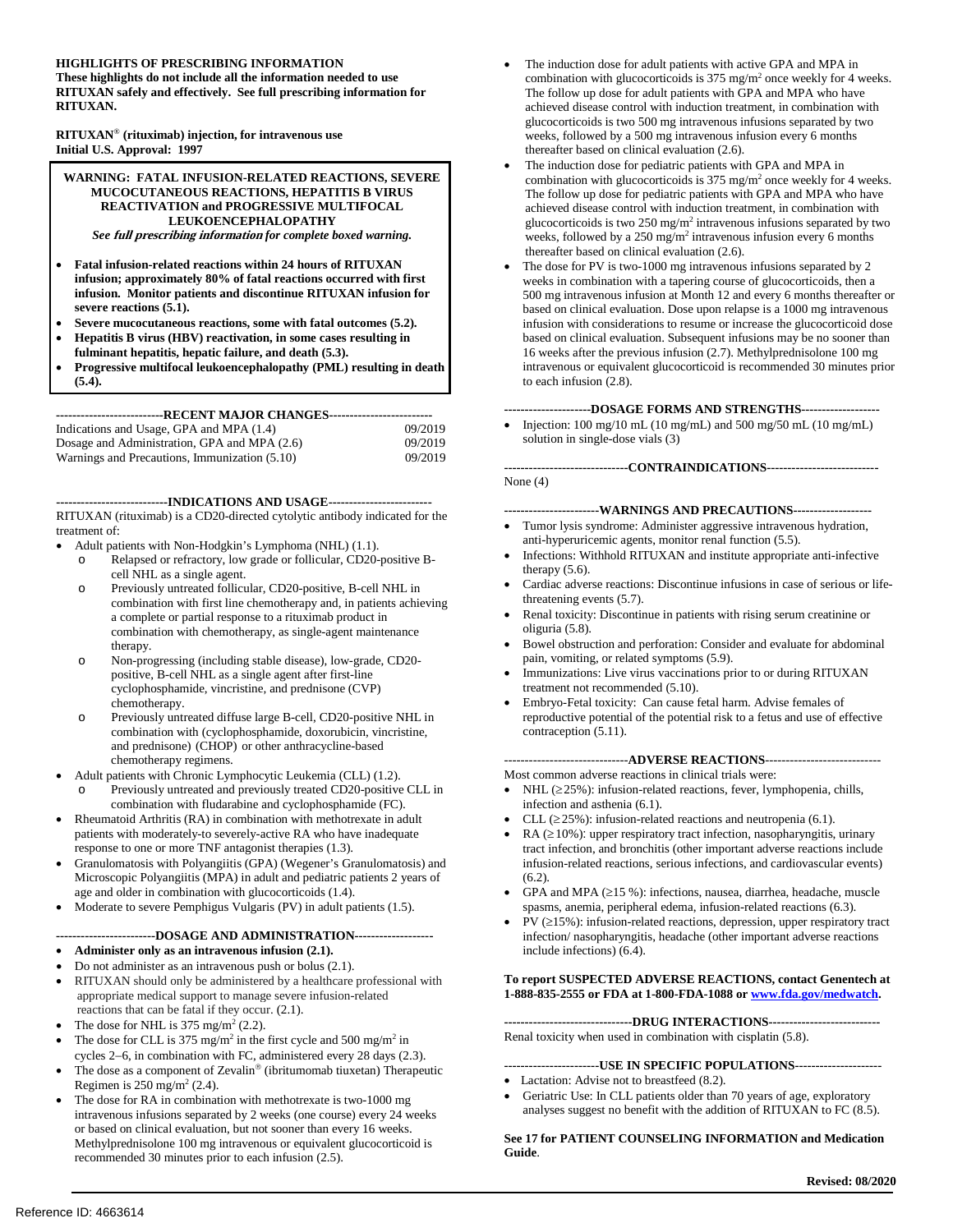#### **FULL PRESCRIBING INFORMATION: CONTENTS***\**

#### **WARNING: FATAL INFUSION-RELATED REACTIONS, SEVERE MUCOCUTANEOUS REACTIONS, HEPATITIS B VIRUS REACTIVATION and PROGRESSIVE MULTIFOCAL LEUKOENCEPHALOPATHY**

- **1 INDICATIONS AND USAGE**
	- 1.1 Non-Hodgkin's Lymphoma (NHL)
	- 1.2 Chronic Lymphocytic Leukemia (CLL)
	- 1.3 Rheumatoid Arthritis (RA)
	- 1.4 Granulomatosis with Polyangiitis (GPA) (Wegener's
	- Granulomatosis) and Microscopic Polyangiitis (MPA) 1.5 Pemphigus Vulgaris (PV)

#### **2 DOSAGE AND ADMINISTRATION**

- 2.1 Important Dosing Information
- 2.2 Recommended Dose for Non-Hodgkin's Lymphoma (NHL)
- 2.3 Recommended Dose for Chronic Lymphocytic Leukemia (CLL)
- 2.4 Recommended Dose as a Component of Zevalin® for treatment of NHL
- 2.5 Recommended Dose for Rheumatoid Arthritis (RA)
- 2.6 Recommended Dose for Granulomatosis with Polyangiitis (GPA) (Wegener's Granulomatosis) and Microscopic Polyangiitis (MPA)
- 2.7 Recommended Dose for Pemphigus Vulgaris (PV)
- 2.8 Recommended Dose for Premedication and
	- Prophylactic Medications

#### 2.9 Administration and Storage

#### **3 DOSAGE FORMS AND STRENGTHS**

#### **4 CONTRAINDICATIONS**

- **5 WARNINGS AND PRECAUTIONS**
	- 5.1 Infusion-Related Reactions
	- 5.2 Severe Mucocutaneous Reactions
	- 5.3 Hepatitis B Virus (HBV) Reactivation
	- 5.4 Progressive Multifocal Leukoencephalopathy (PML)<br>5.5 Tumor Lysis Syndrome (TLS)
	- Tumor Lysis Syndrome (TLS)
	- 5.6 Infections<br>5.7 Cardiovas
	- 5.7 Cardiovascular Adverse Reactions
	- 5.8 Renal Toxicity
	- 5.9 Bowel Obstruction and Perforation
	- 5.10 Immunization
	- 5.11 Embryo-Fetal Toxicity
	- 5.12 Concomitant Use with Other Biologic Agents and DMARDS other than Methotrexate in RA, GPA and MPA, PV

5.13 Use in RA Patients Who Have Not Had Prior Inadequate Response to Tumor Necrosis Factor (TNF) Antagonists

#### **6 ADVERSE REACTIONS**

- 6.1 Clinical Trials Experience in Lymphoid Malignancies
- 6.2 Clinical Trials Experience in Rheumatoid Arthritis
- 6.3 Clinical Trials Experience in Granulomatosis with Polyangiitis (GPA) (Wegener's Granulomatosis) and Microscopic Polyangiitis (MPA)
- 6.4 Clinical Trials Experience in Pemphigus Vulgaris (PV)
- 6.5 Immunogenicity
- 6.6 Postmarketing Experience
- **7 DRUG INTERACTIONS**

#### **8 USE IN SPECIFIC POPULATIONS**

- 8.1 Pregnancy<br>8.2 Lactation
- Lactation
- 8.3 Females and Males of Reproductive Potential
- 8.4 Pediatric Use
- 8.5 Geriatric Use
- **11 DESCRIPTION**

#### **12 CLINICAL PHARMACOLOGY**

- 12.1 Mechanism of Action
- 12.2 Pharmacodynamics
- 12.3 Pharmacokinetics
- **13 NONCLINICAL TOXICOLOGY**
- 13.1 Carcinogenesis, Mutagenesis, Impairment of Fertility **14 CLINICAL STUDIES**
	- 14.1 Relapsed or Refractory, Low-Grade or Follicular, CD20-Positive, B-Cell NHL
	- 14.2 Previously Untreated, Low-Grade or Follicular, CD20-Positive, B-Cell NHL
	- 14.3 Diffuse Large B-Cell NHL (DLBCL)
	- 14.4 Ninety-Minute Infusions in Previously Untreated Follicular NHL and DLBCL
	- 14.5 Chronic Lymphocytic Leukemia (CLL)
	- 14.6 Rheumatoid Arthritis (RA)
	- 14.7 Granulomatosis with Polyangiitis (GPA) (Wegener's Granulomatosis) and Microscopic Polyangiitis (MPA) 14.8 Pemphigus Vulgaris (PV)
- **16 HOW SUPPLIED/STORAGE AND HANDLING**
- **17 PATIENT COUNSELING INFORMATION**

\* Sections or subsections omitted from the full prescribing information are not listed.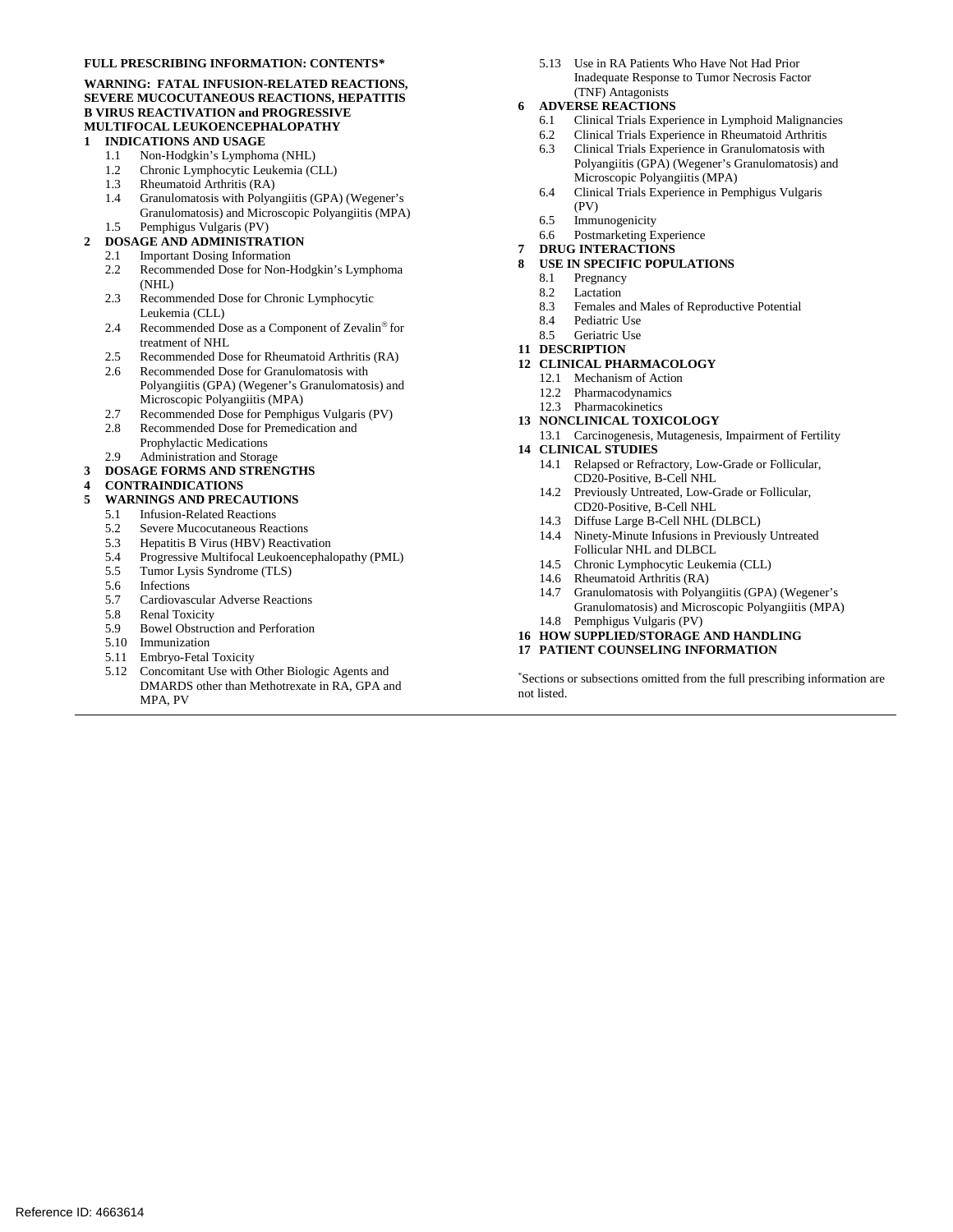## **FULL PRESCRIBING INFORMATION**

## **WARNING: FATAL INFUSION-RELATED REACTIONS, SEVERE MUCOCUTANEOUS REACTIONS, HEPATITIS B VIRUS REACTIVATION and PROGRESSIVE MULTIFOCAL LEUKOENCEPHALOPATHY**

## **Infusion-Related Reactions**

**RITUXAN administration can result in serious, including fatal, infusion-related reactions. Deaths within 24 hours of RITUXAN infusion have occurred. Approximately 80% of fatal infusion reactions occurred in association with the first infusion. Monitor patients closely. Discontinue RITUXAN infusion for severe reactions and provide medical treatment for Grade 3 or 4 infusion-related reactions** *[see Warnings and Precautions (5.1), Adverse Reactions (6.1)***].**

**Severe Mucocutaneous Reactions**

**Severe, including fatal, mucocutaneous reactions can occur in patients receiving RITUXAN** *[see Warnings and Precautions (5.2)]***.**

## **Hepatitis B Virus (HBV) Reactivation**

**HBV reactivation can occur in patients treated with RITUXAN, in some cases resulting in fulminant hepatitis, hepatic failure, and death. Screen all patients for HBV infection before treatment initiation, and monitor patients during and after treatment with RITUXAN. Discontinue RITUXAN and concomitant medications in the event of HBV reactivation** *[see Warnings and Precautions (5.3)]***.**

**Progressive Multifocal Leukoencephalopathy (PML), including fatal PML, can occur in patients receiving RITUXAN** *[see Warnings and Precautions (5.4) and Adverse Reactions (6.1)]***.**

## **1 INDICATIONS AND USAGE**

## **1.1 Non–Hodgkin's Lymphoma (NHL)**

RITUXAN (rituximab) is indicated for the treatment of adult patients with:

- Relapsed or refractory, low-grade or follicular, CD20-positive, B-cell NHL as a single agent.
- Previously untreated follicular, CD20-positive, B-cell NHL in combination with first line chemotherapy and, in patients achieving a complete or partial response to a rituximab product in combination with chemotherapy, as single-agent maintenance therapy.
- Non-progressing (including stable disease), low-grade, CD20-positive, B-cell NHL as a single agent after first-line cyclophosphamide, vincristine, and prednisone (CVP) chemotherapy.
- Previously untreated diffuse large B-cell, CD20-positive NHL in combination with cyclophosphamide, doxorubicin, vincristine, prednisone (CHOP) or other anthracycline-based chemotherapy regimens.

# **1.2 Chronic Lymphocytic Leukemia (CLL)**

RITUXAN, in combination with fludarabine and cyclophosphamide (FC), is indicated for the treatment of adult patients with previously untreated and previously treated CD20-positive CLL.

## **1.3 Rheumatoid Arthritis (RA)**

RITUXAN, in combination with methotrexate, is indicated for the treatment of adult patients with moderately- to severely-active rheumatoid arthritis who have had an inadequate response to one or more TNF antagonist therapies.

## **1.4 Granulomatosis with Polyangiitis (GPA) (Wegener's Granulomatosis) and Microscopic Polyangiitis (MPA)**

RITUXAN, in combination with glucocorticoids, is indicated for the treatment of adult and pediatric patients 2 years of age and older with Granulomatosis with Polyangiitis (GPA) (Wegener's Granulomatosis) and Microscopic Polyangiitis (MPA).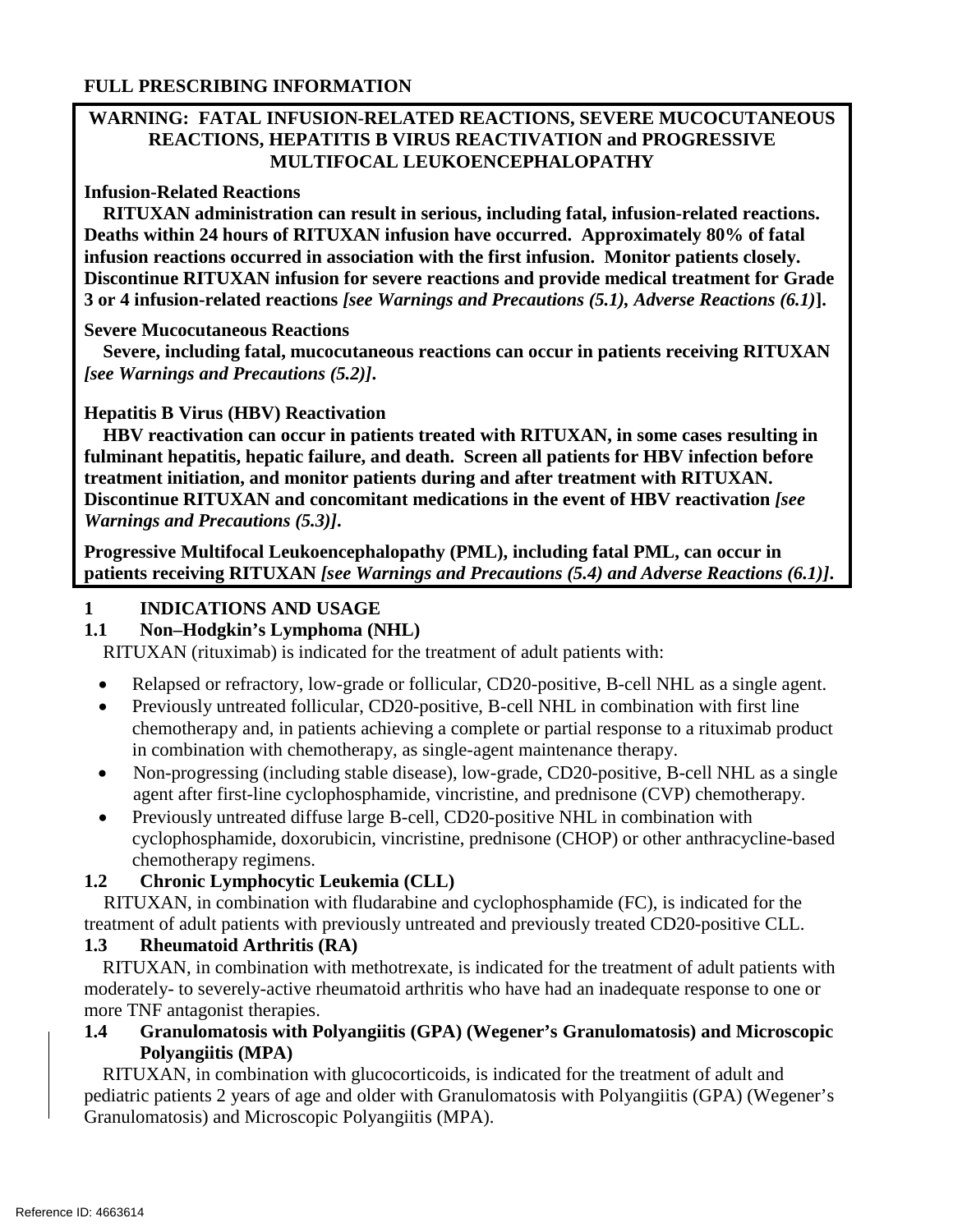## **1.5 Pemphigus Vulgaris (PV)**

RITUXAN is indicated for the treatment of adult patients with moderate to severe pemphigus vulgaris.

## **2 DOSAGE AND ADMINISTRATION**

## **2.1 Important Dosing Information**

**Administer only as an Intravenous Infusion** *[see Dosage and Administration (2.8)]*. Do not administer as an intravenous push or bolus.

 RITUXAN should only be administered by a healthcare professional with appropriate medical support to manage severe infusion-related reactions that can be fatal if they occur *[see Warnings and Precautions (5.1)].*

Premedicate before each infusion *[see Dosage and Administration (2.8)]*.

**Prior to First Infusion:** Screen all patients for HBV infection by measuring HBsAg and anti-HBc before initiating treatment with RITUXAN *[see Warnings and Precautions (5.3)]*. Obtain complete blood counts (CBC) including platelets prior to the first dose.

**During RITUXAN Therapy:** In patients with lymphoid malignancies, during treatment with RITUXAN monotherapy, obtain complete blood counts (CBC) with differential and platelet counts prior to each RITUXAN course. During treatment with RITUXAN and chemotherapy, obtain CBC with differential and platelet counts at weekly to monthly intervals and more frequently in patients who develop cytopenias *[see Adverse Reactions (6.1)].* In patients with RA, GPA or MPA, obtain CBC with differential and platelet counts at two to four month intervals during RITUXAN therapy. Continue to monitor for cytopenias after final dose and until resolution.

• **First Infusion**: Initiate infusion at a rate of 50 mg/hr. In the absence of infusion toxicity, increase infusion rate by 50 mg/hr increments every 30 minutes, to a maximum of 400 mg/hr.

## • **Subsequent Infusions**:

*Standard Infusion:* Initiate infusion at a rate of 100 mg/hr. In the absence of infusion toxicity, increase rate by 100 mg/hr increments at 30-minute intervals, to a maximum of 400 mg/hr. *For Previously Untreated Follicular NHL and DLBCL patients:*

If patients did not experience a Grade 3 or 4 infusion-related adverse event during Cycle 1, a 90-minute infusion can be administered in Cycle 2 with a glucocorticoid-containing chemotherapy regimen.

Initiate at a rate of 20% of the total dose given in the first 30 minutes and the remaining 80% of the total dose given over the next 60 minutes. If the 90-minute infusion is tolerated in Cycle 2, the same rate can be used when administering the remainder of the treatment regimen (through Cycle 6 or 8).

Patients who have clinically significant cardiovascular disease or who have a circulating lymphocyte count  $\geq$ 5000/mm<sup>3</sup> before Cycle 2 should not be administered the 90-minute infusion *[see Clinical Studies (14.4)]*.

• Interrupt the infusion or slow the infusion rate for infusion-related reactions *[see Boxed Warning, Warnings and Precautions (5.1)].* Continue the infusion at one-half the previous rate upon improvement of symptoms.

# **2.2 Recommended Dose for Non-Hodgkin's Lymphoma (NHL)**

The recommended dose is 375 mg/m<sup>2</sup> as an intravenous infusion according to the following schedules:

• **Relapsed or Refractory, Low-Grade or Follicular, CD20-Positive, B-Cell NHL** Administer once weekly for 4 or 8 doses.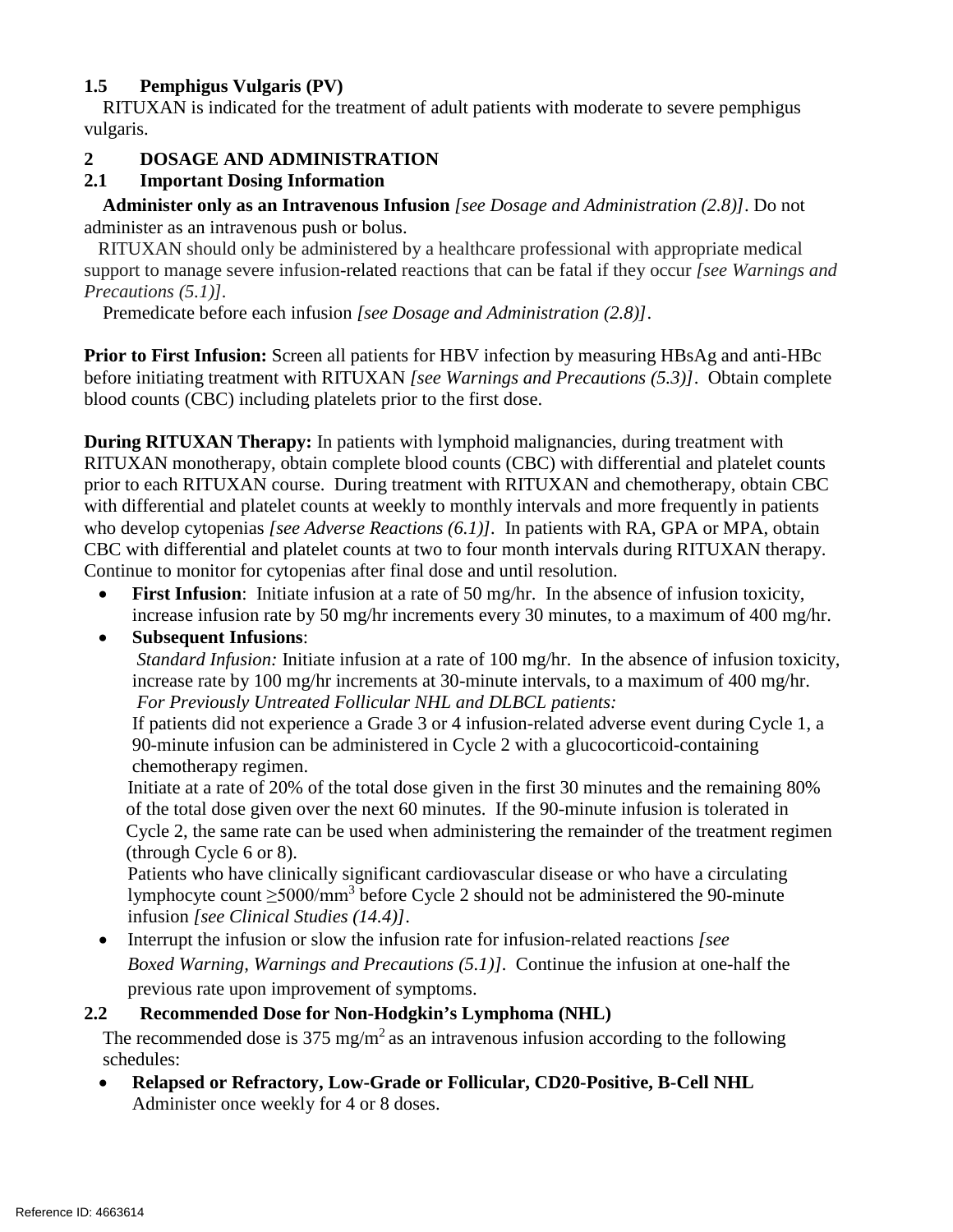• **Retreatment for Relapsed or Refractory, Low-Grade or Follicular, CD20-Positive, B-Cell NHL**

Administer once weekly for 4 doses.

• **Previously Untreated, Follicular, CD20-Positive, B-Cell NHL**

Administer on Day 1 of each cycle of chemotherapy for up to 8 doses. In patients with complete or partial response, initiate RITUXAN maintenance eight weeks following completion of a rituximab product in combination with chemotherapy. Administer RITUXAN as a single-agent every 8 weeks for 12 doses.

• **Non-progressing, Low-Grade, CD20-Positive, B-Cell NHL, after first-line CVP chemotherapy**

Following completion of 6−8 cycles of CVP chemotherapy, administer once weekly for 4 doses at 6-month intervals to a maximum of 16 doses.

• **Diffuse Large B-Cell NHL**

Administer on Day 1 of each cycle of chemotherapy for up to 8 infusions.

## **2.3 Recommended Dose for Chronic Lymphocytic Leukemia (CLL)**

The recommended dose is  $375 \text{ mg/m}^2$  the day prior to the initiation of FC chemotherapy, then 500 mg/m2 on Day 1 of cycles 2−6 (every 28 days).

## **2.4 Recommended Dose as a Component of Zevalin<sup>®</sup> for treatment of NHL**

• When used as part of the Zevalin therapeutic regimen, infuse  $250 \text{ mg/m}^2$  in accordance with the Zevalin package insert. Refer to the Zevalin package insert for full prescribing information regarding the Zevalin therapeutic regimen.

# **2.5 Recommended Dose for Rheumatoid Arthritis (RA)**

- Administer RITUXAN as two-1000 mg intravenous infusions separated by 2 weeks.
- Glucocorticoids administered as methylprednisolone 100 mg intravenous or its equivalent 30 minutes prior to each infusion are recommended to reduce the incidence and severity of infusion-related reactions.
- Subsequent courses should be administered every 24 weeks or based on clinical evaluation, but not sooner than every 16 weeks.
- RITUXAN is given in combination with methotrexate.
- **2.6 Recommended Dose for Granulomatosis with Polyangiitis (GPA) (Wegener's Granulomatosis) and Microscopic Polyangiitis (MPA)**

# **Induction Treatment of Adult Patients with Active GPA/MPA**

- Administer RITUXAN as a 375 mg/m<sup>2</sup> intravenous infusion once weekly for 4 weeks for patients with active GPA or MPA.
- Glucocorticoids administered as methylprednisolone 1000 mg intravenously per day for 1 to 3 days followed by oral prednisone as per clinical practice. This regimen should begin within 14 days prior to or with the initiation of RITUXAN and may continue during and after the 4 week induction course of RITUXAN treatment.

## **Follow up Treatment of Adult Patients with GPA/MPA who have achieved disease control with induction treatment**

- Administer RITUXAN as two 500 mg intravenous infusions separated by two weeks, followed by a 500 mg intravenous infusion every 6 months thereafter based on clinical evaluation.
- If induction treatment of active disease was with a rituximab product, initiate follow up treatment with RITUXAN within 24 weeks after the last induction infusion with a rituximab product or based on clinical evaluation, but no sooner than 16 weeks after the last induction infusion with a rituximab product.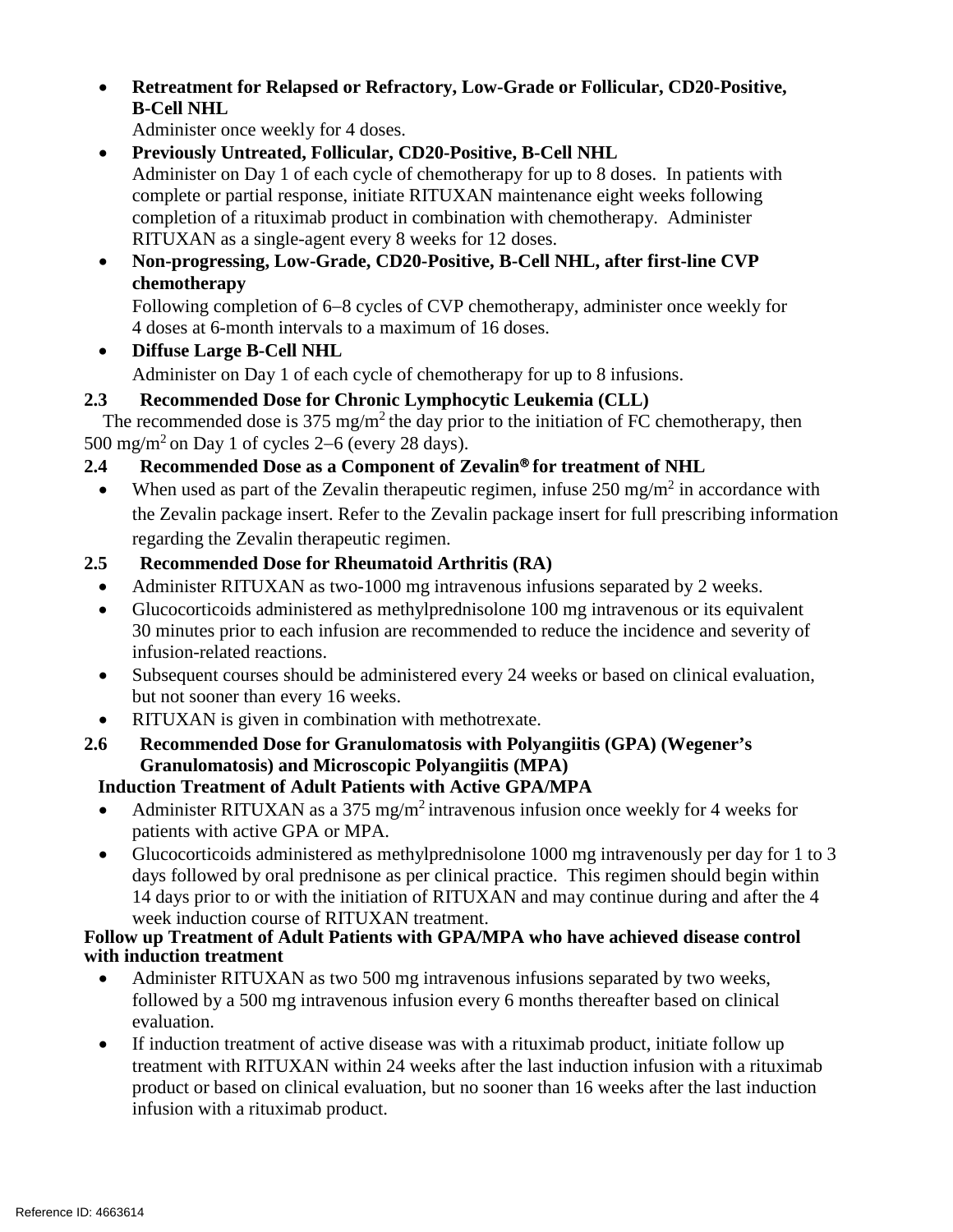• If induction treatment of active disease was with other standard of care immunosuppressants, initiate RITUXAN follow up treatment within the 4 week period that follows achievement of disease control.

# **Induction treatment of Pediatric Patients with Active GPA/MPA**

- Administer RITUXAN as a 375 mg/m<sup>2</sup> intravenous infusion once weekly for 4 weeks.
- Prior to the first RITUXAN infusion, administer intravenous methylprednisolone 30 mg/kg (not to exceed 1g/day) once daily for 3 days.
- Following intravenous methylprednisolone administration, oral steroids should be continued per clinical practice.

## **Follow up Treatment of Pediatric Patients with GPA/MPA who have achieved disease control with induction treatment**

- Administer RITUXAN as two 250 mg/m<sup>2</sup> intravenous infusions separated by two weeks, followed by a 250 mg/m<sup>2</sup> intravenous infusion every 6 months thereafter based on clinical evaluation.
- If induction treatment of active disease was with a rituximab product, initiate follow up treatment with RITUXAN within 24 weeks after the last induction infusion with a rituximab product or based on clinical evaluation, but no sooner than 16 weeks after the last induction infusion with a rituximab product.
- If induction treatment of active disease was with other standard of care immunosuppressants, initiate RITUXAN follow up treatment within the 4 week period following achievement of disease control.

# **2.7 Recommended Dose for Pemphigus Vulgaris (PV)**

• Administer RITUXAN as two-1000 mg intravenous infusions separated by 2 weeks in combination with a tapering course of glucocorticoids.

# • **Maintenance treatment**

Administer RITUXAN as a 500 mg intravenous infusion at Month 12 and every 6 months thereafter or based on clinical evaluation.

# • **Treatment of relapse**

Administer RITUXAN as a 1000 mg intravenous infusion on relapse, and consider resuming or increasing the glucocorticoid dose based on clinical evaluation.

Subsequent infusions of RITUXAN may be administered no sooner than 16 weeks following the previous infusion.

# **2.8 Recommended Dose for Premedication and Prophylactic Medications**

Premedicate with acetaminophen and an antihistamine before each infusion of RITUXAN. For patients administered RITUXAN according to the 90-minute infusion rate, the glucocorticoid component of their chemotherapy regimen should be administered prior to infusion *[see Clinical Studies (14.4)]*.

For RA, GPA and MPA, and PV patients, methylprednisolone 100 mg intravenously or its equivalent is recommended 30 minutes prior to each infusion.

Provide prophylaxis treatment for *Pneumocystis jirovecii* pneumonia (PCP) and herpes virus infections for patients with CLL during treatment and for up to 12 months following treatment as appropriate *[see Warnings and Precautions (5.6)]*.

PCP prophylaxis is also recommended for patients with GPA and MPA during treatment and for at least 6 months following the last RITUXAN infusion.

PCP prophylaxis should be considered for patients with PV during and following RITUXAN treatment.

# **2.9 Administration and Storage**

Use appropriate aseptic technique. Parenteral drug products should be inspected visually for particulate matter and discoloration prior to administration. RITUXAN should be a clear, colorless liquid. Do not use vial if particulates or discoloration is present.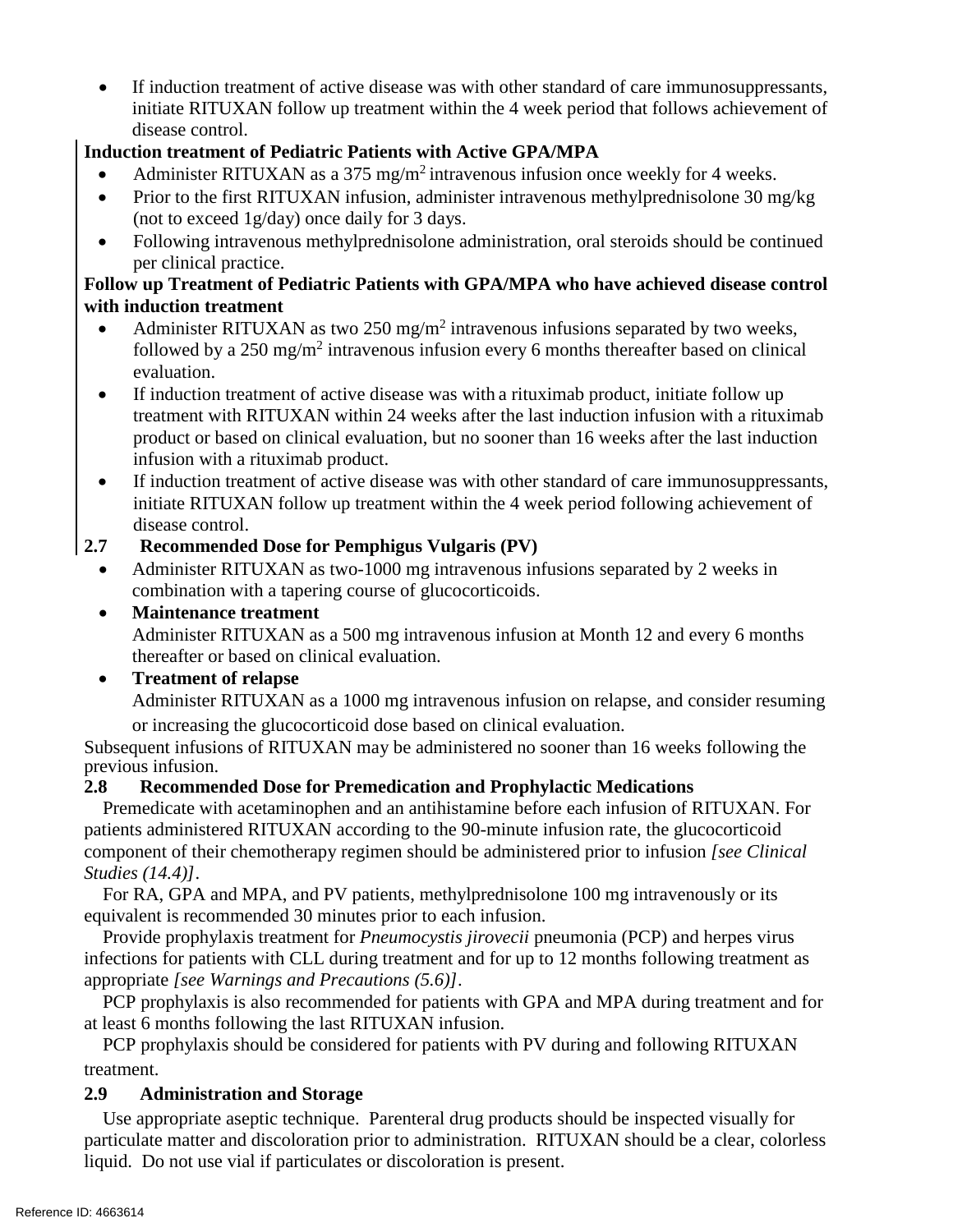## Administration

Withdraw the necessary amount of RITUXAN and dilute to a final concentration of 1 mg/mL to 4 mg/mL in an infusion bag containing either 0.9% Sodium Chloride, USP, or 5% Dextrose Injection, USP. Gently invert the bag to mix the solution. Do not mix or dilute with other drugs. Discard any unused portion left in the vial.

## Storage

Diluted RITUXAN solutions for infusion may be stored refrigerated at  $2^{\circ}C$  to  $8^{\circ}C$  (36°F to 46°F) for 24 hours. Diluted RITUXAN solutions for infusion have been shown to be stable for an additional 24 hours at room temperature. However, since RITUXAN solutions do not contain a preservative, diluted solutions should be stored refrigerated (2°C to 8°C). No incompatibilities between RITUXAN and polyvinylchloride or polyethylene bags have been observed.

## **3 DOSAGE FORMS AND STRENGTHS**

Injection: RITUXAN is a colorless, clear solution for intravenous infusion:

- 100 mg/10 mL (10 mg/mL) in a single-dose vial
- 500 mg/50 mL (10 mg/mL) in a single-dose vial

# **4 CONTRAINDICATIONS**

None.

# **5 WARNINGS AND PRECAUTIONS**

# **5.1 Infusion-Related Reactions**

RITUXAN can cause severe, including fatal, infusion-related reactions. Severe reactions typically occurred during the first infusion with time to onset of 30−120 minutes. RITUXAN-induced infusion-related reactions and sequelae include urticaria, hypotension, angioedema, hypoxia, bronchospasm, pulmonary infiltrates, acute respiratory distress syndrome, myocardial infarction, ventricular fibrillation, cardiogenic shock, anaphylactoid events, or death.

Premedicate patients with an antihistamine and acetaminophen prior to dosing. For RA, GPA and MPA, and PV patients, methylprednisolone 100 mg intravenously or its equivalent is recommended 30 minutes prior to each infusion. Institute medical management (e.g. glucocorticoids, epinephrine, bronchodilators, or oxygen) for infusion-related reactions as needed. Depending on the severity of the infusion-related reaction and the required interventions, temporarily or permanently discontinue RITUXAN. Resume infusion at a minimum 50% reduction in rate after symptoms have resolved. Closely monitor the following patients: those with pre-existing cardiac or pulmonary conditions, those who experienced prior cardiopulmonary adverse reactions, and those with high numbers of circulating malignant cells (≥25,000/mm<sup>3</sup> ) *[see Warnings and Precautions (5.7), Adverse Reactions (6.1)]*.

## **5.2 Severe Mucocutaneous Reactions**

Mucocutaneous reactions, some with fatal outcome, can occur in patients treated with RITUXAN. These reactions include paraneoplastic pemphigus, Stevens-Johnson syndrome, lichenoid dermatitis, vesiculobullous dermatitis, and toxic epidermal necrolysis. The onset of these reactions has been variable and includes reports with onset on the first day of RITUXAN exposure. Discontinue RITUXAN in patients who experience a severe mucocutaneous reaction. The safety of readministration of RITUXAN to patients with severe mucocutaneous reactions has not been determined.

## **5.3 Hepatitis B Virus (HBV) Reactivation**

Hepatitis B virus (HBV) reactivation, in some cases resulting in fulminant hepatitis, hepatic failure and death, can occur in patients treated with drugs classified as CD20-directed cytolytic antibodies, including RITUXAN. Cases have been reported in patients who are hepatitis B surface antigen (HBsAg) positive and also in patients who are HBsAg negative but are hepatitis B core antibody (anti-HBc) positive. Reactivation also has occurred in patients who appear to have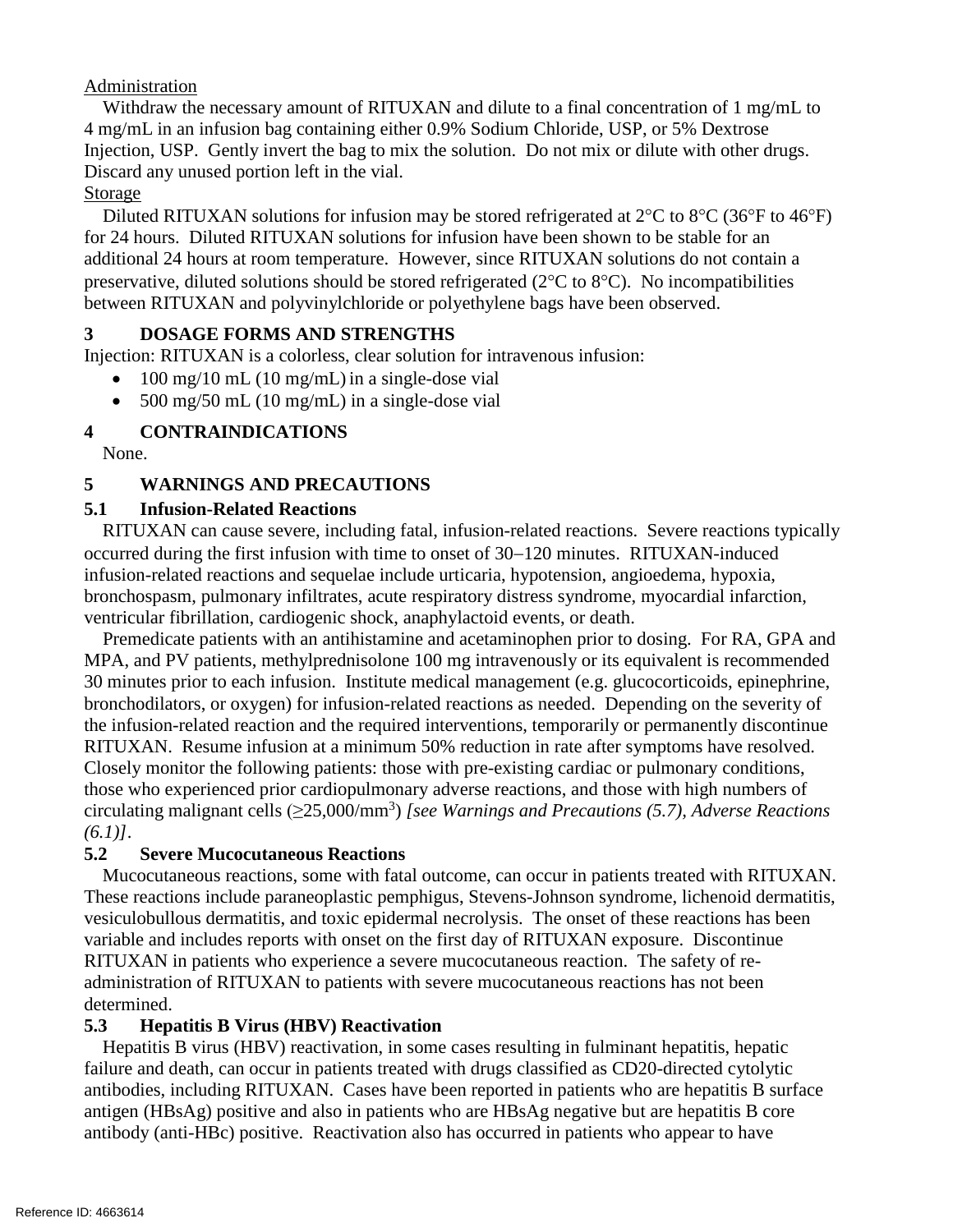resolved hepatitis B infection (i.e., HBsAg negative, anti-HBc positive and hepatitis B surface antibody [anti-HBs] positive).

 HBV reactivation is defined as an abrupt increase in HBV replication manifesting as a rapid increase in serum HBV DNA levels or detection of HBsAg in a person who was previously HBsAg negative and anti-HBc positive. Reactivation of HBV replication is often followed by hepatitis, i.e., increase in transaminase levels. In severe cases increase in bilirubin levels, liver failure, and death can occur.

Screen all patients for HBV infection by measuring HBsAg and anti-HBc before initiating treatment with RITUXAN. For patients who show evidence of prior hepatitis B infection (HBsAg positive [regardless of antibody status] or HBsAg negative but anti-HBc positive), consult with physicians with expertise in managing hepatitis B regarding monitoring and consideration for HBV antiviral therapy before and/or during RITUXAN treatment.

Monitor patients with evidence of current or prior HBV infection for clinical and laboratory signs of hepatitis or HBV reactivation during and for several months following RITUXAN therapy. HBV reactivation has been reported up to 24 months following completion of RITUXAN therapy.

In patients who develop reactivation of HBV while on RITUXAN, immediately discontinue RITUXAN and any concomitant chemotherapy, and institute appropriate treatment. Insufficient data exist regarding the safety of resuming RITUXAN treatment in patients who develop HBV reactivation. Resumption of RITUXAN treatment in patients whose HBV reactivation resolves should be discussed with physicians with expertise in managing HBV.

#### **5.4 Progressive Multifocal Leukoencephalopathy (PML)**

JC virus infection resulting in PML and death can occur in RITUXAN-treated patients with hematologic malignancies or with autoimmune diseases. The majority of patients with hematologic malignancies diagnosed with PML received RITUXAN in combination with chemotherapy or as part of a hematopoietic stem cell transplant. The patients with autoimmune diseases had prior or concurrent immunosuppressive therapy. Most cases of PML were diagnosed within 12 months of their last infusion of RITUXAN.

Consider the diagnosis of PML in any patient presenting with new-onset neurologic manifestations. Evaluation of PML includes, but is not limited to, consultation with a neurologist, brain MRI, and lumbar puncture.

Discontinue RITUXAN and consider discontinuation or reduction of any concomitant chemotherapy or immunosuppressive therapy in patients who develop PML.

#### **5.5 Tumor Lysis Syndrome (TLS)**

Acute renal failure, hyperkalemia, hypocalcemia, hyperuricemia, or hyperphosphatemia from tumor lysis, sometimes fatal, can occur within 12−24 hours after the first infusion of RITUXAN in patients with NHL. A high number of circulating malignant cells ( $\geq$ 25,000/mm<sup>3</sup>) or high tumor burden, confers a greater risk of TLS.

Administer aggressive intravenous hydration and anti-hyperuricemic therapy in patients at high risk for TLS. Correct electrolyte abnormalities, monitor renal function and fluid balance, and administer supportive care, including dialysis as indicated. *[see Warnings and Precautions (5.8)]*. **5.6 Infections**

Serious, including fatal, bacterial, fungal, and new or reactivated viral infections can occur during and following the completion of RITUXAN-based therapy. Infections have been reported in some patients with prolonged hypogammaglobulinemia (defined as hypogammaglobulinemia >11 months after rituximab exposure). New or reactivated viral infections included cytomegalovirus, herpes simplex virus, parvovirus B19, varicella zoster virus, West Nile virus, and hepatitis B and C. Discontinue RITUXAN for serious infections and institute appropriate anti-infective therapy *[see Adverse Reactions (6.1, 6.2)]*. RITUXAN is not recommended for use in patients with severe, active infections.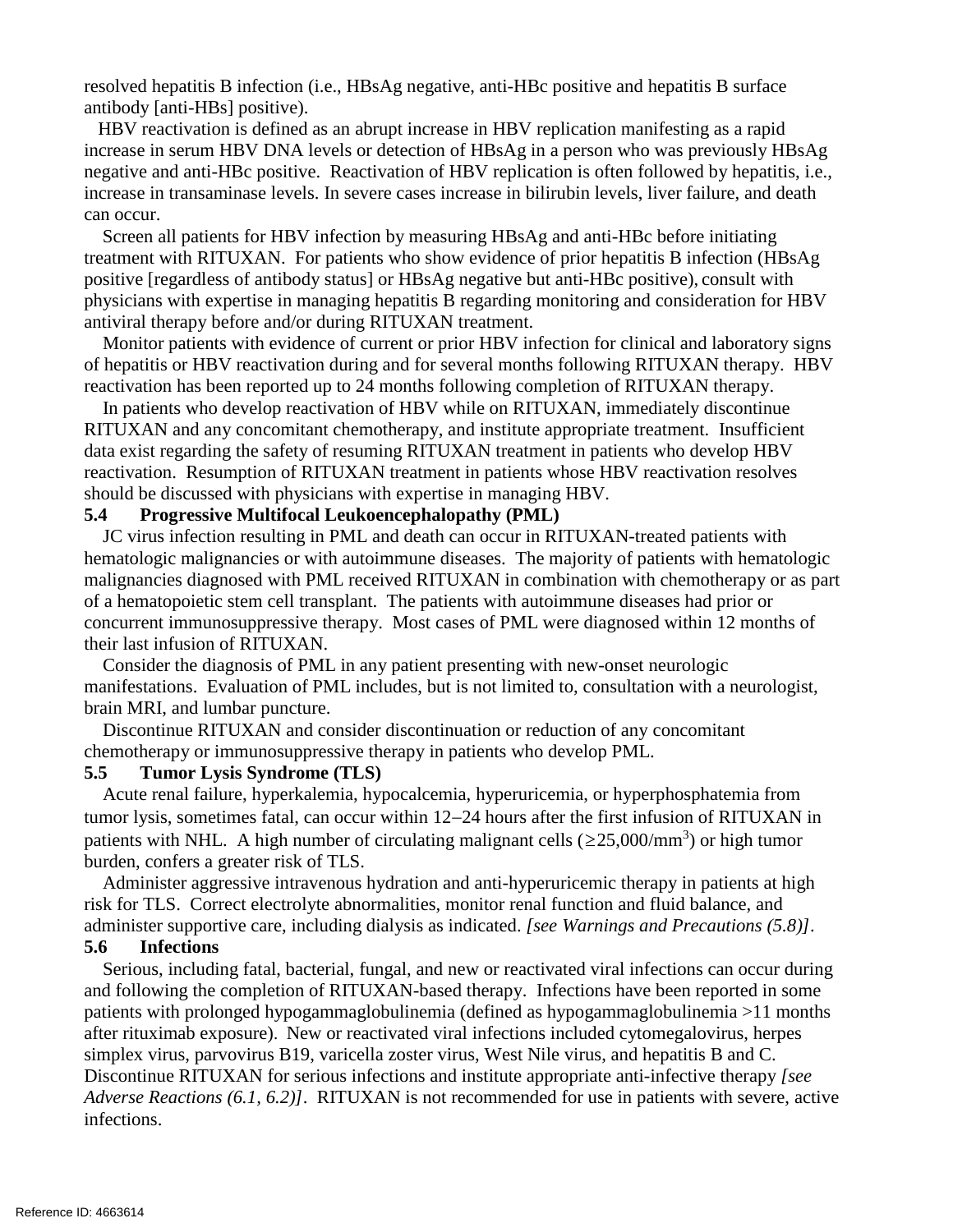## **5.7 Cardiovascular Adverse Reactions**

Cardiac adverse reactions, including ventricular fibrillation, myocardial infarction, and cardiogenic shock may occur in patients receiving RITUXAN. Discontinue infusions for serious or life-threatening cardiac arrhythmias. Perform cardiac monitoring during and after all infusions of RITUXAN for patients who develop clinically significant arrhythmias, or who have a history of arrhythmia or angina *[see Adverse Reactions (6.1)]*.

## **5.8 Renal Toxicity**

Severe, including fatal, renal toxicity can occur after RITUXAN administration in patients with NHL. Renal toxicity has occurred in patients who experience tumor lysis syndrome and in patients with NHL administered concomitant cisplatin therapy during clinical trials. The combination of cisplatin and RITUXAN is not an approved treatment regimen. Monitor closely for signs of renal failure and discontinue RITUXAN in patients with a rising serum creatinine or oliguria *[see Warnings and Precautions (5.5)]*.

## **5.9 Bowel Obstruction and Perforation**

Abdominal pain, bowel obstruction and perforation, in some cases leading to death, can occur in patients receiving RITUXAN in combination with chemotherapy. In postmarketing reports, the mean time to documented gastrointestinal perforation was 6 (range 1−77) days in patients with NHL. Evaluate if symptoms of obstruction such as abdominal pain or repeated vomiting occur.

## **5.10 Immunization**

The safety of immunization with live viral vaccines following RITUXAN therapy has not been studied and vaccination with live virus vaccines is not recommended before or during treatment.

For patients treated with RITUXAN, physicians should review the patient's vaccination status and patients should, if possible, be brought up-to-date with all immunizations in agreement with current immunization guidelines prior to initiating RITUXAN and administer non live vaccines at least 4 weeks prior to a course of RITUXAN.

The effect of RITUXAN on immune responses was assessed in a randomized, controlled study in patients with RA treated with RITUXAN and methotrexate (MTX) compared to patients treated with MTX alone.

A response to pneumococcal vaccination (a T-cell independent antigen) as measured by an increase in antibody titers to at least 6 of 12 serotypes was lower in patients treated with RITUXAN plus MTX as compared to patients treated with MTX alone (19% vs. 61%). A lower proportion of patients in the RITUXAN plus MTX group developed detectable levels of anti-keyhole limpet hemocyanin antibodies (a novel protein antigen) after vaccination compared to patients on MTX alone (47% vs. 93%).

A positive response to tetanus toxoid vaccine (a T-cell dependent antigen with existing immunity) was similar in patients treated with RITUXAN plus MTX compared to patients on MTX alone (39% vs. 42%). The proportion of patients maintaining a positive Candida skin test (to evaluate delayed type hypersensitivity) was also similar (77% of patients on RITUXAN plus MTX vs. 70% of patients on MTX alone).

Most patients in the RITUXAN-treated group had B-cell counts below the lower limit of normal at the time of immunization. The clinical implications of these findings are not known.

## **5.11 Embryo-Fetal Toxicity**

Based on human data, RITUXAN can cause fetal harm due to B-cell lymphocytopenia in infants exposed to rituximab in-utero. Advise pregnant women of the potential risk to a fetus. Advise females of reproductive potential to use effective contraception while receiving RITUXAN and for at least 12 months after the last dose *[see Use in Specific Populations (8.1, 8.3)]*.

## **5.12 Concomitant Use with Other Biologic Agents and DMARDS other than Methotrexate in RA, GPA and MPA, PV**

Limited data are available on the safety of the use of biologic agents or disease modifying antirheumatic drugs (DMARDs) other than methotrexate in RA patients exhibiting peripheral B-cell depletion following treatment with rituximab. Observe patients closely for signs of infection if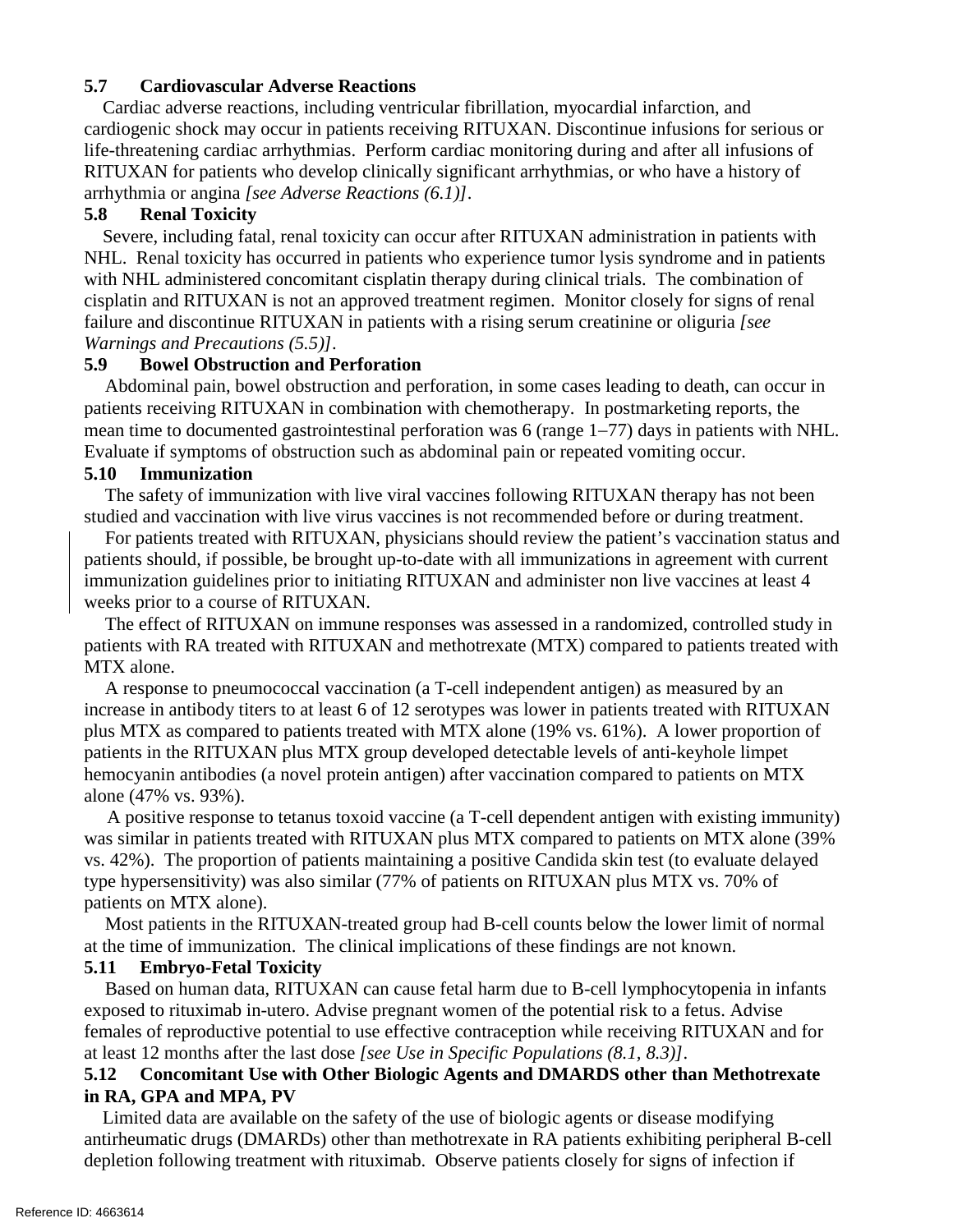biologic agents and/or DMARDs are used concomitantly. Use of concomitant immunosuppressants other than corticosteroids has not been studied in GPA or MPA or PV patients exhibiting peripheral B-cell depletion following treatment with RITUXAN.

## **5.13 Use in RA Patients Who Have Not Had Prior Inadequate Response to Tumor Necrosis Factor (TNF) Antagonists**

While the efficacy of RITUXAN was supported in four controlled trials in patients with RA with prior inadequate responses to non-biologic DMARDs, and in a controlled trial in MTX-naïve patients, a favorable risk-benefit relationship has not been established in these populations. The use of RITUXAN in patients with RA who have not had prior inadequate response to one or more TNF antagonists is not recommended *[see Clinical Studies (14.6)]*.

## **6 ADVERSE REACTIONS**

The following clinically significant adverse reactions are discussed in greater detail in other sections of the labeling:

- Infusion-related reactions *[see Warnings and Precautions (5.1)]*
- Severe mucocutaneous reactions *[see Warnings and Precautions (5.2)]*
- Hepatitis B reactivation with fulminant hepatitis *[see Warnings and Precautions (5.3)]*
- Progressive multifocal leukoencephalopathy *[see Warnings and Precautions (5.4)]*
- Tumor lysis syndrome *[see Warnings and Precautions (5.5)]*
- Infections *[see Warnings and Precautions (5.6)]*
- Cardiovascular adverse reactions *[see Warnings and Precautions (5.7)]*
- Renal toxicity *[see Warnings and Precautions (5.8)]*
- Bowel obstruction and perforation *[see Warnings and Precautions (5.9)]*

## **6.1 Clinical Trials Experience in Lymphoid Malignancies**

Because clinical trials are conducted under widely varying conditions, adverse reaction rates observed in the clinical trials of a drug cannot be directly compared to rates in the clinical trials of another drug and may not reflect the rates observed in clinical practice.

The data described below reflect exposure to RITUXAN in 2783 patients, with exposures ranging from a single infusion up to 2 years. RITUXAN was studied in both single-arm and controlled trials (n=356 and n=2427). The population included 1180 patients with low grade or follicular lymphoma, 927 patients with DLBCL, and 676 patients with CLL. Most NHL patients received RITUXAN as an infusion of 375 mg/m<sup>2</sup> per infusion, given as a single agent weekly for up to 8 doses, in combination with chemotherapy for up to 8 doses, or following chemotherapy for up to 16 doses. CLL patients received RITUXAN 375 mg/m<sup>2</sup> as an initial infusion followed by 500 mg/m<sup>2</sup> for up to 5 doses, in combination with fludarabine and cyclophosphamide. Seventy-one percent of CLL patients received 6 cycles and 90% received at least 3 cycles of RITUXAN-based therapy.

The most common adverse reactions of RITUXAN (incidence  $\geq$  25%) observed in clinical trials of patients with NHL were infusion-related reactions, fever, lymphopenia, chills, infection, and asthenia.

The most common adverse reactions of RITUXAN (incidence  $\geq$  25%) observed in clinical trials of patients with CLL were: infusion-related reactions and neutropenia.

## *Infusion-Related Reactions*

In the majority of patients with NHL, infusion-related reactions consisting of fever, chills/rigors, nausea, pruritus, angioedema, hypotension, headache, bronchospasm, urticaria, rash, vomiting, myalgia, dizziness, or hypertension occurred during the first RITUXAN infusion. Infusion-related reactions typically occurred within 30 to 120 minutes of beginning the first infusion and resolved with slowing or interruption of the RITUXAN infusion and with supportive care (diphenhydramine, acetaminophen, and intravenous saline). The incidence of infusion-related reactions was highest during the first infusion (77%) and decreased with each subsequent infusion. *[see Warnings and Precautions (5.1)]*. In patients with previously untreated follicular NHL or previously untreated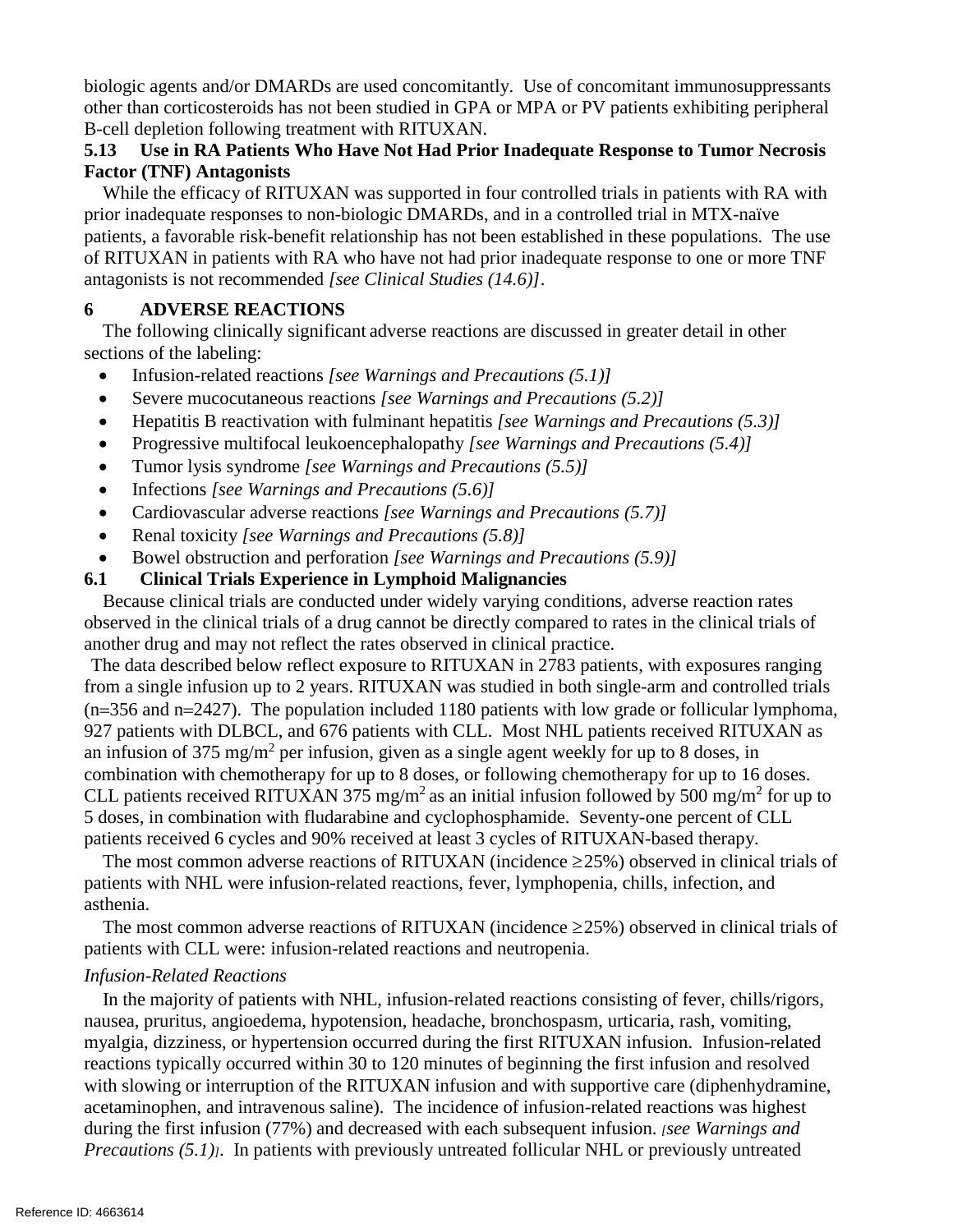DLBCL, who did not experience a Grade 3 or 4 infusion-related reaction in Cycle 1 and received a 90-minute infusion of RITUXAN at Cycle 2, the incidence of Grade 3-4 infusion reactions on the day of, or day after the infusion was 1.1% (95% CI [0.3%, 2.8%]). For Cycles 2-8, the incidence of Grade 3-4 infusion-related reactions on the day of or day after the 90-minute infusion, was 2.8% (95% CI [1.3%, 5.0%]). *[see Warnings and Precautions (5.1), Clinical Studies (14.4)]*. *Infections*

Serious infections (NCI CTCAE Grade 3 or 4), including sepsis, occurred in less than 5% of patients with NHL in the single-arm studies. The overall incidence of infections was 31% (bacterial 19%, viral 10%, unknown 6%, and fungal 1%). *[see Warnings and Precautions (5.6)]*.

In randomized, controlled studies where RITUXAN was administered following chemotherapy for the treatment of follicular or low-grade NHL, the rate of infection was higher among patients who received RITUXAN. In diffuse large B-cell lymphoma patients, viral infections occurred more frequently in those who received RITUXAN.

#### *Cytopenias and hypogammaglobulinemia*

In patients with NHL receiving rituximab monotherapy, NCI-CTC Grade 3 and 4 cytopenias were reported in 48% of patients. These included lymphopenia (40%), neutropenia (6%), leukopenia (4%), anemia (3%), and thrombocytopenia (2%). The median duration of lymphopenia was 14 days (range, 1−588 days) and of neutropenia was 13 days (range, 2−116 days). A single occurrence of transient aplastic anemia (pure red cell aplasia) and two occurrences of hemolytic anemia following RITUXAN therapy occurred during the single-arm studies.

In studies of monotherapy, RITUXAN-induced B-cell depletion occurred in 70% to 80% of patients with NHL. Decreased IgM and IgG serum levels occurred in 14% of these patients.

In CLL trials, the frequency of prolonged neutropenia and late-onset neutropenia was higher in patients treated with R-FC compared to patients treated with FC. Prolonged neutropenia is defined as Grade 3-4 neutropenia that has not resolved between 24 and 42 days after the last dose of study treatment. Late-onset neutropenia is defined as Grade 3-4 neutropenia starting at least 42 days after the last treatment dose.

In patients with previously untreated CLL, the frequency of prolonged neutropenia was 8.5% for patients who received R-FC ( $n=402$ ) and 5.8% for patients who received FC ( $n=398$ ). In patients who did not have prolonged neutropenia, the frequency of late-onset neutropenia was 14.8% of 209 patients who received R-FC and 4.3% of 230 patients who received FC.

For patients with previously treated CLL, the frequency of prolonged neutropenia was 24.8% for patients who received R-FC ( $n=274$ ) and 19.1% for patients who received FC ( $n=274$ ). In patients who did not have prolonged neutropenia, the frequency of late-onset neutropenia was 38.7% in 160 patients who received R-FC and 13.6% of 147 patients who received FC.

## *Relapsed or Refractory, Low-Grade NHL*

Adverse reactions presented in Table 1 occurred in 356 patients with relapsed or refractory, low-grade or follicular, CD20-positive, B-cell NHL treated in single-arm studies of RITUXAN administered as a single agent *[see Clinical Studies (14.1)]*. Most patients received RITUXAN 375 mg/m<sup>2</sup> weekly for 4 doses.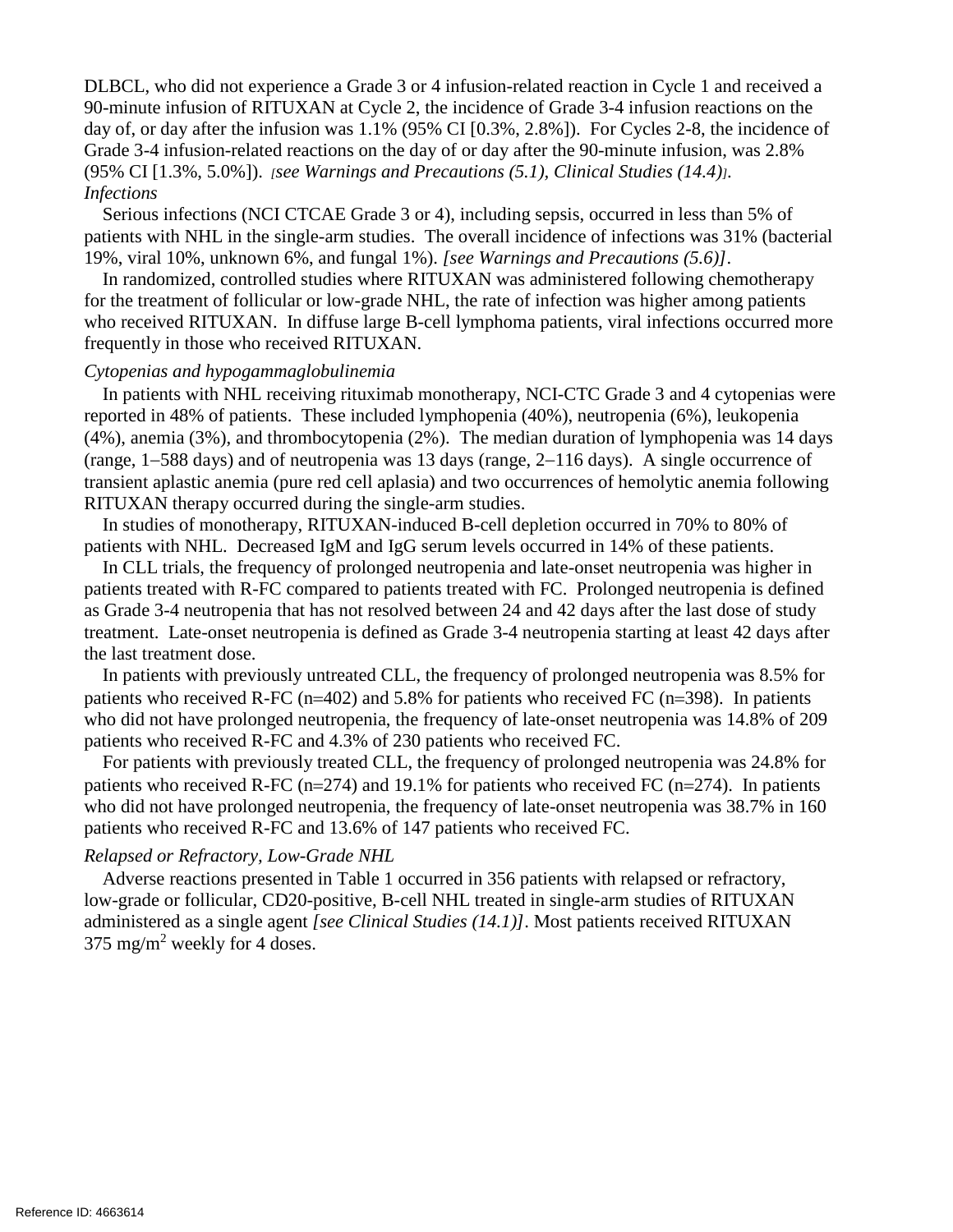# **Table 1**

Incidence of Adverse Reactions in ≥5% of Patients with Relapsed or Refractory, Low-Grade or Follicular NHL, Receiving Single-agent RITUXAN (N=356)<sup>a,b</sup>

|                                       | All Grades (%) | Grade $3$ and $4$ (%) |
|---------------------------------------|----------------|-----------------------|
| <b>Any Adverse Reactions</b>          | 99             | 57                    |
| Body as a Whole                       | 86             | 10                    |
| Fever                                 | 53             | $\mathbf{1}$          |
| Chills                                | 33             | 3                     |
| Infection                             | 31             | $\overline{4}$        |
| Asthenia                              | 26             | $\mathbf 1$           |
| Headache                              | 19             | $\mathbf{1}$          |
| Abdominal Pain                        | 14             | $\mathbf{1}$          |
| Pain                                  | 12             | $\mathbf{1}$          |
| <b>Back Pain</b>                      | 10             | $\mathbf{1}$          |
| <b>Throat Irritation</b>              | 9              | $\boldsymbol{0}$      |
| Flushing                              | 5              | $\boldsymbol{0}$      |
| Heme and Lymphatic System             | 67             | 48                    |
| Lymphopenia                           | 48             | 40                    |
| Leukopenia                            | 14             | $\overline{4}$        |
| Neutropenia                           | 14             | 6                     |
| Thrombocytopenia                      | 12             | $\overline{c}$        |
| Anemia                                | 8              | 3                     |
| Skin and Appendages                   | 44             | $\overline{c}$        |
| <b>Night Sweats</b>                   | 15             | $\mathbf{1}$          |
| Rash                                  | 15             | 1                     |
| Pruritus                              | 14             | 1                     |
| Urticaria                             | 8              | 1                     |
|                                       | 38             | $\overline{4}$        |
| Respiratory System<br>Increased Cough | 13             | $\mathbf{1}$          |
| Rhinitis                              | 12             | $\mathbf 1$           |
| Bronchospasm                          | 8              | $\mathbf 1$           |
| Dyspnea                               | 7              | $\mathbf 1$           |
| Sinusitis                             | 6              | $\overline{0}$        |
| Metabolic and Nutritional Disorders   | 38             | 3                     |
| Angioedema                            | 11             | $\mathbf 1$           |
| Hyperglycemia                         | 9              | 1                     |
| Peripheral Edema                      | 8              | $\boldsymbol{0}$      |
| <b>LDH</b> Increase                   | 7              | $\boldsymbol{0}$      |
| Digestive System                      | 37             | $\overline{c}$        |
| Nausea                                | 23             | 1                     |
| Diarrhea                              | 10             | 1                     |
| Vomiting                              | 10             | 1                     |
| <b>Nervous System</b>                 | 32             | 1                     |
| <b>Dizziness</b>                      | 10             | 1                     |
| Anxiety                               | 5              | 1                     |
| Musculoskeletal System                | 26             | 3                     |
| Myalgia                               | 10             | $\mathbf{1}$          |
| Arthralgia                            | 10             | 1                     |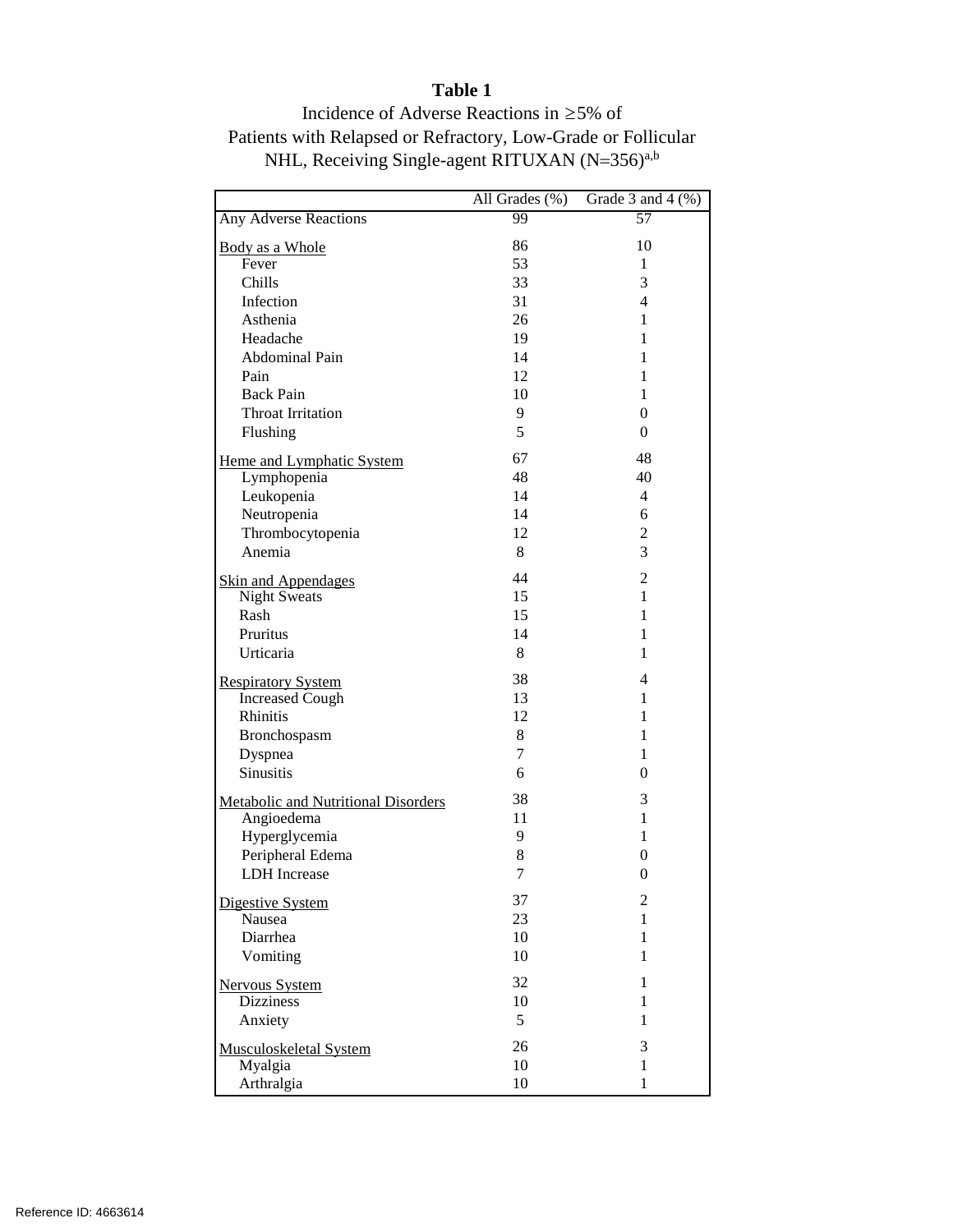## **Table 1 (cont'd)**

Incidence of Adverse Reactions in  $\geq$  5% of Patients with Relapsed or Refractory, Low-Grade or Follicular NHL, Receiving Single-agent RITUXAN (N=356)<sup>a,b</sup>

|                       |    | All Grades $(\%)$ Grade 3 and 4 $(\%)$ |
|-----------------------|----|----------------------------------------|
| Cardiovascular System | 25 |                                        |
| Hypotension           |    |                                        |
| Hypertension          |    |                                        |

<sup>a</sup> Adverse reactions observed up to 12 months following RITUXAN.

<sup>b</sup> Adverse reactions graded for severity by NCI-CTC criteria.

In these single-arm RITUXAN studies, bronchiolitis obliterans occurred during and up to 6 months after RITUXAN infusion.

#### *Previously Untreated, Low-Grade or Follicular, NHL*

In NHL Study 4, patients in the R-CVP arm experienced a higher incidence of infusional toxicity and neutropenia compared to patients in the CVP arm. The following adverse reactions occurred more frequently ( $\geq$ 5%) in patients receiving R-CVP compared to CVP alone: rash (17% vs. 5%), cough (15% vs. 6%), flushing (14% vs. 3%), rigors (10% vs. 2%), pruritus (10% vs. 1%), neutropenia (8% vs. 3%), and chest tightness (7% vs. 1%). *[see Clinical Studies (14.2)]*.

In NHL Study 5, detailed safety data collection was limited to serious adverse reactions, Grade  $\geq$ 2 infections, and Grade  $\geq$  3 adverse reactions. In patients receiving RITUXAN as single-agent maintenance therapy following RITUXAN plus chemotherapy, infections were reported more frequently compared to the observation arm (37% vs. 22%). Grade 3-4 adverse reactions occurring at a higher incidence  $(\geq 2\%)$  in the RITUXAN group were infections (4% vs. 1%) and neutropenia  $(4\% \text{ vs. } <1\%)$ .

In NHL Study 6, the following adverse reactions were reported more frequently ( $\geq$ 5%) in patients receiving RITUXAN following CVP compared to patients who received no further therapy: fatigue (39% vs. 14%), anemia (35% vs. 20%), peripheral sensory neuropathy (30% vs. 18%), infections (19% vs. 9%), pulmonary toxicity (18% vs. 10%), hepato-biliary toxicity (17% vs. 7%), rash and/or pruritus (17% vs. 5%), arthralgia (12% vs. 3%), and weight gain (11% vs. 4%). Neutropenia was the only Grade 3 or 4 adverse reaction that occurred more frequently ( $\geq$ 2%) in the RITUXAN arm compared with those who received no further therapy (4% vs. 1%). *[see Clinical Studies (14.3)]*. *DLBCL*

In NHL Studies 7 (NCT00003150) and 8, *[see Clinical Studies (14.3)]*, the following adverse reactions, regardless of severity, were reported more frequently ( $\geq$ 5%) in patients age  $\geq$ 60 years receiving R-CHOP as compared to CHOP alone: pyrexia (56% vs. 46%), lung disorder (31% vs. 24%), cardiac disorder (29% vs. 21%), and chills (13% vs. 4%). Detailed safety data collection in these studies was primarily limited to Grade 3 and 4 adverse reactions and serious adverse reactions.

In NHL Study 8, a review of cardiac toxicity determined that supraventricular arrhythmias or tachycardia accounted for most of the difference in cardiac disorders (4.5% for R-CHOP vs. 1.0% for CHOP).

The following Grade 3 or 4 adverse reactions occurred more frequently among patients in the R-CHOP arm compared with those in the CHOP arm: thrombocytopenia (9% vs. 7%) and lung disorder (6% vs. 3%). Other Grade 3 or 4 adverse reactions occurring more frequently among patients receiving R-CHOP were viral infection (NHL Study 8), neutropenia (NHL Studies 8 and 9 (NCT00064116)), and anemia (NHL Study 9).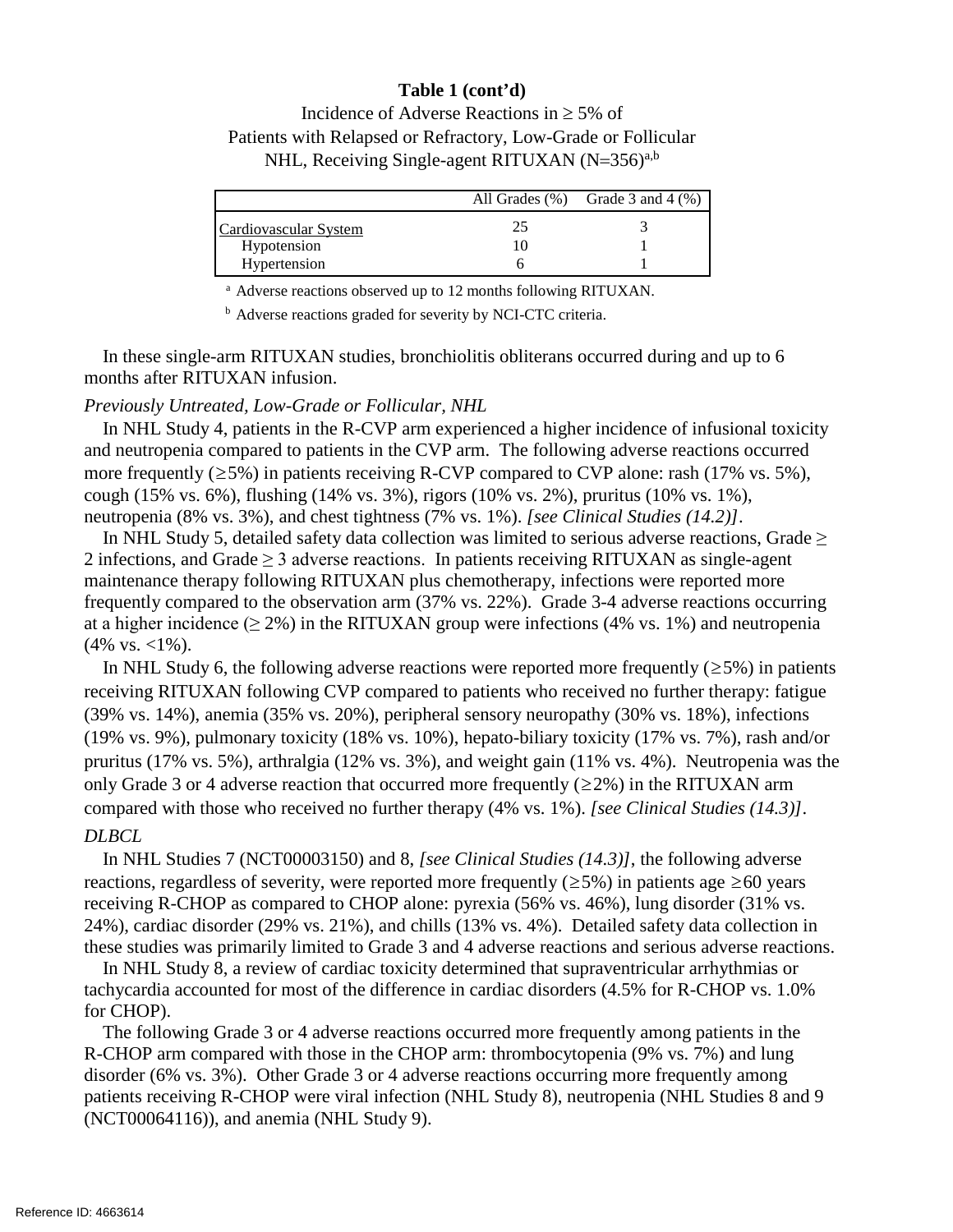*CLL*

The data below reflect exposure to RITUXAN in combination with fludarabine and cyclophosphamide in 676 patients with CLL in CLL Study 1 (NCT00281918) or CLL Study 2 (NCT00090051) *[see Clinical Studies (14.5)]*. The age range was 30−83 years and 71% were men. Detailed safety data collection in CLL Study 1 was limited to Grade 3 and 4 adverse reactions and serious adverse reactions.

Infusion-related adverse reactions were defined by any of the following adverse events occurring during or within 24 hours of the start of infusion: nausea, pyrexia, chills, hypotension, vomiting, and dyspnea.

In CLL Study 1, the following Grade 3 and 4 adverse reactions occurred more frequently in R-FC-treated patients compared to FC-treated patients: infusion-related reactions (9% in R-FC arm), neutropenia (30% vs. 19%), febrile neutropenia (9% vs. 6%), leukopenia (23% vs. 12%), and pancytopenia (3% vs. 1%).

In CLL Study 2, the following Grade 3 or 4 adverse reactions occurred more frequently in R-FC-treated patients compared to FC-treated patients: infusion-related reactions (7% in R-FC arm), neutropenia (49% vs. 44%), febrile neutropenia (15% vs. 12%), thrombocytopenia (11% vs. 9%), hypotension (2% vs. 0%), and hepatitis B (2% vs. < 1%). Fifty-nine percent of R-FC-treated patients experienced an infusion-related reaction of any severity.

## **6.2 Clinical Trials Experience in Rheumatoid Arthritis**

Because clinical trials are conducted under widely varying conditions, adverse reaction rates observed in clinical trials of a drug cannot be directly compared to rates in the clinical trials of another drug and may not reflect the rates observed in practice.

The data presented below reflect the experience in 2578 RA patients treated with RITUXAN in controlled and long-term studies<sup>[1](#page-13-0)</sup> with a total exposure of 5014 patient-years.

Among all exposed patients, adverse reactions reported in greater than 10% of patients include infusion-related reactions, upper respiratory tract infection, nasopharyngitis, urinary tract infection, and bronchitis.

In placebo-controlled studies, patients received  $2 \times 500$  mg or  $2 \times 1000$  mg intravenous infusions of RITUXAN or placebo, in combination with methotrexate, during a 24-week period. From these studies, 938 patients treated with RITUXAN (2 x 1000 mg) or placebo have been pooled (see Table 2). Adverse reactions reported in  $\geq$  5% of patients were hypertension, nausea, upper respiratory tract infection, arthralgia, pyrexia and pruritus (see Table 2). The rates and types of adverse reactions in patients who received RITUXAN 2 x 500 mg were similar to those observed in patients who received RITUXAN 2 x 1000 mg.

<span id="page-13-0"></span> $\frac{1}{1}$ Pooled studies: NCT00074438, NCT00422383, NCT00468546, NCT00299130, NCT00282308, NCT00266227, NCT02693210, NCT02093026 and NCT02097745.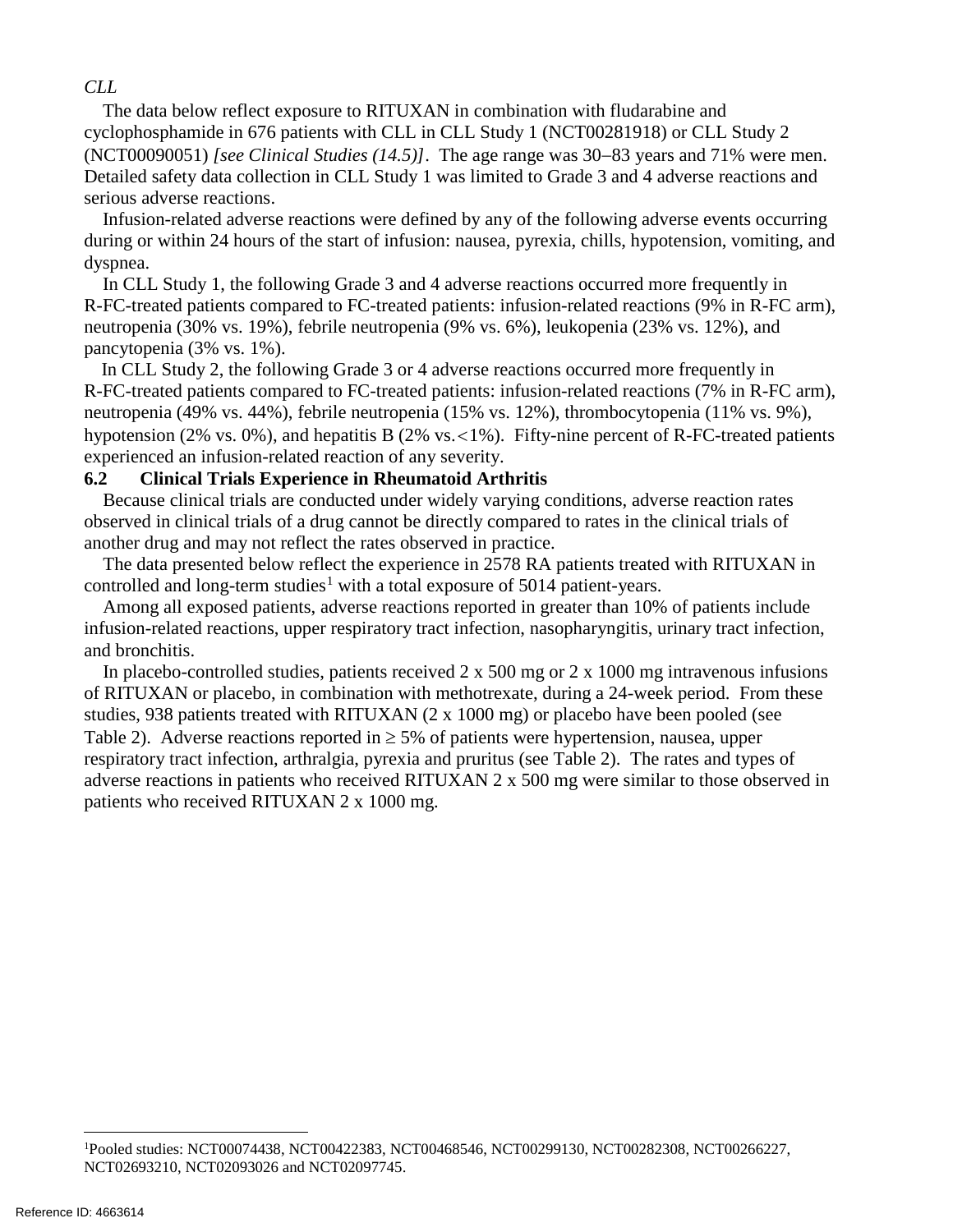#### **Table 2\***

| Incidence of All Adverse Reactions** Occurring in $\geq 2\%$  |
|---------------------------------------------------------------|
| and at Least 1% Greater than Placebo Among Rheumatoid         |
| Arthritis Patients in Clinical Studies Up to Week 24 (Pooled) |

|                                          | $Placebo + MTX$<br>$N = 398$ | RITUXAN+MTX<br>$N = 540$ |
|------------------------------------------|------------------------------|--------------------------|
| <b>Adverse Reactions</b>                 | $n$ (%)                      | $n$ (%)                  |
| Hypertension                             | 21(5)                        | 43(8)                    |
| Nausea                                   | 19(5)                        | 41(8)                    |
| <b>Upper Respiratory Tract Infection</b> | 23(6)                        | 37(7)                    |
| Arthralgia                               | 14(4)                        | 31(6)                    |
| Pyrexia                                  | 8(2)                         | 27(5)                    |
| Pruritus                                 | 5(1)                         | 26(5)                    |
| Chills                                   | 9(2)                         | 16(3)                    |
| Dyspepsia                                | 3(<1)                        | 16(3)                    |
| <b>Rhinitis</b>                          | 6(2)                         | 14(3)                    |
| Paresthesia                              | 3 (< 1)                      | 12(2)                    |
| Urticaria                                | 3(<1)                        | 12(2)                    |
| <b>Abdominal Pain Upper</b>              | 4(1)                         | 11(2)                    |
| <b>Throat Irritation</b>                 | 0(0)                         | 11(2)                    |
| Anxiety                                  | 5(1)                         | 9(2)                     |
| Migraine                                 | 2(<1)                        | 9(2)                     |
| Asthenia                                 | 1 (< 1)                      | 9(2)                     |

\*These data are based on 938 patients treated in Phase 2 and 3 studies of RITUXAN  $(2 \times 1000 \text{ mg})$  or placebo administered in combination with methotrexate.

\*\*Coded using MedDRA.

#### *Infusion-Related Reactions*

In the RITUXAN RA pooled placebo-controlled studies, 32% of RITUXAN-treated patients experienced an adverse reaction during or within 24 hours following their first infusion, compared to 23% of placebo-treated patients receiving their first infusion. The incidence of adverse reactions during the 24-hour period following the second infusion, RITUXAN or placebo, decreased to 11% and 13%, respectively. Acute infusion-related reactions (manifested by fever, chills, rigors, pruritus, urticaria/rash, angioedema, sneezing, throat irritation, cough, and/or bronchospasm, with or without associated hypotension or hypertension) were experienced by 27% of RITUXAN-treated patients following their first infusion, compared to 19% of placebo-treated patients receiving their first placebo infusion. The incidence of these acute infusion-related reactions following the second infusion of RITUXAN or placebo decreased to 9% and 11%, respectively. Serious acute infusionrelated reactions were experienced by  $\langle 1\%$  of patients in either treatment group. Acute infusionrelated reactions required dose modification (stopping, slowing, or interruption of the infusion) in 10% and 2% of patients receiving rituximab or placebo, respectively, after the first course. The proportion of patients experiencing acute infusion-related reactions decreased with subsequent courses of RITUXAN. The administration of intravenous glucocorticoids prior to RITUXAN infusions reduced the incidence and severity of such reactions, however, there was no clear benefit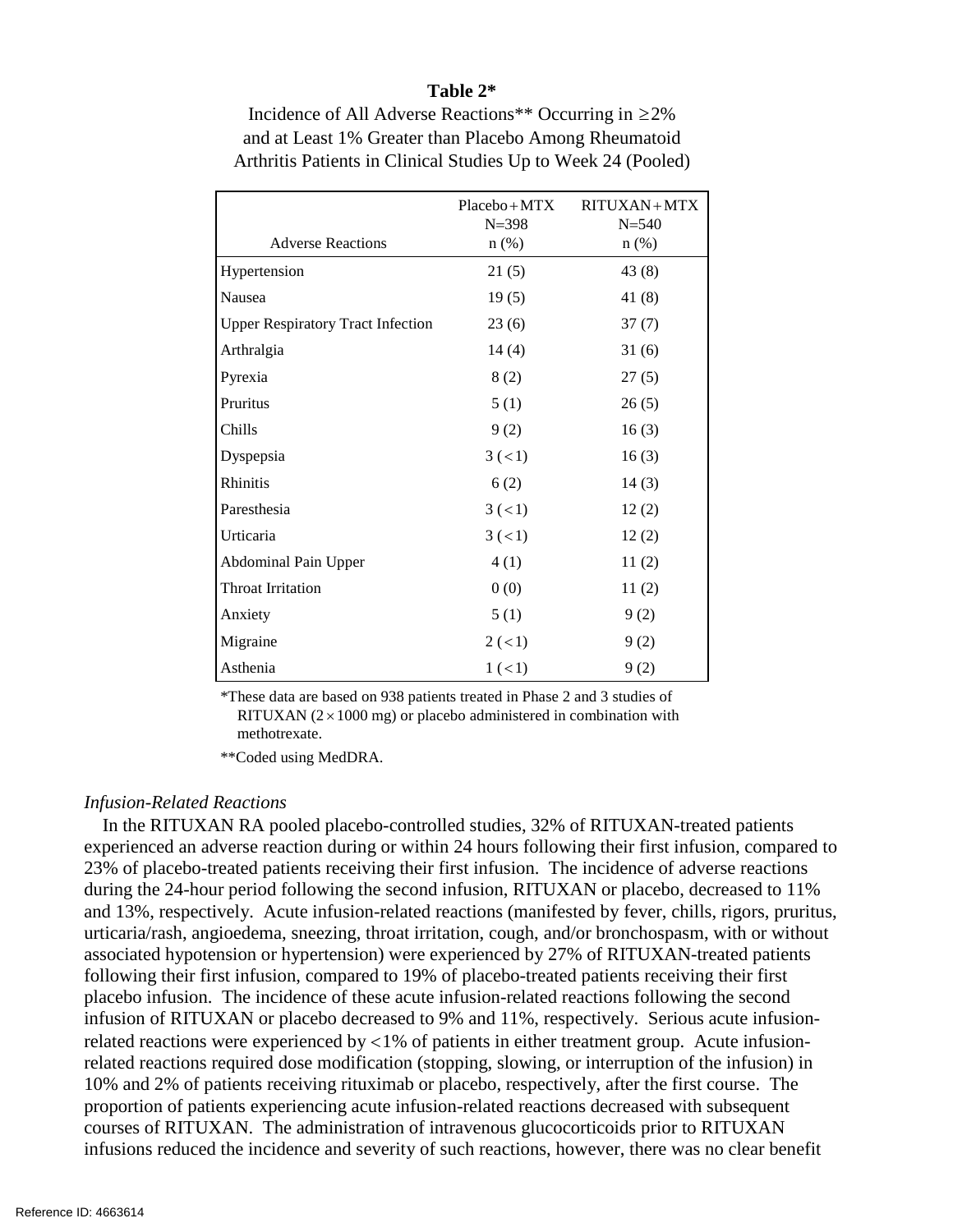from the administration of oral glucocorticoids for the prevention of acute infusion-related reactions. Patients in clinical studies also received antihistamines and acetaminophen prior to RITUXAN infusions.

#### *Infections*

In the pooled, placebo-controlled studies, 39% of patients in the RITUXAN group experienced an infection of any type compared to 34% of patients in the placebo group. The most common infections were nasopharyngitis, upper respiratory tract infections, urinary tract infections, bronchitis, and sinusitis.

The incidence of serious infections was 2% in the RITUXAN-treated patients and 1% in the placebo group.

In the experience with RITUXAN in 2578 RA patients, the rate of serious infections was 4.31 per 100 patient years. The most common serious infections ( $\geq$ 0.5%) were pneumonia or lower respiratory tract infections, cellulitis and urinary tract infections. Fatal serious infections included pneumonia, sepsis and colitis. Rates of serious infection remained stable in patients receiving subsequent courses. In 185 RITUXAN-treated RA patients with active disease, subsequent treatment with a biologic DMARD, the majority of which were TNF antagonists, did not appear to increase the rate of serious infection. Thirteen serious infections were observed in 186.1 patient years (6.99 per 100 patient years) prior to exposure and 10 were observed in 182.3 patient years (5.49 per 100 patient years) after exposure.

## *Cardiovascular Adverse Reactions*

In the pooled, placebo-controlled studies, the proportion of patients with serious cardiovascular reactions was 1.7% and 1.3% in the RITUXAN and placebo treatment groups, respectively. Three cardiovascular deaths occurred during the double-blind period of the RA studies including all rituximab regimens  $(3/769=0.4\%)$  as compared to none in the placebo treatment group  $(0/389)$ .

In the experience with RITUXAN in 2578 RA patients, the rate of serious cardiac reactions was 1.93 per 100 patient years. The rate of myocardial infarction (MI) was 0.56 per 100 patient years (28 events in 26 patients), which is consistent with MI rates in the general RA population. These rates did not increase over three courses of RITUXAN.

Since patients with RA are at increased risk for cardiovascular events compared with the general population, patients with RA should be monitored throughout the infusion and RITUXAN should be discontinued in the event of a serious or life-threatening cardiac event.

## *Hypophosphatemia and hyperuricemia*

In the pooled, placebo-controlled studies, newly-occurring hypophosphatemia  $\langle$  <2.0 mg/dl) was observed in 12% (67/540) of patients on RITUXAN versus 10% (39/398) of patients on placebo. Hypophosphatemia was more common in patients who received corticosteroids. Newly-occurring hyperuricemia (>10 mg/dl) was observed in 1.5% (8/540) of patients on RITUXAN versus 0.3% (1/398) of patients on placebo.

In the experience with RITUXAN in RA patients, newly-occurring hypophosphatemia was observed in 21% (528/2570) of patients and newly-occurring hyperuricemia was observed in 2% (56/2570) of patients. The majority of the observed hypophosphatemia occurred at the time of the infusions and was transient.

## *Retreatment in Patients with RA*

In the experience with RITUXAN in RA patients, 2578 patients have been exposed to RITUXAN and have received up to 10 courses of RITUXAN in RA clinical trials, with 1890, 1043, and 425 patients having received at least two, three, and four courses, respectively. Most of the patients who received additional courses did so 24 weeks or more after the previous course and none were retreated sooner than 16 weeks. The rates and types of adverse reactions reported for subsequent courses of RITUXAN were similar to rates and types seen for a single course of RITUXAN.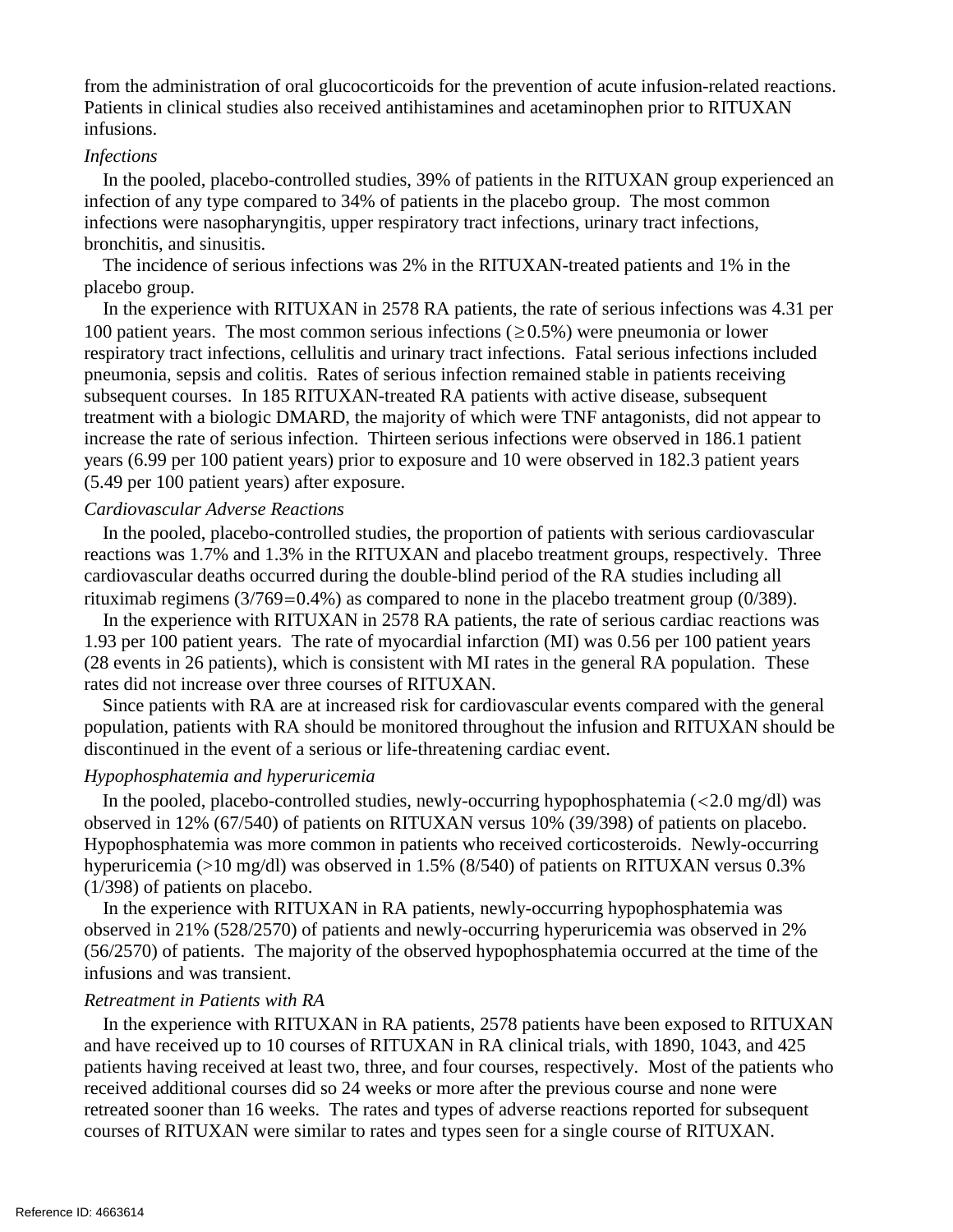In RA Study 2, where all patients initially received RITUXAN, the safety profile of patients who were retreated with RITUXAN was similar to those who were retreated with placebo *[see Clinical Studies (14.6), and Dosage and Administration (2.5)]*.

## **6.3 Clinical Trials Experience in Granulomatosis with Polyangiitis (GPA) (Wegener's Granulomatosis) and Microscopic Polyangiitis (MPA)**

Because clinical trials are conducted under widely varying conditions, adverse reaction rates observed in clinical trials of a drug cannot be directly compared to rates in the clinical trials of another drug and may not reflect the rates observed in practice.

*Induction Treatment of Adult Patients with Active GPA/MPA (GPA/MPA Study 1)*

The data presented below from GPA/MPA Study 1 (NCT00104299) reflect the experience in 197 adult patients with active GPA and MPA treated with RITUXAN or cyclophosphamide in a single controlled study, which was conducted in two phases: a 6 month randomized, double-blind, doubledummy, active-controlled remission induction phase and an additional 12 month remission maintenance phase *[see Clinical Studies (14.7)]*. In the 6-month remission induction phase, 197 patients with GPA and MPA were randomized to either RITUXAN 375 mg/ $m<sup>2</sup>$  once weekly for 4 weeks plus glucocorticoids, or oral cyclophosphamide 2 mg/kg daily (adjusted for renal function, white blood cell count, and other factors) plus glucocorticoids to induce remission. Once remission was achieved or at the end of the 6 month remission induction period, the cyclophosphamide group received azathioprine to maintain remission. The RITUXAN group did not receive additional therapy to maintain remission. The primary analysis was at the end of the 6 month remission induction period and the safety results for this period are described below.

Adverse reactions presented below in Table 3 were adverse events which occurred at a rate of greater than or equal to 10% in the RITUXAN group. This table reflects experience in 99 GPA and MPA patients treated with RITUXAN, with a total of 47.6 patient-years of observation and 98 GPA and MPA patients treated with cyclophosphamide, with a total of 47.0 patient-years of observation. Infection was the most common category of adverse events reported (47-62%) and is discussed below.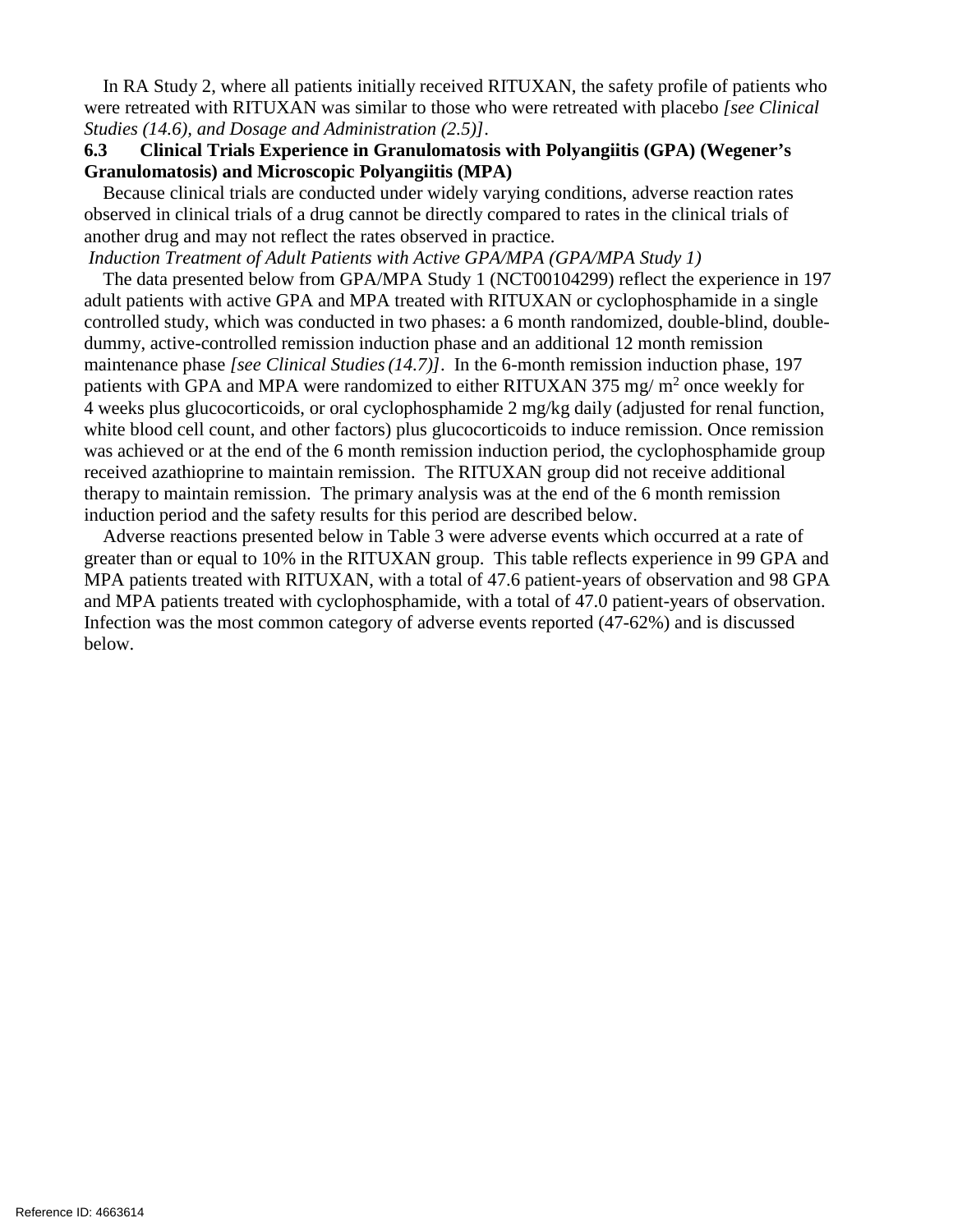#### **Table 3**

## Incidence of All Adverse Reactions Occurring in  $\geq 10\%$  of RITUXAN-treated Patients with active GPA and MPA in the GPA/MPA Study 1 Up to Month 6\*

| <b>Adverse Reaction</b> | <b>RITUXAN</b><br>$N=99$<br>$n$ (%) | Cyclophosphamide<br>$N=98$<br>$n(\%)$ |
|-------------------------|-------------------------------------|---------------------------------------|
| <b>Nausea</b>           | 18 (18%)                            | 20 (20%)                              |
| Diarrhea                | 17 (17%)                            | 12 (12%)                              |
| Headache                | 17 (17%)                            | 19 (19%)                              |
| Muscle spasms           | 17 (17%)                            | 15 (15%)                              |
| Anemia                  | 16 (16%)                            | 20 (20%)                              |
| Peripheral edema        | 16 (16%)                            | 6(6%)                                 |
| Insomnia                | 14 (14%)                            | 12 (12%)                              |
| Arthralgia              | 13 (13%)                            | 9(9%)                                 |
| Cough                   | 13 (13%)                            | $11(11\%)$                            |
| Fatigue                 | 13 (13%)                            | 21 (21%)                              |
| <b>Increased ALT</b>    | 13 (13%)                            | 15 (15%)                              |
| Hypertension            | 12 (12%)                            | 5(5%)                                 |
| Epistaxis               | 11 (11%)                            | 6(6%)                                 |
| Dyspnea                 | $10(10\%)$                          | $11(11\%)$                            |
| Leukopenia              | $10(10\%)$                          | 26 (27%)                              |
| Rash                    | 10 (10%)                            | 17 (17%)                              |

\*The study design allowed for crossover or treatment by best medical judgment, and 13 patients in each treatment group received a second therapy during the 6 month study period.

#### *Infusion-Related Reactions*

Infusion-related reactions in GPA/MPA Study 1 were defined as any adverse event occurring within 24 hours of an infusion and considered to be infusion-related by investigators. Among the 99 patients treated with RITUXAN, 12% experienced at least one infusion-related reaction, compared with 11% of the 98 patients in the cyclophosphamide group. Infusion-related reactions included cytokine release syndrome, flushing, throat irritation, and tremor. In the RITUXAN group, the proportion of patients experiencing an infusion-related reaction was 12%, 5%, 4%, and 1% following the first, second, third, and fourth infusions, respectively. Patients were pre-medicated with antihistamine and acetaminophen before each RITUXAN infusion and were on background oral corticosteroids which may have mitigated or masked an infusion-related reaction; however, there is insufficient evidence to determine whether premedication diminishes the frequency or severity of infusion-related reactions.

#### *Infections*

In GPA/MPA Study 1, 62% (61/99) of patients in the RITUXAN group experienced an infection of any type compared to 47% (46/98) patients in the cyclophosphamide group by Month 6. The most common infections in the RITUXAN group were upper respiratory tract infections, urinary tract infections, and herpes zoster.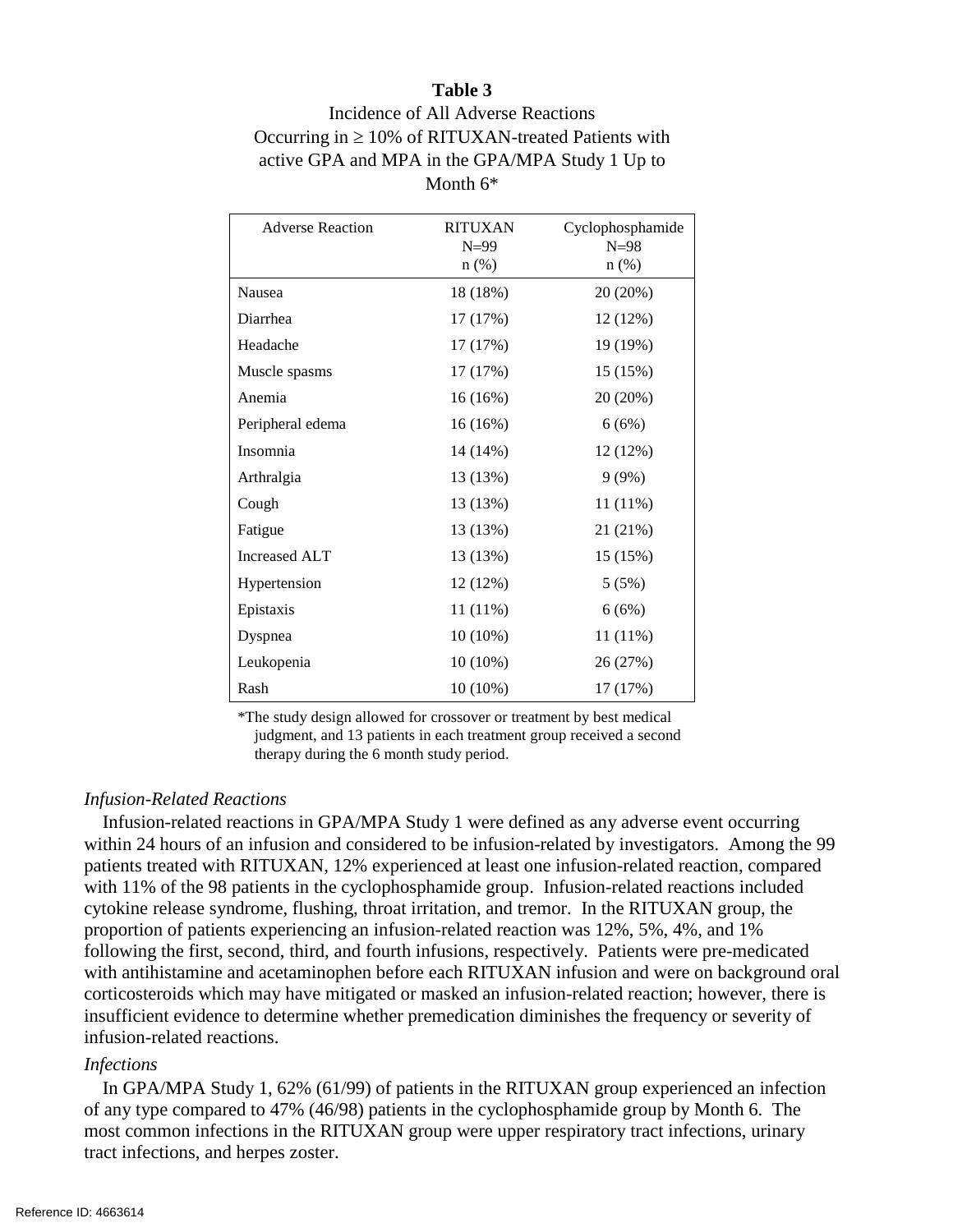The incidence of serious infections was 11% in the RITUXAN-treated patients and 10% in the cyclophosphamide treated patients, with rates of approximately 25 and 28 per 100 patient-years, respectively. The most common serious infection was pneumonia.

## *Hypogammaglobulinemia*

Hypogammaglobulinemia (IgA, IgG or IgM below the lower limit of normal) has been observed in patients with GPA and MPA treated with RITUXAN in GPA/MPA Study 1. At 6 months, in the RITUXAN group, 27%, 58% and 51% of patients with normal immunoglobulin levels at baseline, had low IgA, IgG and IgM levels, respectively compared to 25%, 50% and 46% in the cyclophosphamide group.

## *Follow up Treatment of Adult Patients with GPA/MPA who have Achieved Disease Control with Induction Treatment (GPA/MPA Study 2)*

In GPA/MPA Study 2 (NCT00748644), an open-label, controlled, clinical study *[See Clinical Studies (14.7)]*, evaluating the efficacy and safety of non-U.S.-licensed rituximab versus azathioprine as follow up treatment in adult patients with GPA, MPA or renal-limited ANCA-associated vasculitis who had achieved disease control after induction treatment with cyclophosphamide, a total of 57 GPA and MPA patients in disease remission received follow up treatment with two 500 mg intravenous infusions of non-U.S.-licensed rituximab, separated by two weeks on Day 1 and Day 15, followed by a 500 mg intravenous infusion every 6 months for 18 months.

The safety profile was consistent with the safety profile for RITUXAN in RA and GPA and MPA. *Infusion-Related Reactions*

In GPA/MPA Study 2, 7/57 (12%) patients in the non-U.S.-licensed rituximab arm reported infusion-related reactions. The incidence of IRR symptoms was highest during or after the first infusion (9%) and decreased with subsequent infusions (<4%). One patient had two serious IRRs, two IRRs led to a dose modification, and no IRRs were severe, fatal, or led to withdrawal from the study.

## *Infections*

In GPA/MPA Study 2, 30/57 (53%) patients in the non-U.S.-licensed rituximab arm and 33/58 (57%) in the azathioprine arm reported infections. The incidence of all grade infections was similar between the arms. The incidence of serious infections was similar in both arms (12%). The most commonly reported serious infection in the group was mild or moderate bronchitis.

*Long-term, Observational Study with RITUXAN in Patients with GPA/MPA (GPA/MPA Study 3)* In a long-term observational safety study (NCT01613599), 97 patients with GPA or MPA received treatment with RITUXAN (mean of 8 infusions [range 1-28]) for up to 4 years, according to physician standard practice and discretion. Majority of patients received doses ranging from 500 mg to 1000 mg, approximately every 6 months. The safety profile was consistent with the safety profile for RITUXAN in RA and GPA and MPA.

## *Treatment of Pediatric Patients with GPA/MPA (GPA/MPA Study 4)*

An open-label, single arm study (NCT01750697) was conducted in 25 pediatric patients 6 years to 17 years of age with active GPA or MPA. The overall study period consisted of a 6-month remission induction phase and a minimum 12-month follow-up phase, up to 54 months. During the remission induction phase, patients received RITUXAN or non-U.S.-licensed rituximab. During the follow-up phase, RITUXAN or non-U.S.-licensed rituximab were given at the discretion of the investigator (17 out of 25 patients received this additional treatment). Concomitant treatment with other immunosuppressive therapy was permitted *[see Clinical Studies (14.7)].*

The safety profile in pediatric GPA and MPA patients was consistent in type, nature and severity with the known safety profile of RITUXAN in adult patients with RA, GPA and MPA, and PV. *Infusion-Related Reactions*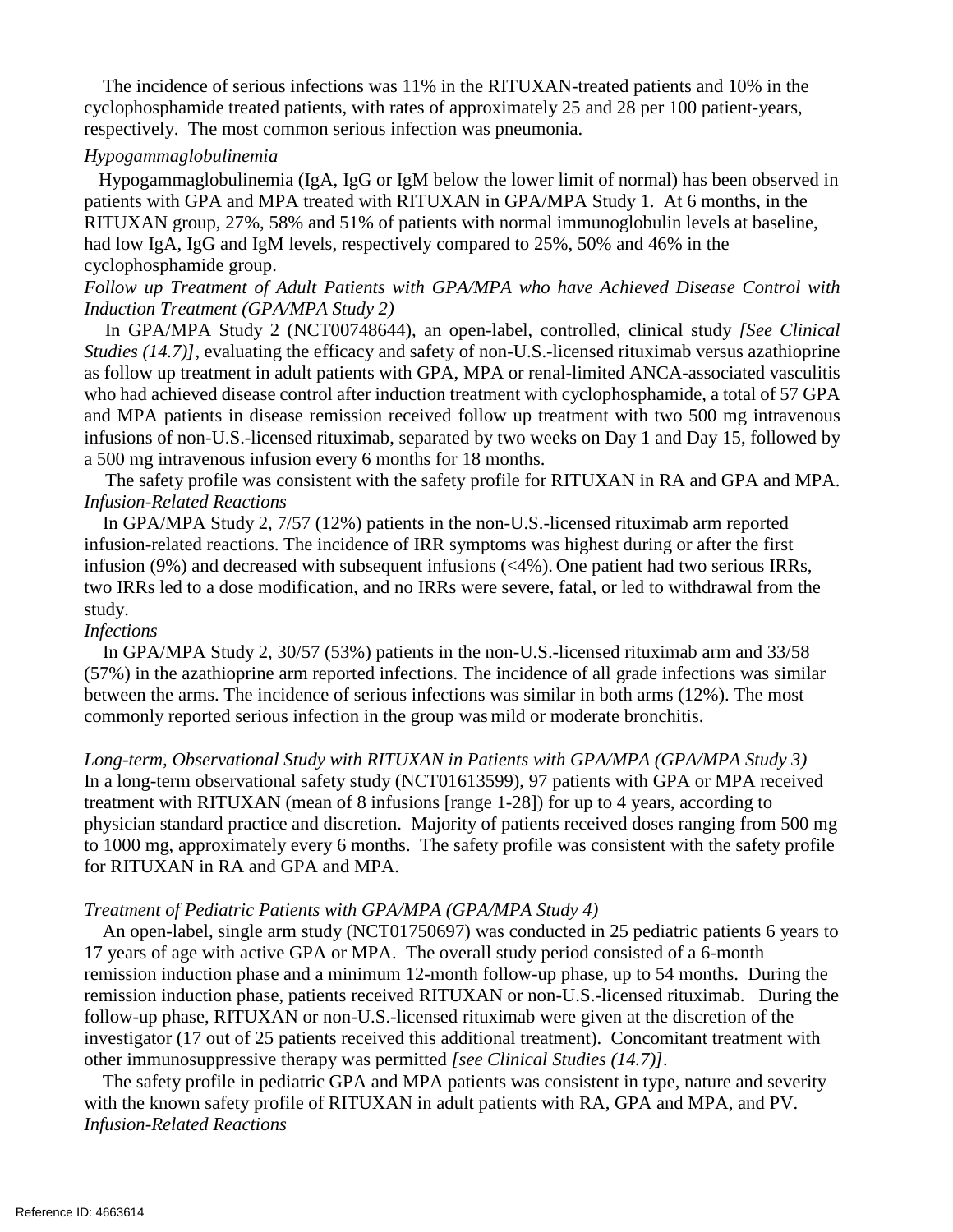In GPA/MPA Study 4, the proportion of patients experiencing an IRR was 32%, 20%, 12%, and 8% following the first, second, third, and fourth infusions, respectively. The observed symptoms of IRRs were similar to those in adult GPA and MPA patients treated with RITUXAN. *[see Warning and Precautions (5.1)].*

## *Serious Infections*

Serious infections were reported in 7 patients (28%), and included influenza (2 patients [8%]) and lower respiratory tract infection (2 patients [8%]) as the most frequently reported events. *Hypogammaglobulinemia*

Hypogammaglobulinemia (IgG or IgM below the lower limit of normal), including prolonged hypogammaglobulinemia (defined as Ig levels below lower limit of normal for at least 4 months) was observed in GPA/MPA Study 4. During the overall study period, 18/25 patients (72%) had prolonged low IgG levels, including 15 patients who also had prolonged low IgM. Three patients received treatment with intravenous immunoglobulin.

#### **6.4 Clinical Trials Experience in Pemphigus Vulgaris (PV)**

Because clinical trials are conducted under widely varying conditions, adverse reaction rates observed in the clinical trials of a drug cannot be directly compared to rates in the clinical trials of another drug and may not reflect the rates observed in practice.

#### PV Study 1

PV Study 1 (NCT00784589), a randomized, controlled, multicenter open-label study, evaluated the efficacy and safety of non-U.S.-licensed rituximab in combination with short-term prednisone compared to prednisone monotherapy in 90 patients (74 Pemphigus Vulgaris [PV] patients and 16 Pemphigus Foliaceus [PF] patients) *[see Clinical Studies (14.8)]*. Safety results for the PV patient population during the 24-month treatment period are described below.

The safety profile of the non-U.S.-licensed rituximab in patients with PV was consistent with that observed in patients with RITUXAN-treated RA and GPA and MPA *[see Adverse Reactions (6.2 and 6.3)]*.

Adverse reactions from PV Study 1 are presented below in Table 4 and were adverse events which occurred at a rate ≥5% among PV patients treated with non-U.S.-licensed rituximab and with at least 2% absolute difference in incidence between the group treated with non-U.S.-licensed rituximab and the prednisone monotherapy group up to Month 24. No patients in the group treated with non-U.S. licensed rituximab withdrew due to adverse reactions. The clinical study did not include sufficient number of patients to allow for direct comparison of adverse reaction rates between treatment groups.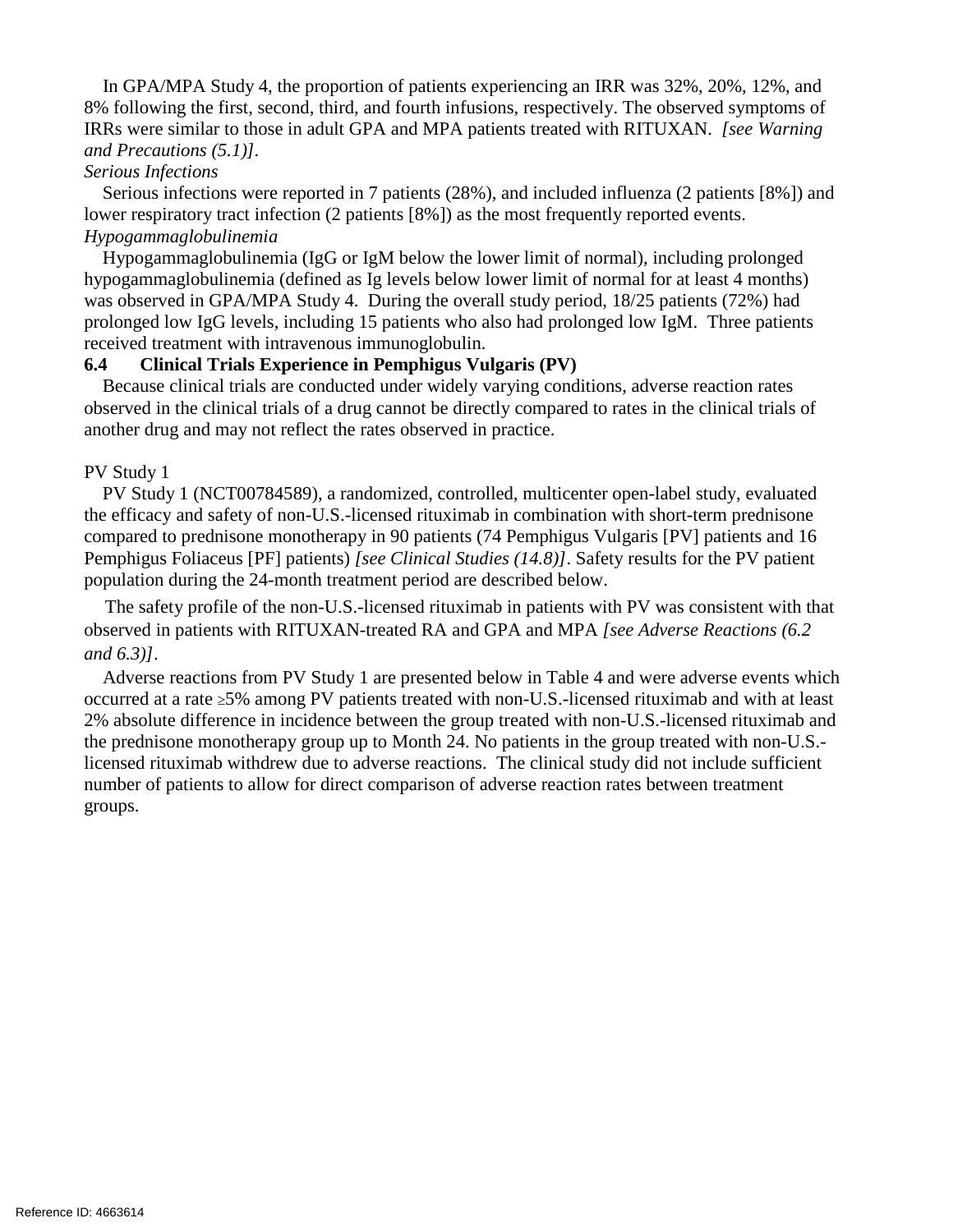#### **Table 4**

Incidence of All Adverse Reactions Occurring in  $\geq 5\%$  Among PV Patients Treated with Non-U.S.-licensed Rituximab and with at Least 2% Absolute Difference in Incidence Between the Group Treated with Non-U.S.-licensed Rituximab with Short-term Prednisone and the Group Treated with Prednisone Monotherapy in PV Study 1 (Up to Month 24)

| <b>Adverse Reaction</b>                    | Non-U.S.-licensed<br>$rituximab + short$<br>term prednisone<br>$N = 38$<br>$n$ (%) | Prednisone<br>$N = 36$<br>$n$ (%) |
|--------------------------------------------|------------------------------------------------------------------------------------|-----------------------------------|
| Infusion-related<br>reactions <sup>*</sup> | 22 (58%)                                                                           | N/A                               |
| Depression                                 | 7(18%)                                                                             | $4(11\%)$                         |
| Herpes simplex                             | 5(13%)                                                                             | 1(3%)                             |
| Alopecia                                   | 5(13%)                                                                             | $0(0\%)$                          |
| Fatigue                                    | 3(8%)                                                                              | 2(6%)                             |
| Abdominal pain upper                       | 2(5%)                                                                              | 1(3%)                             |
| Conjunctivitis                             | 2(5%)                                                                              | $0(0\%)$                          |
| <b>Dizziness</b>                           | 2(5%)                                                                              | $0(0\%)$                          |
| Headache                                   | 2(5%)                                                                              | 1(3%)                             |
| Herpes zoster                              | 2(5%)                                                                              | 1(3%)                             |
| Irritability                               | 2(5%)                                                                              | $0(0\%)$                          |
| Musculoskeletal pain                       | 2(5%)                                                                              | $0(0\%)$                          |
| Pruritus                                   | 2(5%)                                                                              | $0(0\%)$                          |
| Pyrexia                                    | 2(5%)                                                                              | $0(0\%)$                          |
| Skin disorder                              | 2(5%)                                                                              | $0(0\%)$                          |
| Skin papilloma                             | 2(5%)                                                                              | $0(0\%)$                          |
| Tachycardia                                | 2(5%)                                                                              | $0(0\%)$                          |
| Urticaria                                  | 2(5%)                                                                              | $0(0\%)$                          |

 $N/A$  = not applicable

\* Infusion-related reactions included symptoms collected on the next scheduled visit after each infusion, and adverse reactions occurring on the day of or one day after the infusion. The most common infusion-related reactions included headaches, chills, high blood pressure, nausea, asthenia, and pain.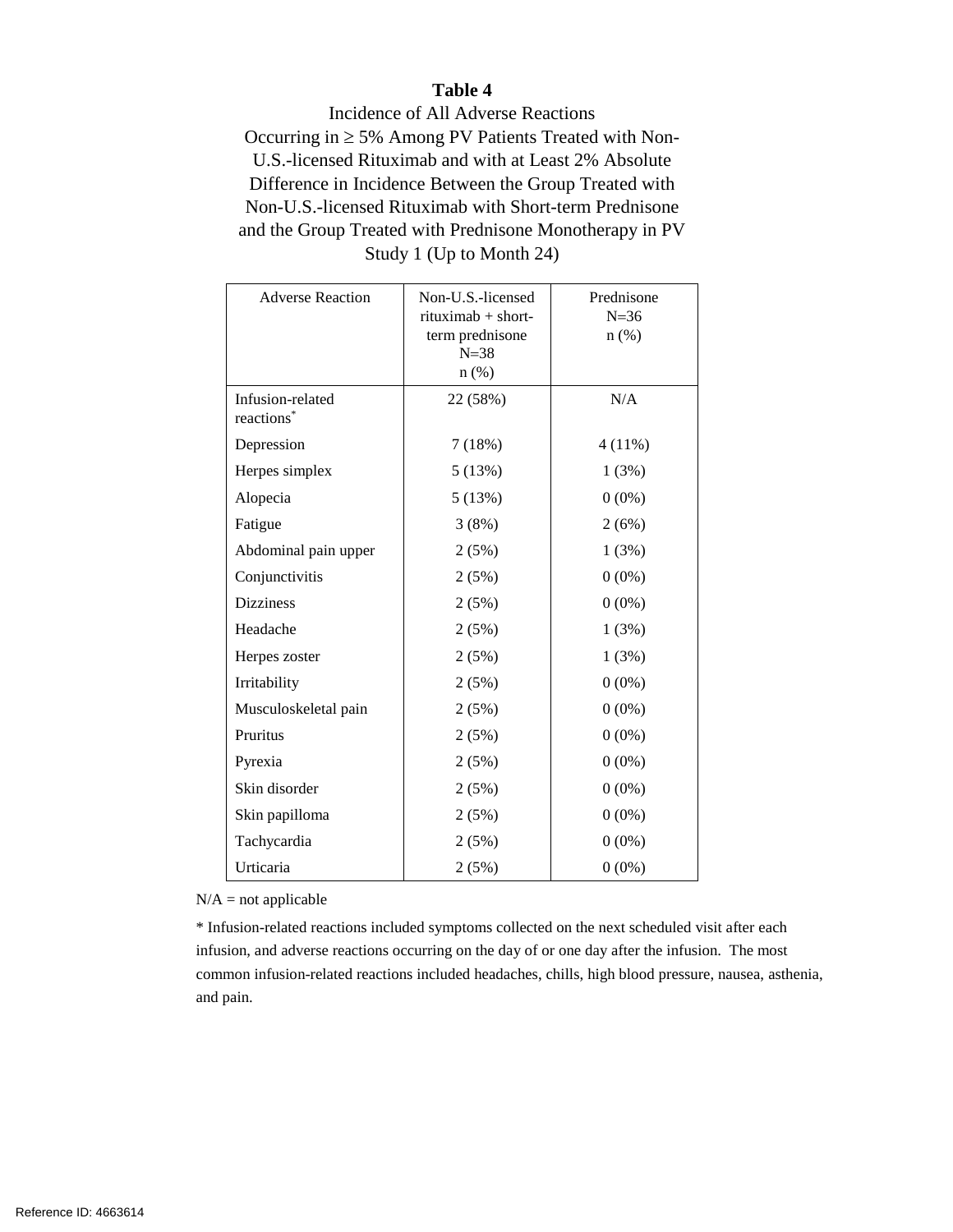## *Infusion-Related Reactions*

Infusion-related reactions were the most commonly reported adverse drug reactions (58%, 22 patients). All infusion-related reactions were mild to moderate (Grade 1 or 2) except one Grade 3 serious infusion-related reaction (arthralgia) associated with the Month 12 maintenance infusion. The proportion of patients experiencing an infusion-related reaction was 29% (11 patients), 40% (15 patients), 13% (5 patients), and 10% (4 patients) following the first, second, third, and fourth infusions, respectively. No patients were withdrawn from treatment due to infusion-related reactions. Symptoms of infusion-related reactions were similar in type and severity to those seen in RA and GPA and MPA patients *[see Adverse Reactions (6.2 and 6.3)]*.

## *Infections*

Fourteen patients (37%) in the group treated with non-U.S.-licensed rituximab experienced treatment-related infections compared to 15 patients (42%) in the prednisone group. The most common infections in the group treated with non-U.S.-licensed rituximab were herpes simplex, herpes zoster, bronchitis, urinary tract infection, fungal infection, and conjunctivitis. Three patients (8%) in the group treated with non-U.S.-licensed rituximab experienced a total of 5 serious infections (*Pneumocystis jirovecii* pneumonia, infective thrombosis, intervertebral discitis, lung infection, *Staphylococcal* sepsis) and 1 patient (3%) in the prednisone group experienced 1 serious infection (*Pneumocystis jirovecii* pneumonia).

## **PV Study 2**

 In PV Study 2 (NCT02383589), a randomized, double-blind, double-dummy, active-comparator, multicenter study evaluating the efficacy and safety of RITUXAN compared to mycophenolate mofetil (MMF) in patients with moderate-to-severe PV requiring oral corticosteroids, 67 PV patients received treatment with RITUXAN (initial 1000 mg IV on Study Day 1 and a second 1000 mg IV on Study Day 15 repeated at Weeks 24 and 26) for up to 52 weeks *[see Clinical Studies (14.8)]*.

In PV Study 2, ADRs defined as adverse events occurring in  $\geq$  5% of patients in the RITUXAN arm and assessed as related are shown in Table 5.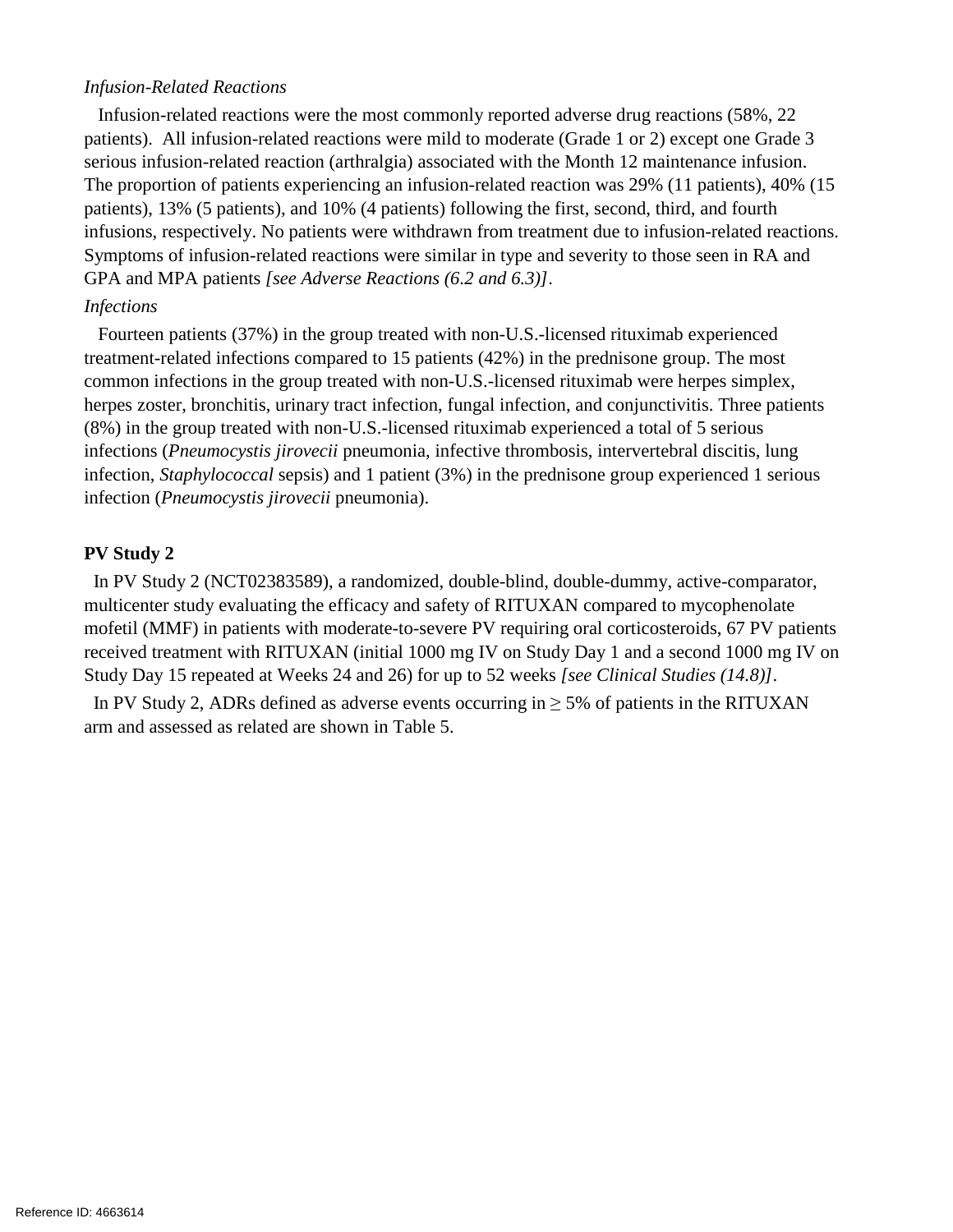| <b>Adverse Reactions</b>                              | <b>RITUXAN</b><br>$(N=67)$ |
|-------------------------------------------------------|----------------------------|
| Infusion-related reactions                            | $15(22\%)*$                |
| Upper respiratory tract infection/<br>Nasopharyngitis | $11(16\%)$                 |
| Headache                                              | 10(15%)                    |
| Asthenia/Fatigue                                      | 9(13%)                     |
| Oral candidiasis                                      | 6(9%)                      |
| Arthralgia                                            | 6(9%)                      |
| Back pain                                             | 6(9%)                      |
| Urinary tract infection                               | 5(8%)                      |
| <b>Dizziness</b>                                      | 4(6%)                      |

## Table 5 Incidence of All Adverse Reactions occurring in  $\geq 5\%$ of RITUXAN-treated Pemphigus Vulgaris Patients (N=67) from PV Study 2 (up to Week 52)

\*The most common infusion-related reaction symptoms/Preferred Terms for PV Study 2 in the RITUXAN arm were dyspnoea, erythema, hyperhidrosis, flushing/hot flush, hypotension/low blood pressure and rash/rash pruritic

## *Infusion-Related Reactions*

In PV Study 2, IRRs occurred primarily at the first infusion and the frequency of IRRs decreased with subsequent infusions: 17.9%, 4.7%, 3.5% and 3.5% of patients experienced IRRs at the first, second, third, and fourth infusions, respectively. In 11/15 patients who experienced at least one IRR, the IRRs were Grade 1 or 2. In 4/15 patients, Grade  $\geq$  3 IRRs were reported and led to discontinuation of RITUXAN treatment; three of the four patients experienced serious [lifethreatening] IRRs. Serious IRRs occurred at the first (2 patients) or second (1 patient) infusion and resolved with symptomatic treatment.

## *Infections*

 In PV Study 2, 42/67 patients (62.7%) in the RITUXAN arm experienced infections. The most common infections in the RITUXAN arm were upper respiratory tract infection, nasopharyngitis, oral candidiasis and urinary tract infection. Six patients (9%) in the RITUXAN arm experienced serious infections.

## *Laboratory Abnormalities*

In PV Study 2, in the RITUXAN arm, transient decreases in T-cell lymphocytes and phosphorus level were very commonly observed post-infusion. In some cases, treatment of hypophosphatemia was required.

 Hypogammaglobulinemia (IgG or IgM below the lower limit of normal), including prolonged hypogammaglobulinemia (defined as Ig levels below lower limit of normal for at least 4 months) was observed in PV Study 2. Based on levels < LLN measured at Week 16, Week 24, Week 40, and Week 52, 16.4% (11/67) of patients with normal baseline immunoglobulins had prolonged hypogammaglobulinemia (10 patients – IgM, 1 patient – both IgG and IgM) after treatment with RITUXAN.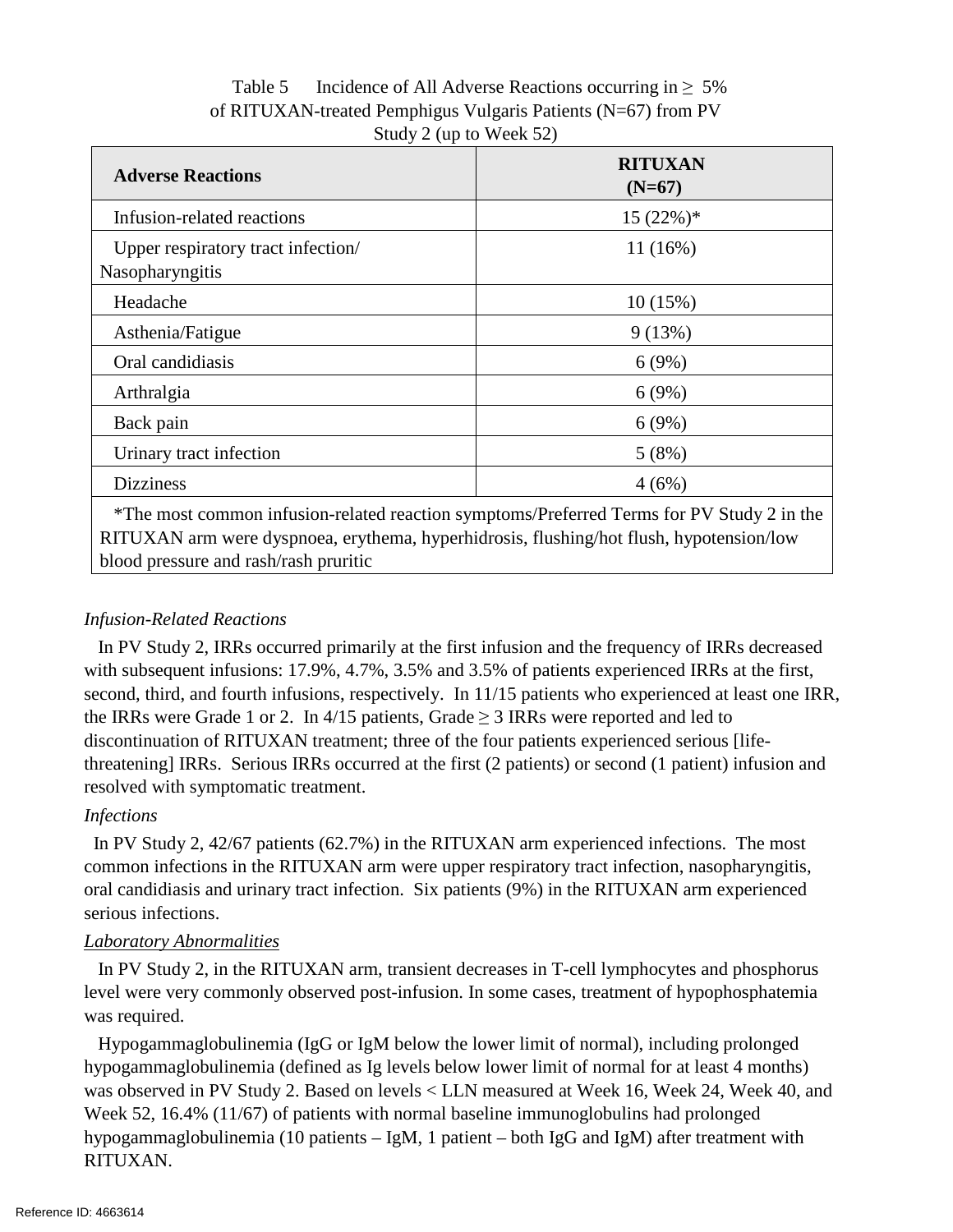## **6.5 Immunogenicity**

As with all therapeutic proteins, there is a potential for immunogenicity. The detection of antibody formation is highly dependent on the sensitivity and specificity of the assay. Additionally, the observed incidence of antibody (including neutralizing antibody) positivity in an assay may be influenced by several factors including assay methodology, sample handling, timing of sample collection, concomitant medications, and underlying disease. For these reasons, comparison of the incidence of antibodies in the studies described below with the incidence of antibodies in other studies or to other rituximab products may be misleading.

Using an ELISA assay, anti-rituximab antibody was detected in 4 of 356 (1.1%) patients with low-grade or follicular NHL receiving single-agent RITUXAN. Three of the four patients had an objective clinical response.

A total of 273/2578 (11%) patients with RA tested positive for anti-rituximab antibodies at any time after receiving RITUXAN. Anti-rituximab antibody positivity was not associated with increased rates of infusion-related reactions or other adverse events. Upon further treatment, the proportions of patients with infusion-related reactions were similar between anti-rituximab antibody positive and negative patients, and most reactions were mild to moderate. Four anti-rituximab antibody positive patients had serious infusion-related reactions, and the temporal relationship between anti-rituximab antibody positivity and infusion-related reaction was variable.

A total of 23/99 (23%) RITUXAN-treated adult patients with GPA and MPA developed antirituximab antibodies by 18 months in GPA/MPA Study 1. The clinical relevance of anti-rituximab antibody formation in RITUXAN-treated adult patients is unclear. In GPA/MPA Study 4, a total of 4/21 (19%) RITUXAN-treated pediatric patients with GPA and MPA developed anti-rituximab antibodies during the overall study period (assessed at Month 18).

Using a new ELISA assay, a total of 19/34 (56%) patients with PV, who were treated with non-U.S.-licensed rituximab, tested positive for anti-rituximab antibodies by 18 months in PV Study 1. In PV Study 2, a total of 20/63 (32%) RITUXAN- treated PV patients tested positive for ADA by week 52 (19 patients had treatment-inducted ADA and 1 patient had treatment-enhanced ADA). The clinical relevance of anti-rituximab antibody formation in RITUXAN-treated PV patients is unclear.

## **6.6 Postmarketing Experience**

The following adverse reactions have been identified during post-approval use of RITUXAN. Because these reactions are reported voluntarily from a population of uncertain size, it is not always possible to reliably estimate their frequency or establish a causal relationship to drug exposure.

- Hematologic: prolonged pancytopenia, marrow hypoplasia, Grade 3-4 prolonged or late-onset neutropenia, hyperviscosity syndrome in Waldenstrom's macroglobulinemia, prolonged hypogammaglobulinemia *[see Warnings and Precautions (5.6)]*.
- Cardiac: fatal cardiac failure.
- Immune/Autoimmune Events: uveitis, optic neuritis, systemic vasculitis, pleuritis, lupus-like syndrome, serum sickness, polyarticular arthritis, and vasculitis with rash.
- Infection: viral infections, including progressive multifocal leukoencephalopathy (PML), increase in fatal infections in HIV-associated lymphoma, and a reported increased incidence of Grade 3 and 4 infections *[see Warnings and Precautions (5.6)]*.
- Neoplasia: disease progression of Kaposi's sarcoma.
- Skin: severe mucocutaneous reactions, pyoderma gangrenosum (including genital presentation).
- Gastrointestinal: bowel obstruction and perforation.
- Pulmonary: fatal bronchiolitis obliterans and fatal interstitial lung disease.
- Nervous system: Posterior Reversible Encephalopathy Syndrome (PRES) / Reversible Posterior Leukoencephalopathy Syndrome (RPLS).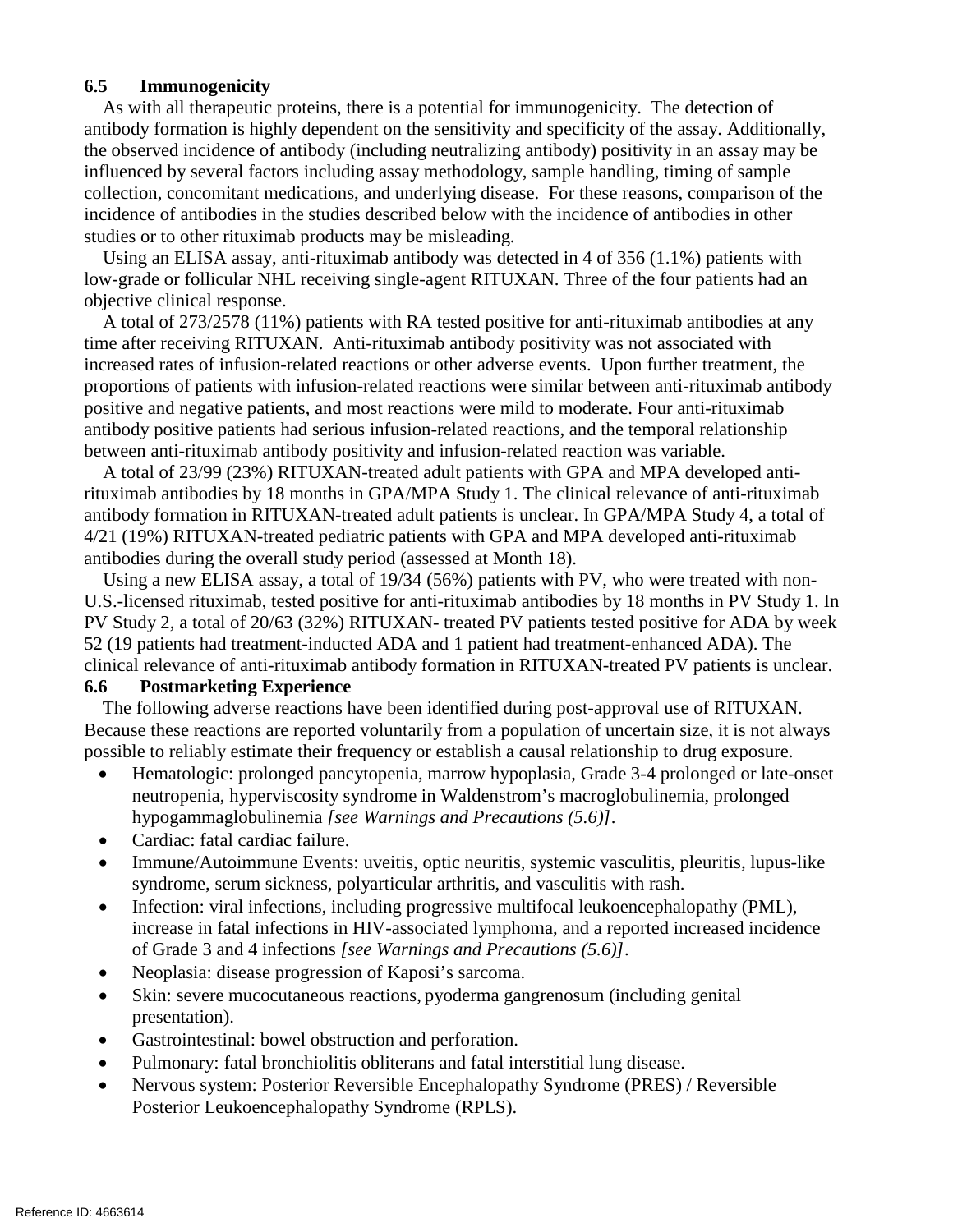## **7 DRUG INTERACTIONS**

Formal drug interaction studies have not been performed with RITUXAN. In patients with CLL, RITUXAN did not alter systemic exposure to fludarabine or cyclophosphamide. In clinical trials of patients with RA, concomitant administration of methotrexate or cyclophosphamide did not alter the pharmacokinetics of rituximab.

## **8 USE IN SPECIFIC POPULATIONS**

## **8.1 Pregnancy**

## Risk Summary

Based on human data, RITUXAN can cause adverse developmental outcomes including B-cell lymphocytopenia in infants exposed to RITUXAN in-utero (*see Clinical Considerations*). In animal reproduction studies, intravenous administration of rituximab to pregnant cynomolgus monkeys during the period of organogenesis caused lymphoid B-cell depletion in the newborn offspring at doses resulting in 80% of the exposure (based on AUC) of those achieved following a dose of 2 grams in humans. Advise pregnant women of the risk to a fetus.

Adverse outcomes in pregnancy occur regardless of the health of the mother or the use of medications. The background risk of major birth defects and miscarriage for the indicated populations is unknown. The estimated background risk in the U.S. general population of major birth defects is 2%-4% and of miscarriage is 15%-20% of clinically recognized pregnancies. Clinical Considerations

#### *Fetal/Neonatal Adverse Reactions*

Observe newborns and infants for signs of infection and manage accordingly.

#### Data

#### *Human data*

Postmarketing data indicate that B-cell lymphocytopenia generally lasting less than six months can occur in infants exposed to rituximab in-utero. Rituximab was detected postnatally in the serum of infants exposed in-utero.

## *Animal Data*

An embryo-fetal developmental toxicity study was performed on pregnant cynomolgus monkeys. Pregnant animals received rituximab via the intravenous route during early gestation (organogenesis period; post coitum days 20 through 50). Rituximab was administered as loading doses on post coitum (PC) Days 20, 21 and 22, at 15, 37.5 or 75 mg/kg/day, and then weekly on PC Days 29, 36, 43 and 50, at 20, 50 or 100 mg/kg/week. The 100 mg/kg/week dose resulted in 80% of the exposure (based on AUC) of those achieved following a dose of 2 grams in humans. Rituximab crosses the monkey placenta. Exposed offspring did not exhibit any teratogenic effects but did have decreased lymphoid tissue B cells.

A subsequent pre-and postnatal reproductive toxicity study in cynomolgus monkeys was completed to assess developmental effects including the recovery of B cells and immune function in infants exposed to rituximab in utero. Animals were treated with a loading dose of 0, 15, or 75 mg/kg every day for 3 days, followed by weekly dosing with 0, 20, or 100 mg/kg dose. Subsets of pregnant females were treated from PC Day 20 through postpartum Day 78, PC Day 76 through PC Day 134, and from PC Day 132 through delivery and postpartum Day 28. Regardless of the timing of treatment, decreased B cells and immunosuppression were noted in the offspring of rituximabtreated pregnant animals. The B-cell counts returned to normal levels, and immunologic function was restored within 6 months postpartum.

## **8.2 Lactation**

There are no data on the presence of rituximab in human milk, the effect on the breastfed child, or the effect on milk production. However, rituximab is detected in the milk of lactating cynomolgus monkeys, and IgG is present in human milk. Because of the potential of serious adverse reactions in the breastfed child, advise women not to breastfeed during treatment with RITUXAN and for at least 6 months after the last dose.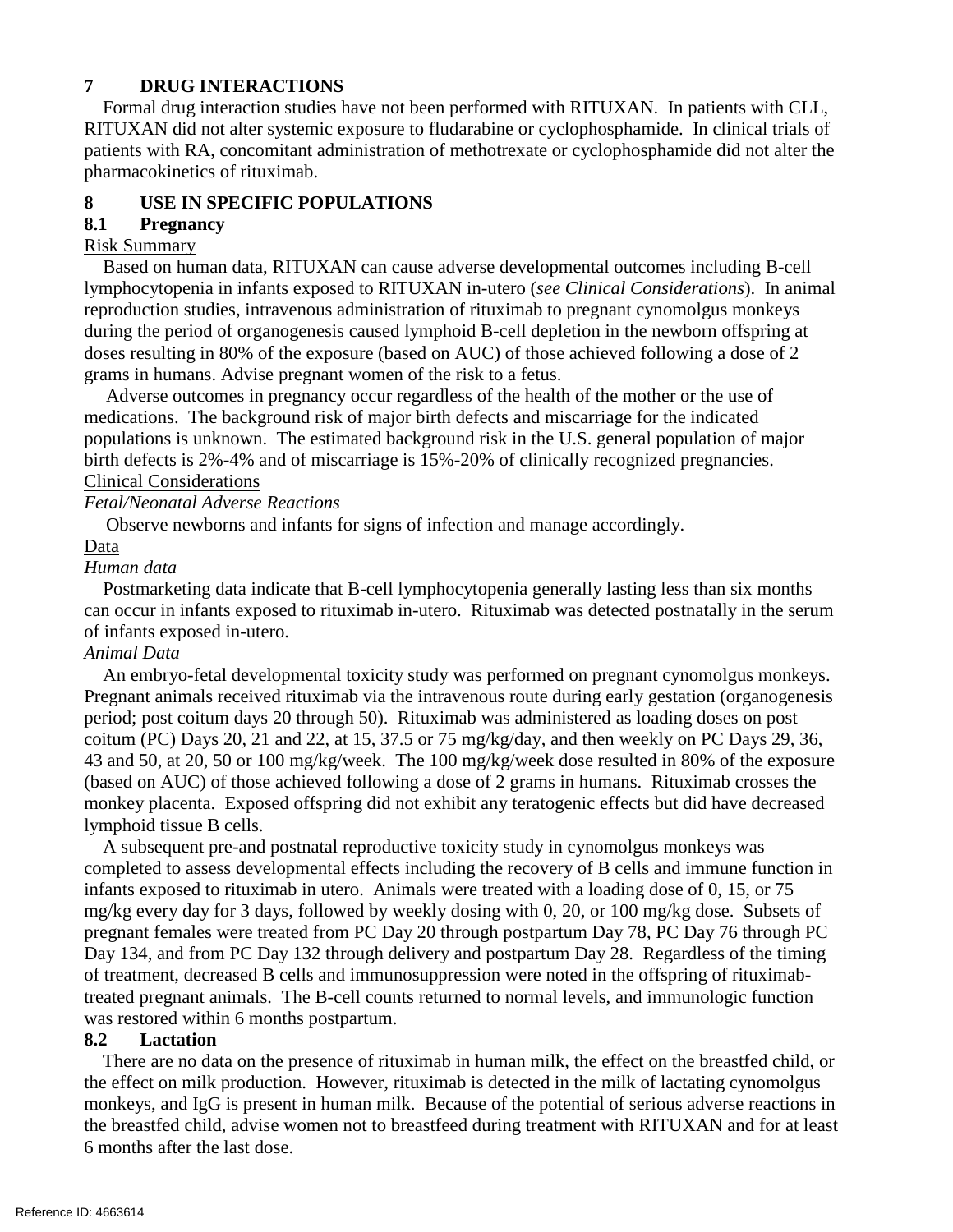## **8.3 Females and Males of Reproductive Potential**

## Contraception

RITUXAN can cause fetal harm when administered to a pregnant woman *[see Use in Specific Populations (8.1)]*.

## *Females*

Advise females of reproductive potential to use effective contraception during treatment with RITUXAN and for at least 12 months after the last dose.

## **8.4 Pediatric Use**

RITUXAN is indicated for the treatment of GPA and MPA in pediatric patients 2 years of age and older with GPA and MPA. RITUXAN is not indicated in pediatric patients less than 2 years of age with GPA or MPA.

The use of RITUXAN for the treatment of pediatric patients with GPA and MPA 6 years of age and older is supported by evidence from adequate and well-controlled studies of RITUXAN in adults with GPA and MPA; a trial in pediatric patients 6 years of age and older with active GPA and MPA; and population pharmacokinetic (PK) analyses showing similar drug exposure levels in adults and pediatric patients 6 years to 17 years of age. The use of RITUXAN for the treatment of pediatric patients with GPA and MPA ages 2 to less than 6 years of age is supported by PK modeling in patients 2 years of age and older and safety data from pediatric patients less than 6 years of age treated with rituximab.

The pediatric trial was a multicenter, open-label, single arm study (GPA/MPA Study 4) to evaluate the safety, PK and exploratory efficacy of RITUXAN or non-U.S.-licensed rituximab in 25 pediatric patients (6 patients 6 years to less than 12 years of age and 19 patients 12 years to 17 years of age) with active GPA and MPA over a 6-month remission induction phase and minimum 12 month follow-up phase, up to 54 months *[see Adverse Reactions (6.3), Clinical Pharmacology (12.3), and Clinical Studies (14.7)].*

The safety and effectiveness of RITUXAN have not been established in pediatric patients with NHL, CLL, PV, or RA.

Rituxan was not studied in pediatric patients with polyarticular juvenile idiopathic arthritis (PJIA) due to concerns regarding the potential for prolonged immunosuppression as a result of B-cell depletion in the developing juvenile immune system.

# **8.5 Geriatric Use**

# *Diffuse Large B-Cell NHL*

Among patients with DLBCL evaluated in three randomized, active-controlled trials, 927 patients received RITUXAN in combination with chemotherapy. Of these, 396 (43%) were age 65 or greater and 123 (13%) were age 75 or greater. No overall differences in effectiveness were observed between these patients and younger patients. Cardiac adverse reactions, mostly supraventricular arrhythmias, occurred more frequently among elderly patients. Serious pulmonary adverse reactions were also more common among the elderly, including pneumonia and pneumonitis.

## *Low-Grade or Follicular Non-Hodgkin's Lymphoma*

Patients with previously untreated follicular NHL evaluated in NHL Study 5 were randomized to RITUXAN as single-agent maintenance therapy (n=505) or observation (n=513) after achieving a response to RITUXAN in combination with chemotherapy. Of these, 123 (24%) patients in the RITUXAN arm were age 65 or older. No overall differences in safety or effectiveness were observed between these patients and younger patients. Other clinical studies of RITUXAN in low-grade or follicular, CD20-positive, B-cell NHL did not include sufficient numbers of patients aged 65 and over to determine whether they respond differently from younger subjects.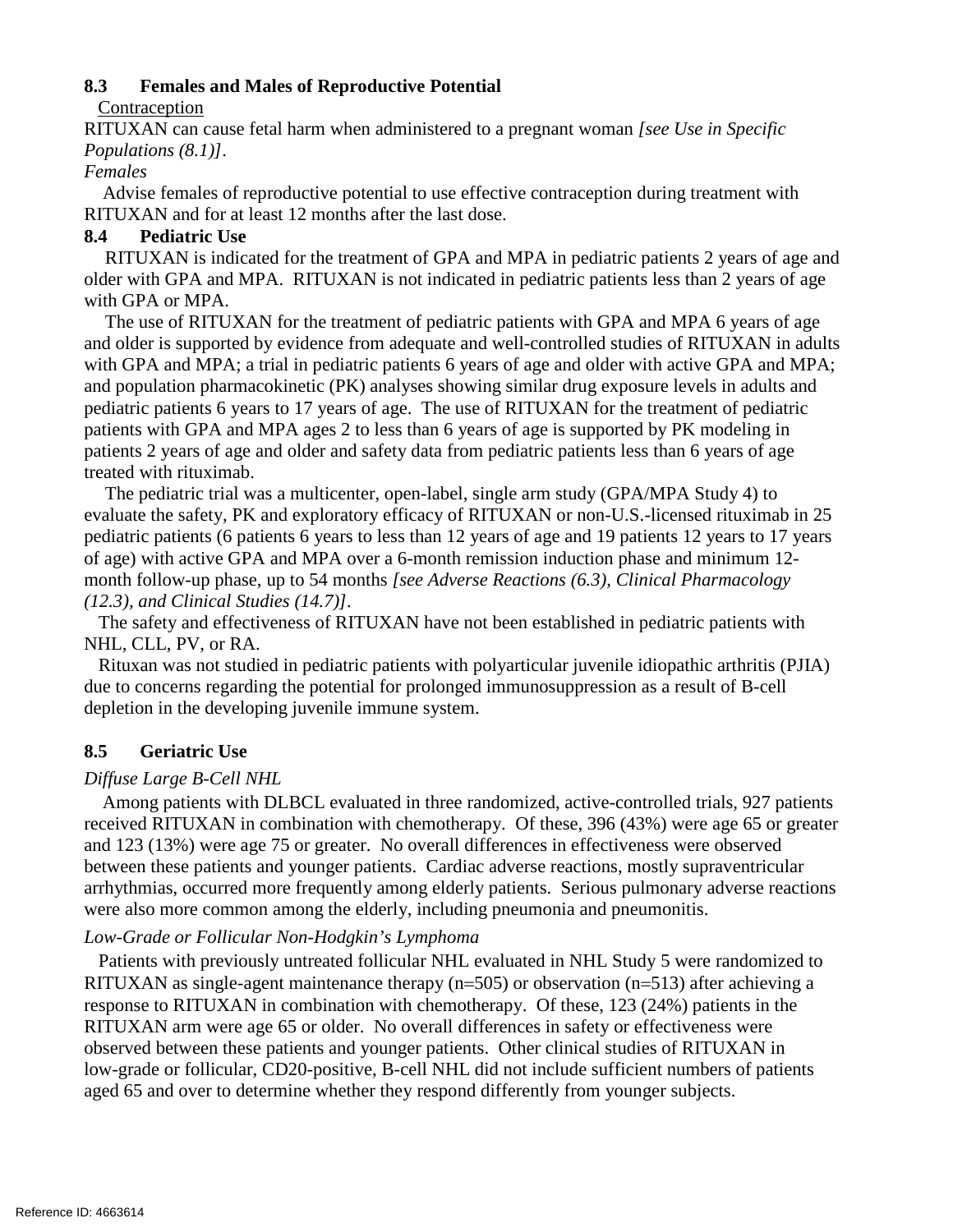#### *Chronic Lymphocytic Leukemia*

Among patients with CLL evaluated in two randomized active-controlled trials, 243 of 676 RITUXAN-treated patients (36%) were 65 years of age or older; of these, 100 RITUXAN-treated patients (15%) were 70 years of age or older.

In exploratory analyses defined by age, there was no observed benefit from the addition of RITUXAN to fludarabine and cyclophosphamide among patients 70 years of age or older in CLL Study 1 or in CLL Study 2; there was also no observed benefit from the addition of RITUXAN to fludarabine and cyclophosphamide among patients 65 years of age or older in CLL Study 2 *[see Clinical Studies (14.5)]*. Patients 70 years or older received lower dose intensity of fludarabine and cyclophosphamide compared to younger patients, regardless of the addition of RITUXAN. In CLL Study 1, the dose intensity of RITUXAN was similar in older and younger patients, however in CLL Study 2 older patients received a lower dose intensity of RITUXAN.

The incidence of Grade 3 and 4 adverse reactions was higher among patients receiving R-FC who were 70 years or older compared to younger patients for neutropenia [44% vs. 31% (CLL Study 1); 56% vs. 39% (CLL Study 2)], febrile neutropenia [16% vs. 6% (NHL Study 10 (NCT00719472)], anemia [5% vs. 2% (CLL Study 1); 21% vs. 10% (CLL Study 2)], thrombocytopenia [19% vs. 8% (CLL Study 2)], pancytopenia [7% vs. 2% (CLL Study 1); 7% vs. 2% (CLL Study 2)] and infections [30% vs. 14% (CLL Study 2)].

#### *Rheumatoid Arthritis*

Among the 2578 patients in global RA studies completed to date, 12% were 65−75 years old and 2% were 75 years old and older. The incidences of adverse reactions were similar between older and younger patients. The rates of serious adverse reactions, including serious infections, malignancies, and cardiovascular events were higher in older patients.

*Granulomatosis with Polyangiitis (GPA) (Wegener's Granulomatosis) and Microscopic Polyangiitis*

Of the 99 RITUXAN-treated GPA and MPA patients in GPA/MPA Study 1, 36 (36%) were 65 years old and over, while 8 (8%) were 75 years and over. No overall differences in efficacy were observed between patients that were 65 years old and over and younger patients. The overall incidence and rate of all serious adverse events was higher in patients 65 years old and over. The clinical study did not include sufficient numbers of patients aged 65 and over to determine whether they respond differently from younger subjects.

In GPA/MPA Study 2, 30 (26%) of the enrolled patients were at least 65 years old, of which 12 patients were exposed to non-U.S.-licensed rituximab and 18 were exposed to azathioprine. The clinical study did not include sufficient numbers of patients aged 65 and over to determine whether they respond differently from younger subjects.

## *Pemphigus Vulgaris*

Of the 46 patients treated with non-U.S.-licensed rituximab, 15 (33%) patients were 65 years of age and older. The clinical study did not include sufficient numbers of patients aged 65 and older to determine whether they respond differently from younger patients.

#### **11 DESCRIPTION**

Rituximab is a genetically engineered chimeric murine/human monoclonal  $\lg G_1$  kappa antibody directed against the CD20 antigen. Rituximab has an approximate molecular weight of 145 kD.

Rituximab is produced by mammalian cell (Chinese Hamster Ovary) suspension culture in a nutrient medium that may contain the antibiotic gentamicin. Gentamicin is not detectable in the final product.

RITUXAN (rituximab) injection is a sterile, preservative-free, clear, colorless solution for intravenous infusion. RITUXAN is supplied at a concentration of 10 mg/mL in either 100 mg/10 mL or 500 mg/50 mL single-dose vials. Each mL of solution contains 10 mg rituximab, polysorbate 80 (0.7 mg), sodium chloride (9 mg), sodium citrate dihydrate (7.35 mg), and Water for Injection, USP. The pH is 6.5.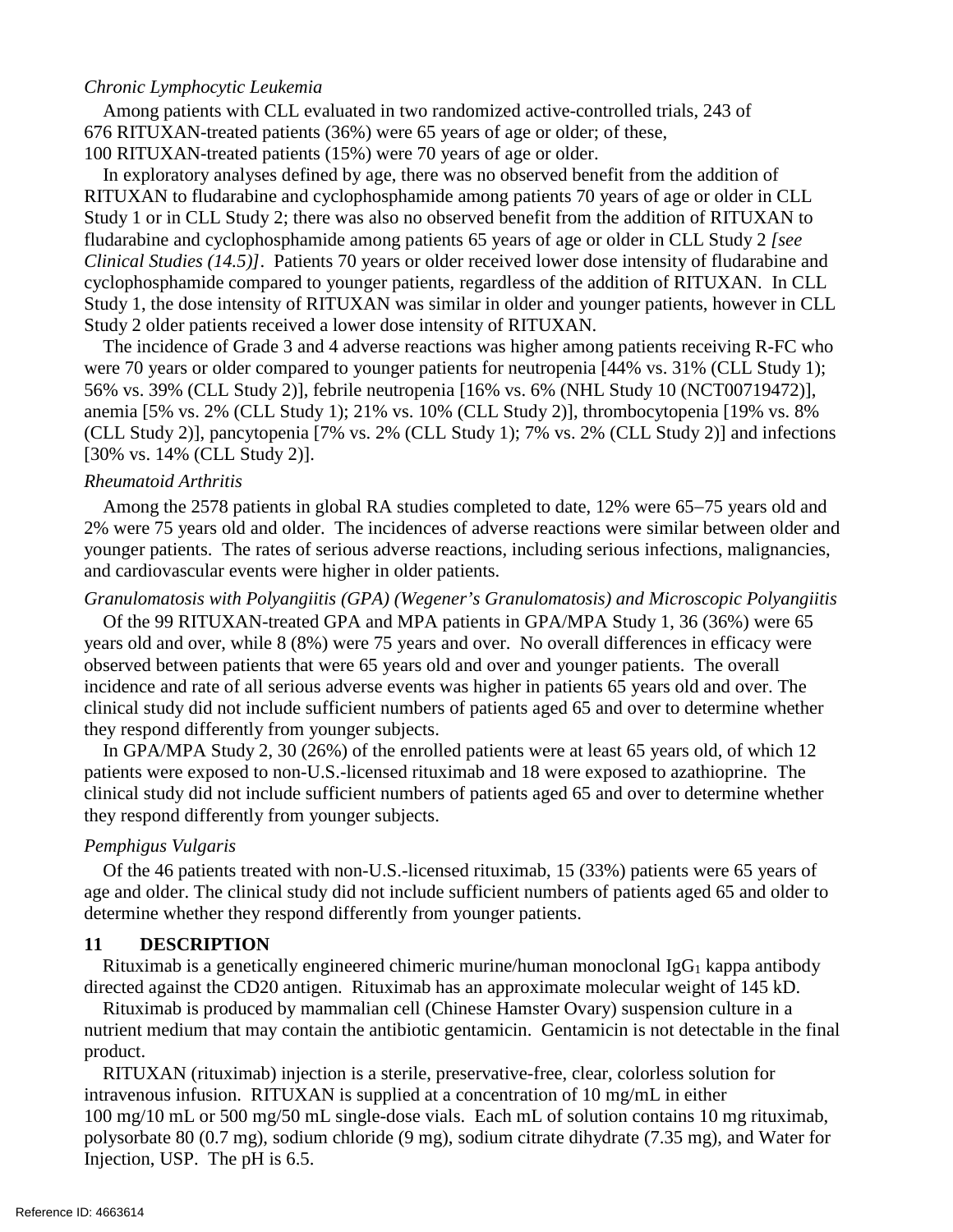## **12 CLINICAL PHARMACOLOGY**

#### **12.1 Mechanism of Action**

Rituximab is a monoclonal antibody that targets the CD20 antigen expressed on the surface of pre-B and mature B-lymphocytes. Upon binding to CD20, rituximab mediates B-cell lysis. Possible mechanisms of cell lysis include complement dependent cytotoxicity (CDC) and antibody dependent cell mediated cytotoxicity (ADCC). B cells are believed to play a role in the pathogenesis of rheumatoid arthritis (RA) and associated chronic synovitis. In this setting, B cells may be acting at multiple sites in the autoimmune/inflammatory process, including through production of rheumatoid factor (RF) and other autoantibodies, antigen presentation, T-cell activation, and/or proinflammatory cytokine production.

#### **12.2 Pharmacodynamics**

#### *Non-Hodgkin's Lymphoma (NHL)*

In NHL patients, administration of RITUXAN resulted in depletion of circulating and tissue-based B cells. Among 166 patients in NHL Study 1 (NCT000168740), circulating CD19-positive B cells were depleted within the first three weeks with sustained depletion for up to 6 to 9 months post treatment in 83% of patients. B-cell recovery began at approximately 6 months and median B-cell levels returned to normal by 12 months following completion of treatment.

There were sustained and statistically significant reductions in both IgM and IgG serum levels observed from 5 through 11 months following rituximab administration; 14% of patients had IgM and/or IgG serum levels below the normal range.

#### *Rheumatoid Arthritis*

In RA patients, treatment with RITUXAN induced depletion of peripheral B lymphocytes, with the majority of patients demonstrating near complete depletion (CD19 counts below the lower limit of quantification, 20 cells/µl) within 2 weeks after receiving the first dose of RITUXAN. The majority of patients showed peripheral B-cell depletion for at least 6 months. A small proportion of patients (~4%) had prolonged peripheral B-cell depletion lasting more than 3 years after a single course of treatment.

Total serum immunoglobulin levels, IgM, IgG, and IgA were reduced at 6 months with the greatest change observed in IgM. At Week 24 of the first course of RITUXAN treatment, small proportions of patients experienced decreases in IgM (10%), IgG (2.8%), and IgA (0.8%) levels below the lower limit of normal (LLN). In the experience with RITUXAN in RA patients during repeated RITUXAN treatment, 23.3%, 5.5%, and 0.5% of patients experienced decreases in IgM, IgG, and IgA concentrations below LLN at any time after receiving RITUXAN, respectively. The clinical consequences of decreases in immunoglobulin levels in RA patients treated with RITUXAN are unclear.

Treatment with rituximab in patients with RA was associated with reduction of certain biologic markers of inflammation such as interleukin-6 (IL-6), C-reactive protein (CRP), serum amyloid protein (SAA), S100 A8/S100 A9 heterodimer complex (S100 A8/9), anti-citrullinated peptide (anti-CCP), and RF.

#### *Granulomatosis with Polyangiitis (GPA) (Wegener's Granulomatosis) and Microscopic Polyangiitis*

In GPA and MPA patients in GPA/MPA Study 1, peripheral blood CD19 B-cells depleted to less than 10 cells/μl following the first two infusions of RITUXAN, and remained at that level in most (84%) patients through Month 6. By Month 12, the majority of patients (81%) showed signs of B-cell return with counts  $>10$  cells/ $\mu$ L. By Month 18, most patients (87%) had counts  $>10$  cells/ $\mu$ L.

In GPA/MPA Study 2 where patients received non-U.S.-licensed rituximab as two 500 mg intravenous infusions separated by two weeks, followed by a 500 mg intravenous infusion at Month 6, 12, and 18, 70% (30 out of 43) of the rituximab-treated patients with CD19+ peripheral B cells evaluated post-baseline had undetectable CD19+ peripheral B cells at Month 24. At Month 24, all 37 patients with evaluable baseline CD19+ peripheral B cells and Month 24 measurements had lower CD19+ B cells relative to baseline.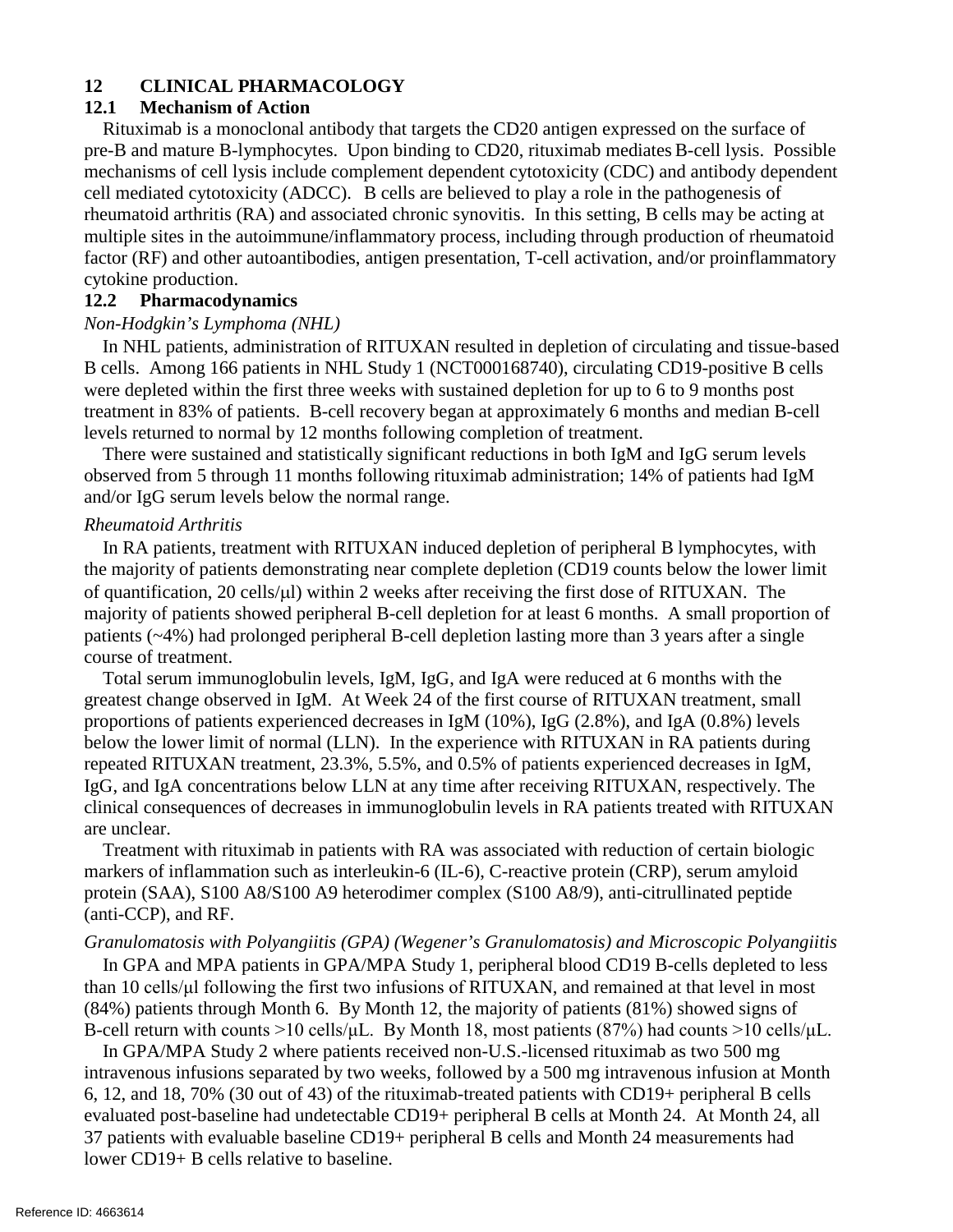## **12.3 Pharmacokinetics**

#### *Non-Hodgkin's Lymphoma (NHL)*

Pharmacokinetics were characterized in 203 NHL patients receiving 375 mg/m<sup>2</sup> RITUXAN weekly by intravenous infusion for 4 doses. Rituximab was detectable in the serum of patients 3 to 6 months after completion of treatment.

The pharmacokinetic profile of rituximab when administered as 6 infusions of 375 mg/m<sup>2</sup> in combination with 6 cycles of CHOP chemotherapy was similar to that seen with rituximab alone.

Based on a population pharmacokinetic analysis of data from 298 NHL patients who received rituximab once weekly or once every three weeks, the estimated median terminal elimination half-life was 22 days (range, 6.1 to 52 days). Patients with higher CD19-positive cell counts or larger measurable tumor lesions at pretreatment had a higher clearance. However, dose adjustment for pretreatment CD19 count or size of tumor lesion is not necessary. Age and gender had no effect on the pharmacokinetics of rituximab.

Pharmacokinetics were characterized in 21 patients with CLL receiving rituximab according to the recommended dose and schedule. The estimated median terminal half-life of rituximab was 32 days (range, 14 to 62 days).

#### *Rheumatoid Arthritis*

Following administration of 2 doses of RITUXAN in patients with RA, the mean (± S.D.; % CV) concentrations after the first infusion (Cmax first) and second infusion (Cmax second) were 157 ( $\pm$  46; 29%) and 183 ( $\pm$  55; 30%) mcg/mL, and 318 ( $\pm$  86; 27%) and 381 ( $\pm$  98; 26%) mcg/mL for the  $2 \times 500$  mg and  $2 \times 1000$  mg doses, respectively.

Based on a population pharmacokinetic analysis of data from 2005 RA patients who received RITUXAN, the estimated clearance of rituximab was 0.335 L/day; volume of distribution was 3.1 L and mean terminal elimination half-life was 18.0 days (range, 5.17 to 77.5 days). Age, weight and gender had no effect on the pharmacokinetics of rituximab in RA patients.

*Granulomatosis with Polyangiitis (GPA) (Wegener's Granulomatosis) and Microscopic Polyangiitis*

The PK parameters in adult and pediatric patients 6 years to 17 years of age with GPA/MPA receiving 375 mg/m<sup>2</sup> intravenous RITUXAN or non-U.S.-licensed rituximab once weekly for four doses are summarized in Table 6.

| with GPA/MPA              |                           |                              |                             |
|---------------------------|---------------------------|------------------------------|-----------------------------|
| Parameter                 | <b>Statistic</b>          | Study                        |                             |
|                           |                           | Pediatric GPA/MPA            | <b>Adult GPA/MPA</b>        |
|                           |                           | (GPA/MPA Study 4)            | (GPA/MPA Study 1)           |
| N                         | <b>Number of Patients</b> | 25                           | 97                          |
| <b>Terminal Half-life</b> | Median                    | 22                           | 25                          |
| $\frac{days}{9}$          | (Range)                   | $(11 \text{ to } 42)$        | $(11 \text{ to } 52)$       |
| $AUC_{0-180d}$            | Median                    | 9787                         | 10302                       |
| $(\mu g/mL*day)$          | (Range)                   | (4838 to 20446)              | $(3653 \text{ to } 21874)$  |
| Clearance                 | Median                    | 0.222                        | 0.279                       |
| (L/day)                   | (Range)                   | $(0.0996 \text{ to } 0.381)$ | $(0.113 \text{ to } 0.653)$ |

**Table 6** Population PK in pediatric patients (GPA/MPA Study 4) and adult patients (GPA/MPA Study 1)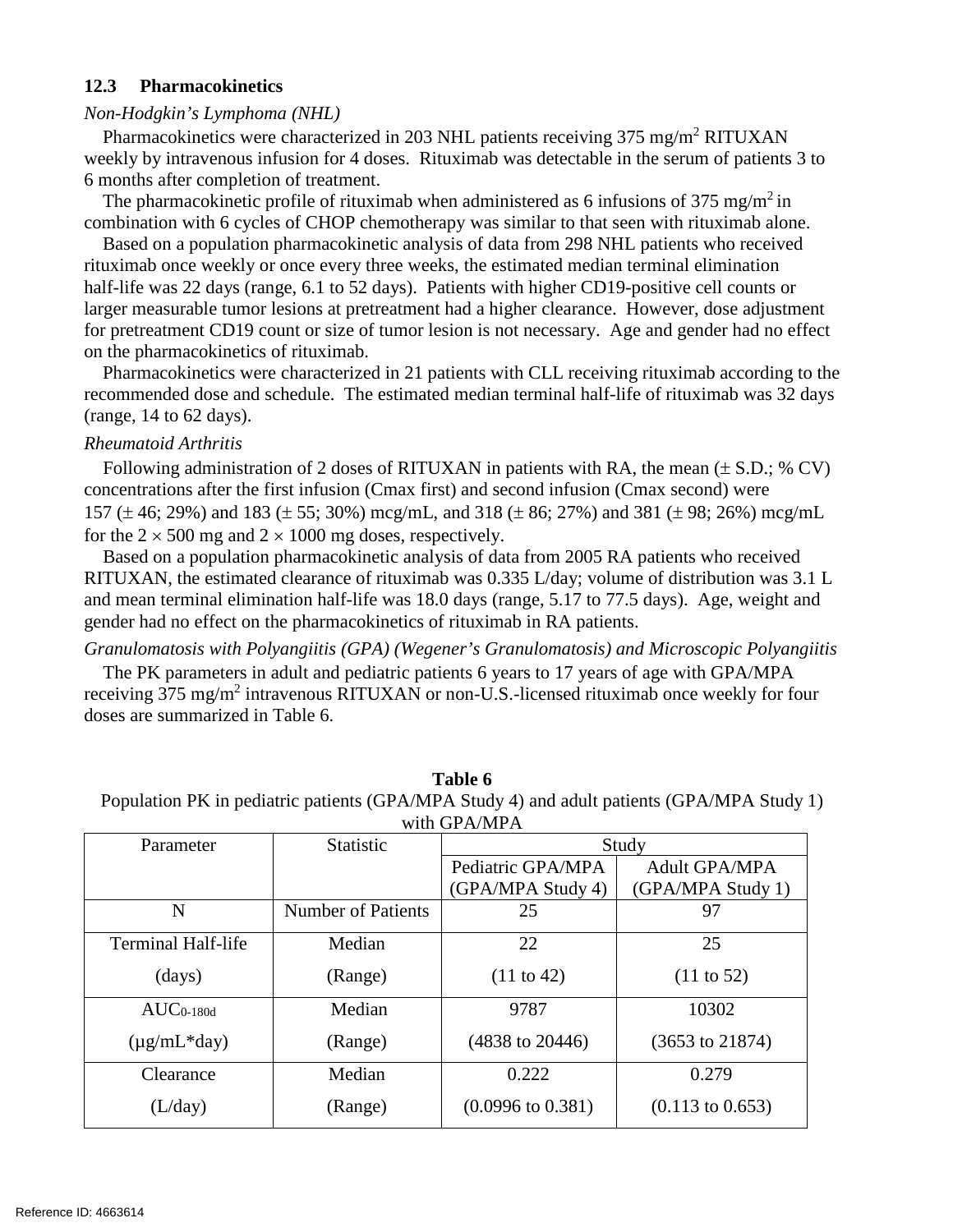| Volume of    | Median  | 2.28                      | 312                       |
|--------------|---------|---------------------------|---------------------------|
| Distribution | (Range) | $(1.43 \text{ to } 3.17)$ | $(2.42 \text{ to } 3.91)$ |
| $\lfloor$    |         |                           |                           |

Based on a population PK analysis in pediatric patients with GPA and MPA, the PK parameters of rituximab were similar to those in adults with GPA and MPA, once taking into account the BSA effect on clearance and volume of distribution parameters. The population PK analysis in adults with GPA and MPA showed that male patients and patients with higher BSA or positive anti-rituximab antibody levels have higher clearance. However, further dose adjustment based on gender or antirituximab antibody status is not necessary.

## *Pemphigus Vulgaris*

 The PK parameters in adult PV patients receiving 1000 mg IV infusion of RITUXAN at Days 1, 15, 168, and 182 are summarized in Table 7.

| <b>Parameter</b>                   | <b>Infusion Cycle</b>          |                                |
|------------------------------------|--------------------------------|--------------------------------|
|                                    | $1st$ cycle of 1000 mg         | $2nd$ cycle of 1000 mg         |
|                                    | Day 1 and Day 15               | Day 168 and Day 182            |
|                                    | $N=67$                         | $N=67$                         |
| Terminal Half-life (days)          |                                |                                |
| Median                             | 21.1                           | 26.2                           |
| (Range)                            | $(9.3 \text{ to } 36.2)$       | $(16.4 \text{ to } 42.8)$      |
| Clearance $(L/day)$                |                                |                                |
| Median                             | 0.30                           | 0.24                           |
| (Range)                            | $(0.16 \text{ to } 1.51)$      | $(0.13 \text{ to } 0.45)$      |
| Central Volume of Distribution (L) |                                |                                |
| Median                             | 3.49 $(2.48 \text{ to } 5.22)$ | 3.49 $(2.48 \text{ to } 5.22)$ |
| (Range)                            |                                |                                |

Table 7 Population PK in adult PV patients from PV Study 2

Following the first cycle of rituximab administration, the PK parameters of rituximab in patients with PV were similar to those in patients with RA and in patients with GPA/MPA. Following the 2<sup>nd</sup> cycle of rituximab administration, rituximab clearance decreased by 22% assuming Pemphigus Disease Area Index (PDAI) activity score of 0 at the start of both cycles, while the central volume of distribution remained unchanged. The presence of anti-rituximab antibodies was associated with a higher clearance resulting in lower rituximab concentrations.

## Specific Populations

The pharmacokinetics of rituximab have been studied in pediatric patients 6 years of age and older with active GPA and MPA (GPA/MPA Study 4). The effect of body surface area on the pharmacokinetics of rituximab was assessed in a population pharmacokinetic analysis which included 6 patients 6 years to less than 12 years of age and 19 patients 12 years to 17 years of age with GPA and MPA. BSA was a significant covariate on rituximab pharmacokinetics. The median AUC<sub>0-180d</sub> in patients 2 years to 5 years of age (BSA of 0.5 m<sup>2</sup>) was estimated to be 10100  $(\mu g/mL*day)$  and is comparable to that in adults. For follow up treatment of pediatric patients with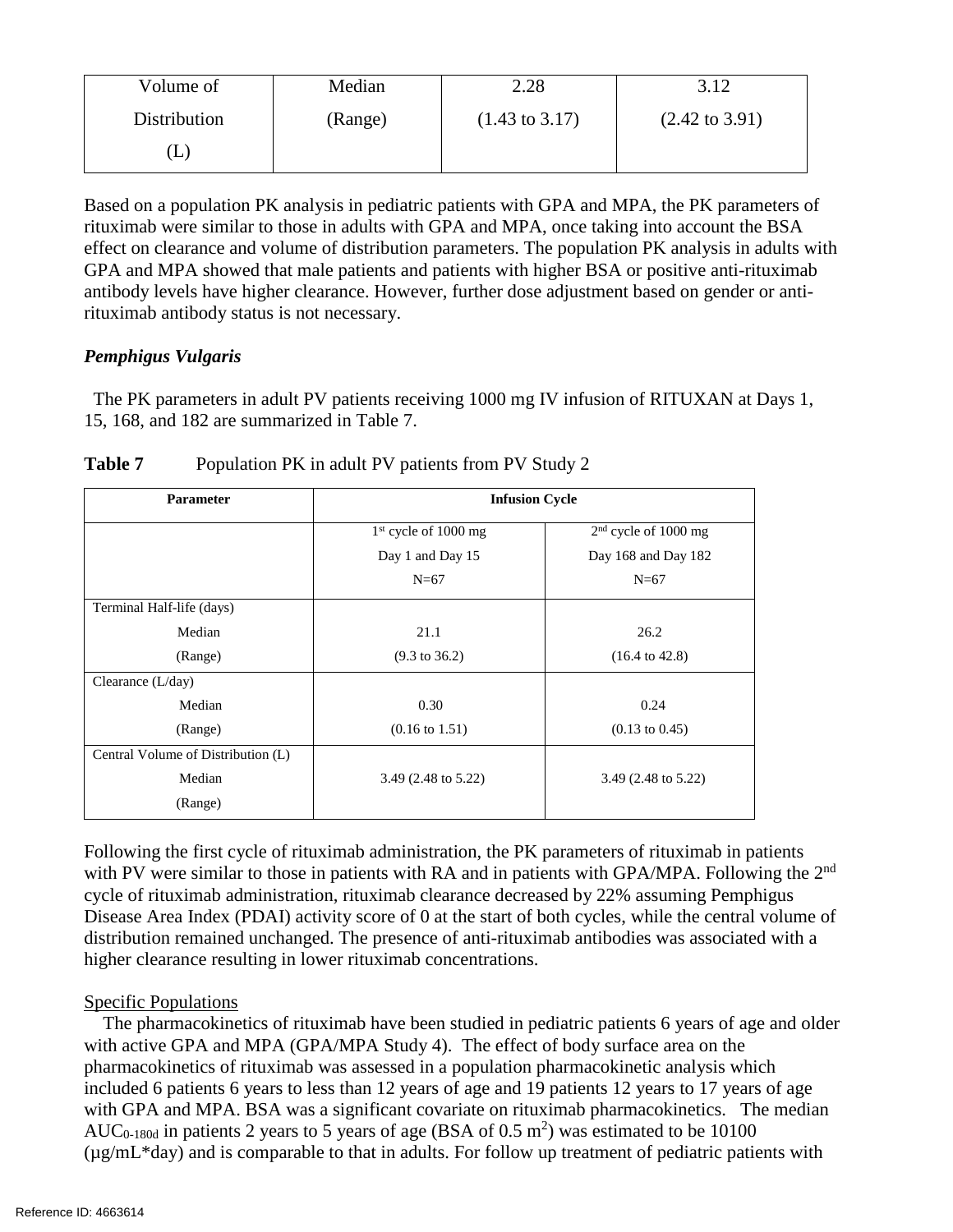$GPA/MPA$ , the 250 mg/m<sup>2</sup> dose is estimated to provide pediatric  $GPA$  and MPA patients with exposure comparable to that observed in adults *[see Use in Special Populations (8.4) and Clinical Studies (14.7)]*.

No formal studies were conducted to examine the effects of either renal or hepatic impairment on the pharmacokinetics of rituximab.

## Drug Interaction Studies

Formal drug interaction studies have not been performed with RITUXAN.

## **13 NONCLINICAL TOXICOLOGY**

## **13.1 Carcinogenesis, Mutagenesis, Impairment of Fertility**

No long-term animal studies have been performed to establish the carcinogenic or mutagenic potential of RITUXAN or to determine potential effects on fertility in males or females.

## **14 CLINICAL STUDIES**

## **14.1 Relapsed or Refractory, Low-Grade or Follicular, CD20-Positive, B-Cell NHL**

The safety and effectiveness of RITUXAN in relapsed, refractory CD20+ NHL were demonstrated in 3 single-arm studies enrolling 296 patients.

## *NHL Study 1*

A multicenter, open-label, single-arm study was conducted in 166 patients with relapsed or refractory, low-grade or follicular, B-cell NHL who received 375 mg/m<sup>2</sup> of RITUXAN given as an intravenous infusion weekly for 4 doses. Patients with tumor masses > 10 cm or with  $> 5000$  lymphocytes/ $\mu$ L in the peripheral blood were excluded from the study.

Results are summarized in Table 8. The median time to onset of response was 50 days. Disease-related signs and symptoms (including B-symptoms) resolved in 64% (25/39) of those patients with such symptoms at study entry.

## *NHL Study 2*

In a multicenter, single-arm study, 37 patients with relapsed or refractory, low-grade NHL received 375 mg/m<sup>2</sup> of RITUXAN weekly for 8 doses. Results are summarized in Table 8.

## *NHL Study 3*

In a multicenter, single-arm study, 60 patients received  $375 \text{ mg/m}^2$  of RITUXAN weekly for 4 doses. All patients had relapsed or refractory, low-grade or follicular, B-cell NHL and had achieved an objective clinical response to RITUXAN administered 3.8−35.6 months (median 14.5 months) prior to retreatment with RITUXAN. Of these 60 patients, 5 received more than one additional course of RITUXAN. Results are summarized in Table 8.

## *Bulky Disease*

In pooled data from studies 1 and 3, 39 patients with bulky (single lesion > 10 cm in diameter) and relapsed or refractory, low-grade NHL received RITUXAN 375 mg/m<sup>2</sup> weekly for 4 doses. Results are summarized in Table 8.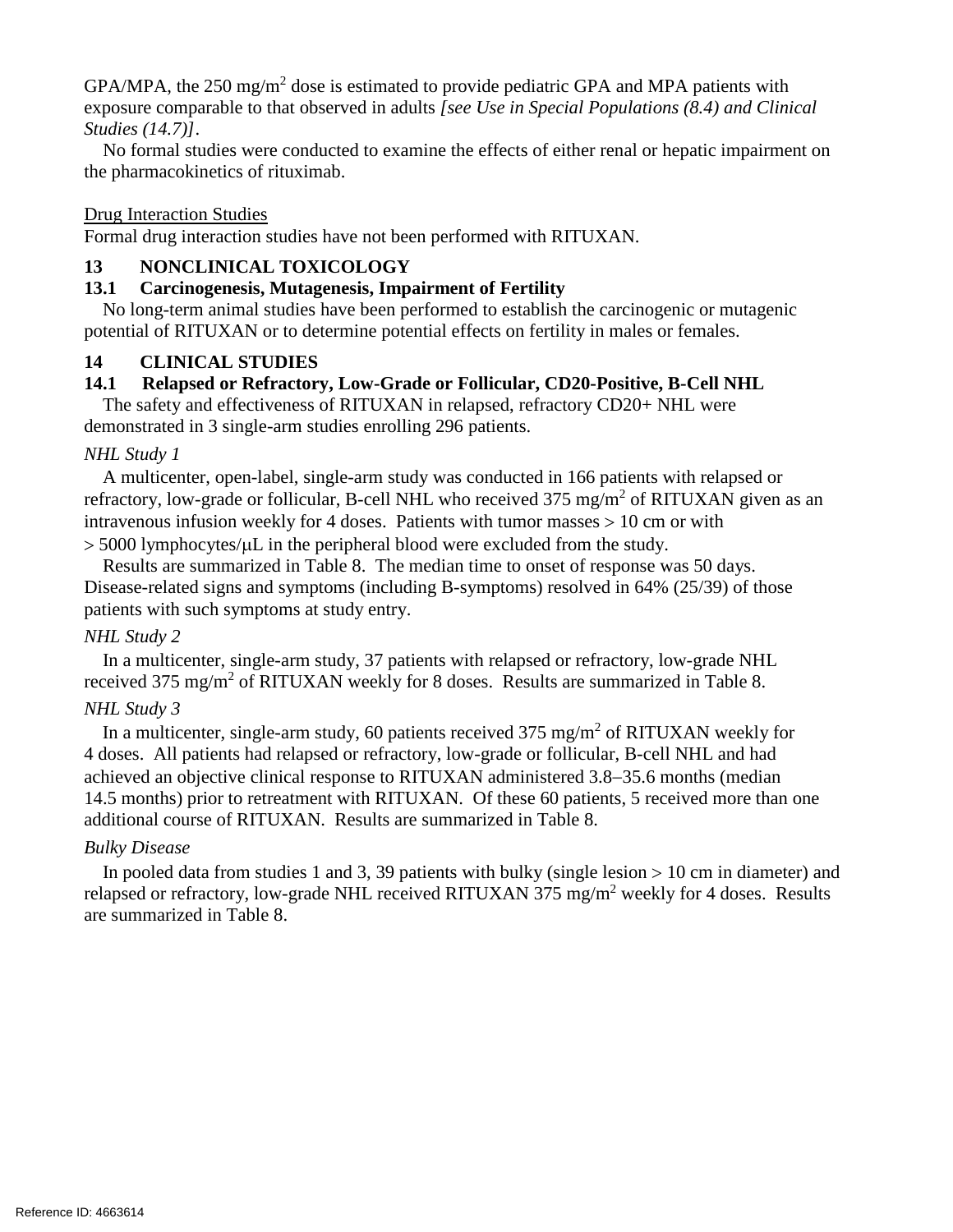#### **Table 8** Summary of RITUXAN Efficacy Data in NHL by Schedule and Clinical Setting

|                                                                    | Study 1<br>Weekly $\times$ 4<br>$N = 166$ | Study 2<br>Weekly $\times 8$<br>$N = 37$ | Study 1 and<br>Study 3<br>Bulky disease,<br>Weekly $\times$ 4<br>$N=39a$ | Study 3<br>Retreatment.<br>Weekly $\times$ 4<br>$N=60$ |
|--------------------------------------------------------------------|-------------------------------------------|------------------------------------------|--------------------------------------------------------------------------|--------------------------------------------------------|
| <b>Overall Response Rate</b>                                       | 48%                                       | 57%                                      | 36%                                                                      | 38%                                                    |
| Complete Response Rate                                             | 6%                                        | 14%                                      | 3%                                                                       | 10%                                                    |
| Median Duration of Response <sup>b, c, d</sup><br>(Months) [Range] | 11.2<br>$[1.9 \text{ to } 42.1+]$         | 13.4<br>[2.5 to $36.5+$ ]                | 6.9<br>[2.8 to $25.0+$ ]                                                 | 15.0<br>[3.0 to $25.1+$ ]                              |

<sup>a</sup> Six of these patients are included in the first column. Thus, data from 296 intent-to-treat patients are provided in this table.

<sup>b</sup> Kaplan-Meier projected with observed range.

<sup>c</sup> "+" indicates an ongoing response.

<sup>d</sup> Duration of response: interval from the onset of response to disease progression.

# **14.2 Previously Untreated, Low-Grade or Follicular, CD20-Positive, B-Cell NHL**

The safety and effectiveness of RITUXAN in previously untreated, low-grade or follicular, CD20+ NHL were demonstrated in 3 randomized, controlled trials enrolling 1,662 patients.

## *NHL Study 4*

A total of 322 patients with previously untreated follicular NHL were randomized (1:1) to receive up to eight 3-week cycles of CVP chemotherapy alone (CVP) or in combination with RITUXAN  $375 \text{ mg/m}^2$  on Day 1 of each cycle (R-CVP) in an open-label, multicenter study. The main outcome measure of the study was progression-free survival (PFS) defined as the time from randomization to the first of progression, relapse, or death.

Twenty-six percent of the study population was >60 years of age, 99% had Stage III or IV disease, and 50% had an International Prognostic Index (IPI) score  $\geq$  2. The results for PFS as determined by a blinded, independent assessment of progression are presented in Table 9. The point estimates may be influenced by the presence of informative censoring. The PFS results based on investigator assessment of progression were similar to those obtained by the independent review assessment.

| Table 9                         |
|---------------------------------|
| Efficacy Results in NHL Study 4 |

|                                       | Study Arm          |                         |  |
|---------------------------------------|--------------------|-------------------------|--|
|                                       | R-CVP<br>$N = 162$ | <b>CVP</b><br>$N = 160$ |  |
| Median PFS (years) <sup>a</sup>       | 2.4                | 1.4                     |  |
| Hazard ratio (95% $CI$ ) <sup>b</sup> | 0.44(0.29, 0.65)   |                         |  |

 $a$  p <0.0001, two-sided stratified log-rank test.

**b** Estimates of Cox regression stratified by center.

## *NHL Study 5*

An open-label, multicenter, randomized (1:1) study was conducted in 1,018 patients with previously untreated follicular NHL who achieved a response (CR or PR) to RITUXAN in combination with chemotherapy. Patients were randomized to RITUXAN as single-agent maintenance therapy,  $375 \text{ mg/m}^2$  every 8 weeks for up to 12 doses or to observation. RITUXAN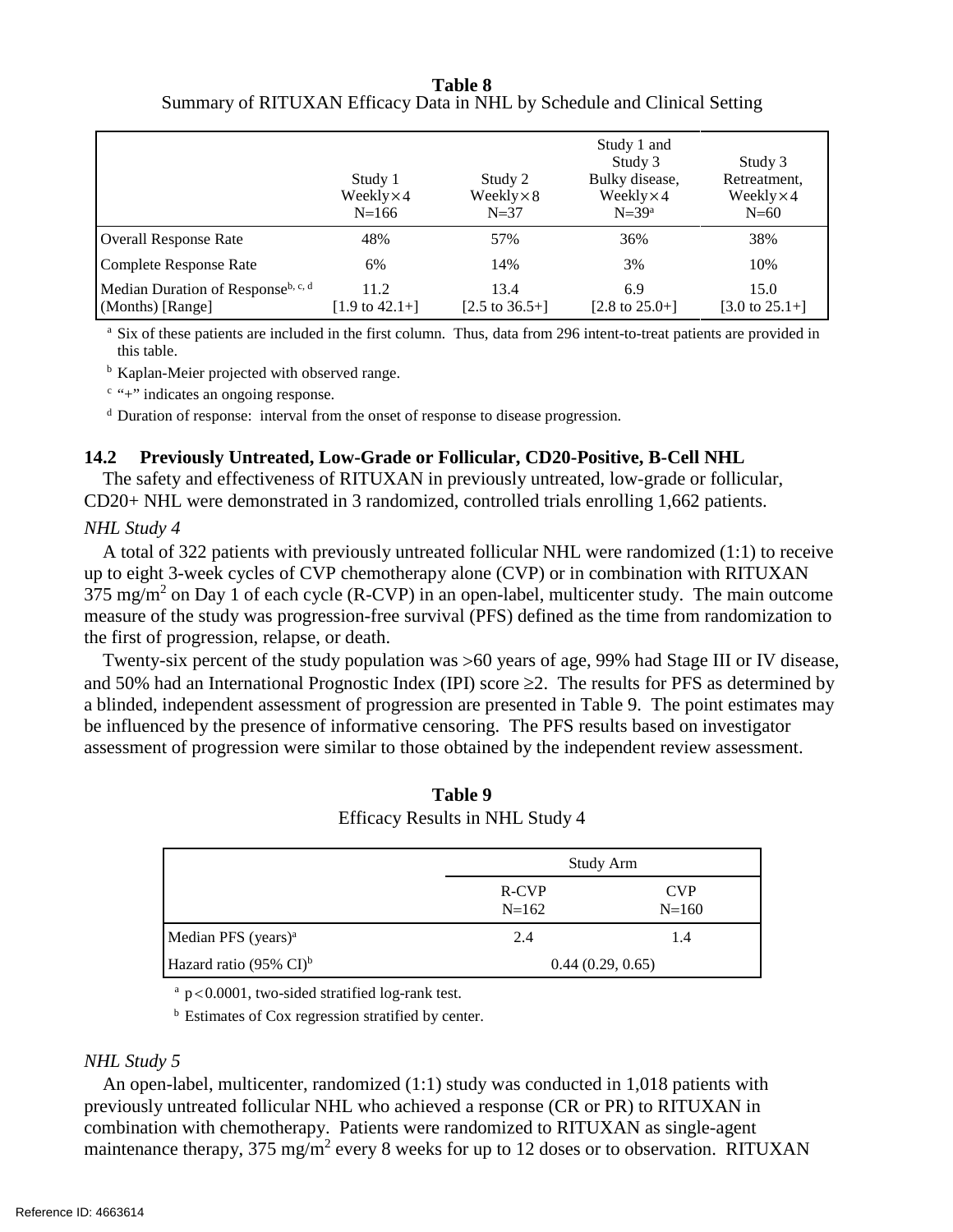was initiated at 8 weeks following completion of chemotherapy. The main outcome measure of the study was progression-free survival (PFS), defined as the time from randomization in the maintenance/observation phase to progression, relapse, or death, as determined by independent review.

Of the randomized patients,  $40\%$  were  $\geq 60$  years of age, 70% had Stage IV disease, 96% had ECOG performance status (PS) 0−1, and 42% had FLIPI scores of 3–5. Prior to randomization to maintenance therapy, patients had received R-CHOP (75%), R-CVP (22%), or R-FCM (3%); 71% had a complete or unconfirmed complete response and 28% had a partial response.

PFS was longer in patients randomized to RITUXAN as single agent maintenance therapy (HR: 0.54, 95% CI: 0.42, 0.70). The PFS results based on investigator assessment of progression were similar to those obtained by the independent review assessment.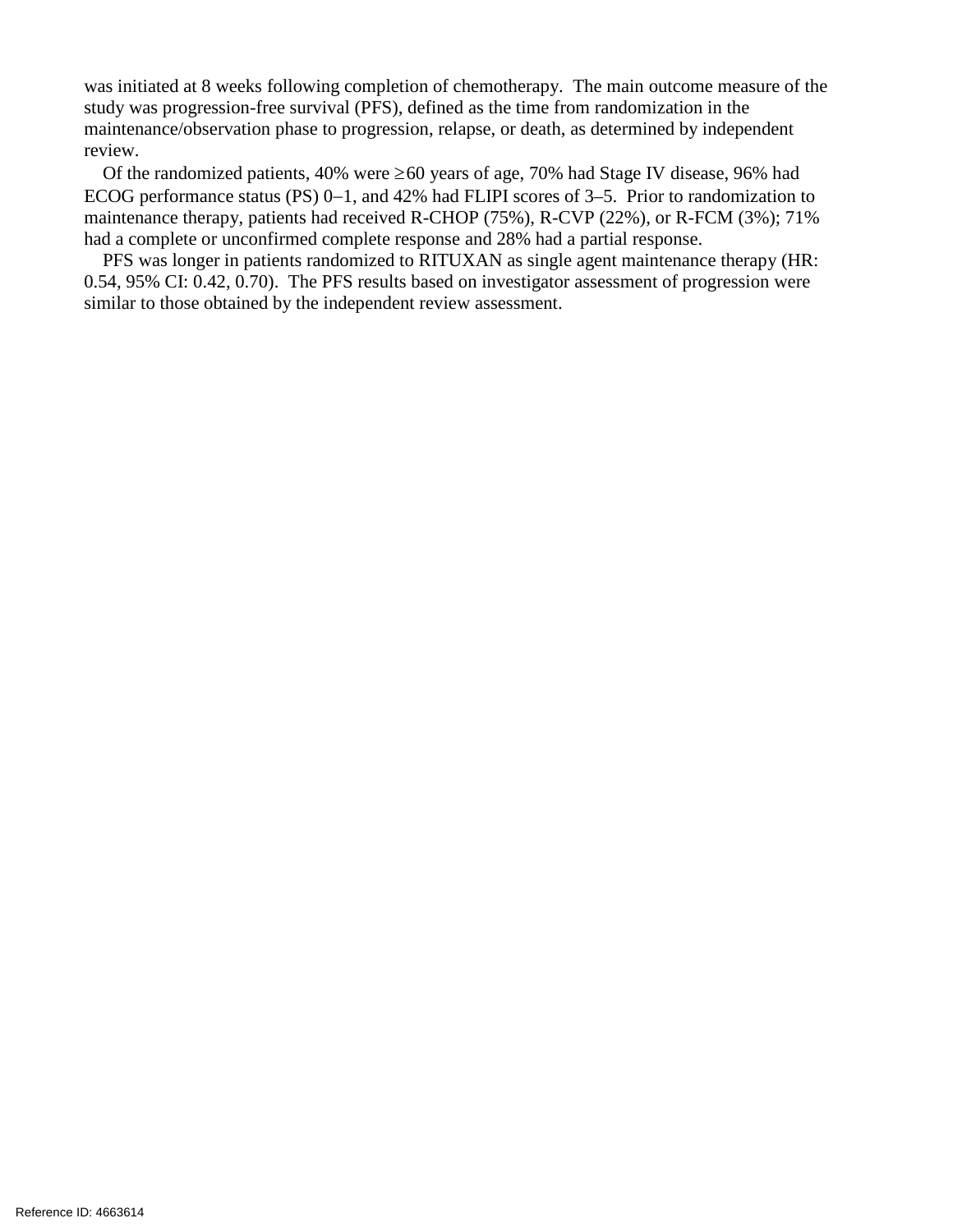#### **Figure 1**



Kaplan-Meier Plot of IRC Assessed PFS in NHL Study 5

#### *NHL Study 6*

A total of 322 patients with previously untreated low-grade, B-cell NHL who did not progress after 6 or 8 cycles of CVP chemotherapy were enrolled in an open-label, multicenter, randomized trial. Patients were randomized  $(1:1)$  to receive RITUXAN, 375 mg/m<sup>2</sup> intravenous infusion, once weekly for 4 doses every 6 months for up to 16 doses or no further therapeutic intervention. The main outcome measure of the study was progression-free survival defined as the time from randomization to progression, relapse, or death. Thirty-seven percent of the study population was  $>60$  years of age, 99% had Stage III or IV disease, and 63% had an IPI score  $\geq 2$ .

There was a reduction in the risk of progression, relapse, or death (hazard ratio estimate in the range of 0.36 to 0.49) for patients randomized to RITUXAN as compared to those who received no additional treatment.

#### **14.3 Diffuse Large B-Cell NHL (DLBCL)**

The safety and effectiveness of RITUXAN were evaluated in three randomized, active-controlled, open-label, multicenter studies with a collective enrollment of 1854 patients. Patients with previously untreated diffuse large B-cell NHL received RITUXAN in combination with cyclophosphamide, doxorubicin, vincristine, and prednisone (CHOP) or other anthracycline-based chemotherapy regimens.

#### *NHL Study 7*

A total of 632 patients age  $\geq 60$  years with DLBCL (including primary mediastinal B-cell lymphoma) were randomized in a 1:1 ratio to treatment with CHOP or R-CHOP. Patients received 6 or 8 cycles of CHOP, each cycle lasting 21 days. All patients in the R-CHOP arm received 4 doses of RITUXAN 375 mg/m<sup>2</sup> on Days −7 and −3 (prior to Cycle 1) and 48−72 hours prior to Cycles 3 and 5. Patients who received 8 cycles of CHOP also received RITUXAN prior to Cycle 7. The main outcome measure of the study was progression-free survival, defined as the time from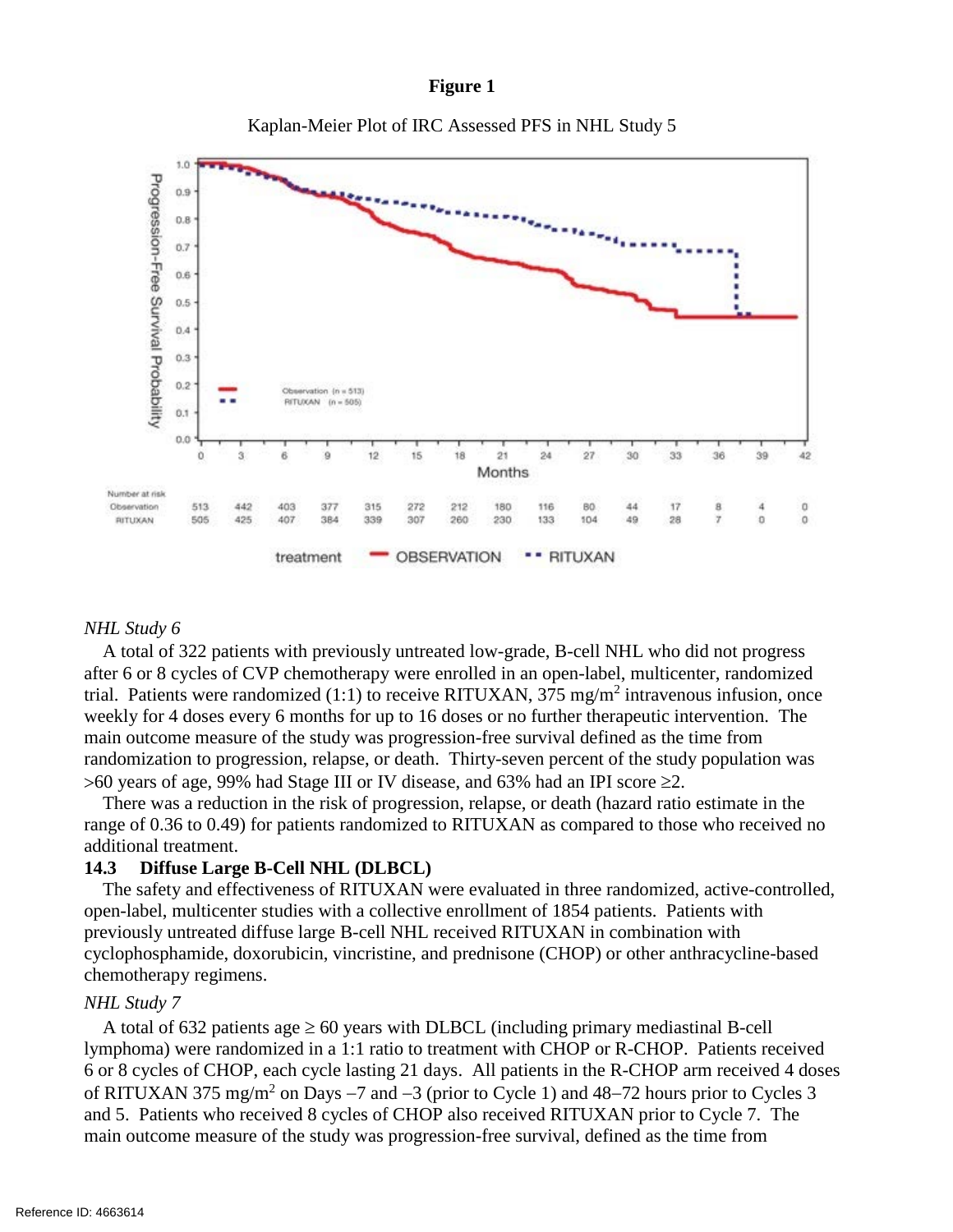randomization to the first of progression, relapse, or death. Responding patients underwent a second randomization to receive RITUXAN or no further therapy.

Among all enrolled patients, 62% had centrally confirmed DLBCL histology, 73% had Stage III−IV disease, 56% had IPI scores ≥ 2, 86% had ECOG performance status of < 2, 57% had elevated LDH levels, and 30% had two or more extranodal disease sites involved. Efficacy results are presented in Table 10. These results reflect a statistical approach which allows for an evaluation of RITUXAN administered in the induction setting that excludes any potential impact of RITUXAN given after the second randomization.

Analysis of results after the second randomization in NHL Study 7 demonstrates that for patients randomized to R-CHOP, additional RITUXAN exposure beyond induction was not associated with further improvements in progression-free survival or overall survival.

#### *NHL Study 8*

A total of 399 patients with DLBCL, age  $\geq 60$  years, were randomized in a 1:1 ratio to receive CHOP or R-CHOP. All patients received up to eight 3-week cycles of CHOP induction; patients in the R-CHOP arm received RITUXAN 375 mg/m<sup>2</sup> on Day 1 of each cycle. The main outcome measure of the study was event-free survival, defined as the time from randomization to relapse, progression, change in therapy, or death from any cause. Among all enrolled patients, 80% had Stage III or IV disease, 60% of patients had an age-adjusted IPI  $\geq$  2, 80% had ECOG performance status scores < 2, 66% had elevated LDH levels, and 52% had extranodal involvement in at least two sites. Efficacy results are presented in Table 10.

#### *NHL Study 9*

A total of 823 patients with DLBCL, aged 18−60 years, were randomized in a 1:1 ratio to receive an anthracycline-containing chemotherapy regimen alone or in combination with RITUXAN. The main outcome measure of the study was time to treatment failure, defined as time from randomization to the earliest of progressive disease, failure to achieve a complete response, relapse, or death. Among all enrolled patients, 28% had Stage III−IV disease, 100% had IPI scores of ≤ 1, 99% had ECOG performance status of < 2, 29% had elevated LDH levels, 49% had bulky disease, and 34% had extranodal involvement. Efficacy results are presented in Table 10.

|                                          | Study 7<br>$(n=632)$ |                                      |        | Study 8<br>$(n=399)$           |                                      | Study 9<br>$(n=823)$ |  |
|------------------------------------------|----------------------|--------------------------------------|--------|--------------------------------|--------------------------------------|----------------------|--|
|                                          | R-CHOP               | <b>CHOP</b>                          | R-CHOP | <b>CHOP</b>                    | R-Chemo                              | Chemo                |  |
| Main outcome                             |                      | Progression-free survival<br>(years) |        | Event-free survival<br>(years) | Time to treatment failure<br>(years) |                      |  |
| Median of main outcome<br>measure        | 3.1                  | 1.6                                  | 2.9    | 1.1                            | NE <sup>b</sup>                      | NE <sup>b</sup>      |  |
| Hazard ratio <sup>d</sup>                |                      | 0.69 <sup>a</sup>                    |        | 0.60 <sup>a</sup>              | $0.45^{\rm a}$                       |                      |  |
| Overall survival at 2 years <sup>c</sup> | 74%                  | 63%                                  | 69%    | 58%                            | 95%                                  | 86%                  |  |
| Hazard ratio <sup>d</sup>                |                      | $0.72^{\rm a}$                       |        | $0.68^{\rm a}$                 | $0.40^{\rm a}$                       |                      |  |

| Table 10                                    |  |
|---------------------------------------------|--|
| Efficacy Results in NHL Studies 7, 8, and 9 |  |

<sup>a</sup> Significant at  $p < 0.05$ , 2-sided.

 $<sup>b</sup>$  NE = Not reliably estimable.</sup>

<sup>c</sup> Kaplan-Meier estimates.

<sup>d</sup> R-CHOP vs. CHOP.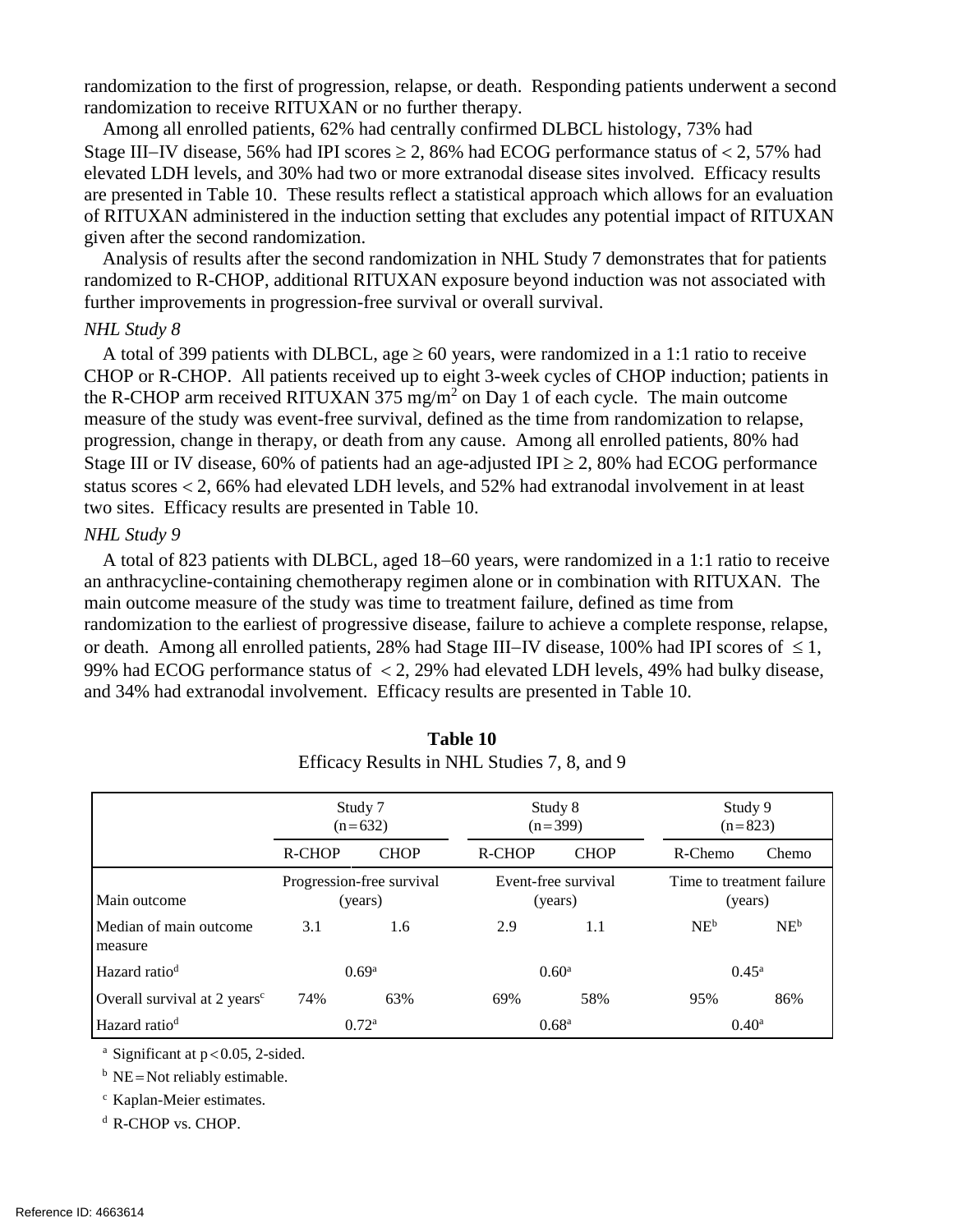In NHL Study 8, overall survival estimates at 5 years were 58% vs. 46% for R-CHOP and CHOP, respectively.

## **14.4 Ninety-Minute Infusions in Previously Untreated Follicular NHL and DLBCL**

In NHL Study 10, a total of 363 patients with previously untreated follicular NHL (n=113) or DLBCL (n=250) were evaluated in a prospective, open-label, multi-center, single-arm trial for the safety of 90-minute rituximab infusions. Patients with follicular NHL received rituximab 375 mg/m<sup>2</sup> plus CVP chemotherapy. Patients with DLBCL received rituximab 375 mg/m<sup>2</sup> plus CHOP chemotherapy. Patients with clinically significant cardiovascular disease were excluded from the study. Patients were eligible for a 90-minute infusion at Cycle 2 if they did not experience a Grade 3-4 infusion-related adverse event with Cycle 1 and had a circulating lymphocyte count  $<$  5000/mm<sup>3</sup> before Cycle 2. All patients were pre-medicated with acetaminophen and an antihistamine and received the glucocorticoid component of their chemotherapy prior to RITUXAN infusion. The main outcome measure was the development of Grade 3-4 infusion-related reactions on the day of, or day after, the 90-minute infusion at Cycle 2 *[see Adverse Reactions (6.1*)*]*.

Eligible patients received their Cycle 2 rituximab infusion over 90 minutes as follows: 20% of the total dose given in the first 30 minutes and the remaining 80% of the total dose given over the next 60 minutes *[see Dosage and Administration (2.1)]*. Patients who tolerated the 90-minute rituximab infusion at Cycle 2 continued to receive subsequent rituximab infusions at the 90-minute infusion rate for the remainder of the treatment regimen (through Cycle 6 or Cycle 8).

The incidence of Grade 3-4 infusion-related reactions at Cycle 2 was 1.1% (95% CI [0.3%, 2.8%]) among all patients, 3.5% (95% CI [1.0%, 8.8%]) for those patients treated with R-CVP, and 0.0% (95% CI [0.0%, 1.5%]) for those patients treated with R-CHOP. For Cycles 2-8, the incidence of Grade 3-4 infusion-related reactions was 2.8% (95% CI [1.3%, 5.0%]). No acute fatal infusionrelated reactions were observed.

#### **14.5 Chronic Lymphocytic Leukemia (CLL)**

The safety and effectiveness of RITUXAN were evaluated in two randomized (1:1) multicenter open-label studies comparing FC alone or in combination with RITUXAN for up to 6 cycles in patients with previously untreated CLL [CLL Study 1 (n=817)] or previously treated CLL [CLL Study 2 (n=552)]. Patients received fludarabine 25 mg/m<sup>2</sup>/day and cyclophosphamide  $250 \text{ mg/m}^2/\text{day}$  on days 1, 2 and 3 of each cycle, with or without RITUXAN. In both studies, seventy-one percent of CLL patients received 6 cycles and 90% received at least 3 cycles of RITUXAN-based therapy.

In CLL Study 1, 30% of patients were 65 years or older, 31% were Binet stage C, 45% had B symptoms, more than 99% had ECOG performance status (PS) 0−1, 74% were male, and 100% were White. In CLL Study 2, 44% of patients were 65 years or older, 28% had B symptoms, 82% received a prior alkylating drug, 18% received prior fludarabine, 100% had ECOG PS 0−1, 67% were male and 98% were White.

The main outcome measure in both studies was progression-free survival (PFS), defined as the time from randomization to progression, relapse, or death, as determined by investigators (CLL Study 1) or an independent review committee (CLL Study 2). The investigator assessed results in CLL Study 2 were supportive of those obtained by the independent review committee. Efficacy results are presented in Table 11.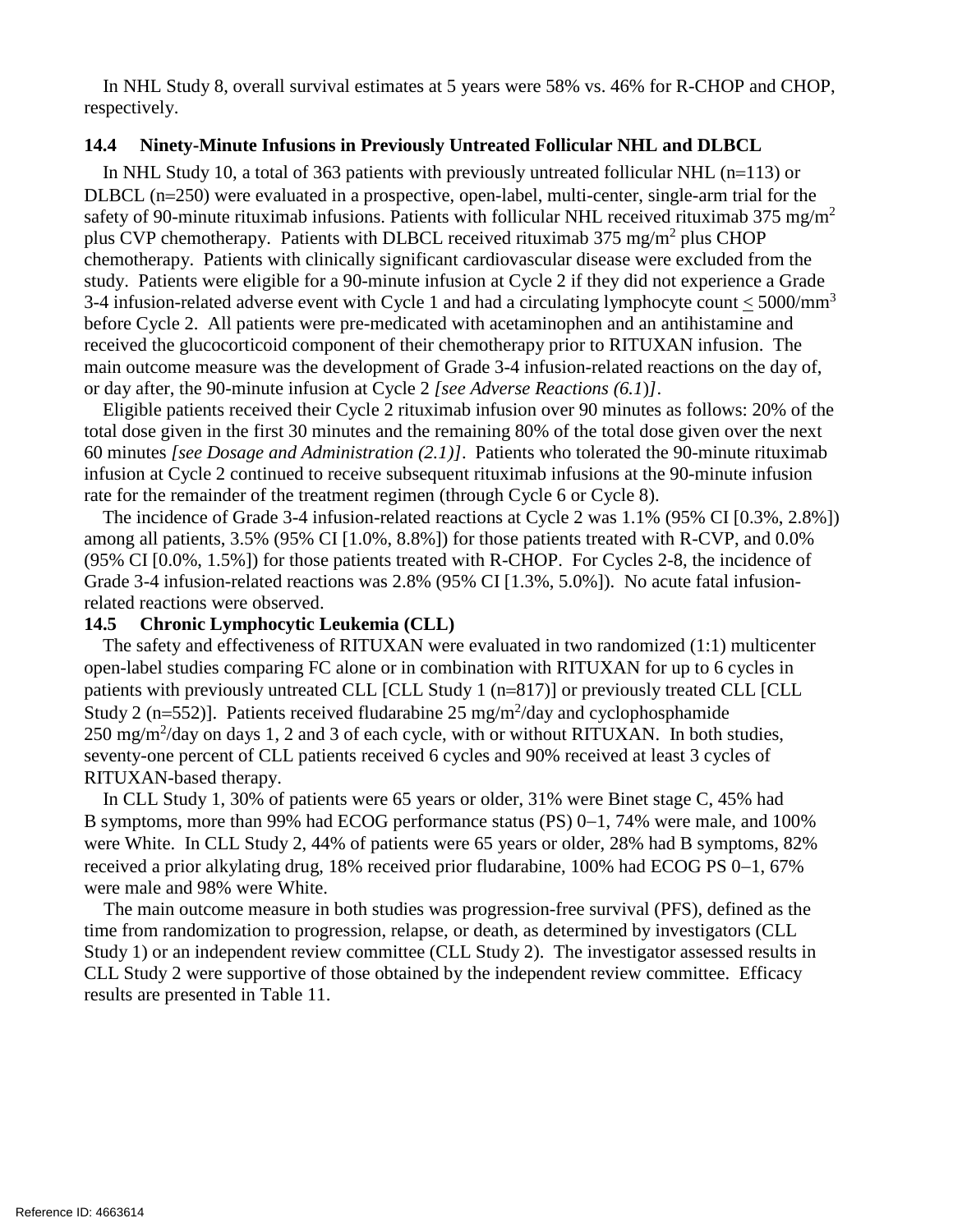|                                      | Study $1*$<br>(Previously untreated) |                  | Study $2^*$<br>(Previously treated) |                 |
|--------------------------------------|--------------------------------------|------------------|-------------------------------------|-----------------|
|                                      | $R-FC$<br>$N = 408$                  | FC.<br>$N = 409$ | $R-FC$<br>$N = 276$                 | FC<br>$N = 276$ |
| Median PFS (months)                  | 39.8                                 | 31.5             | 26.7                                | 21.7            |
| Hazard ratio (95% CI)                |                                      | 0.56(0.43, 0.71) |                                     | 0.76(0.6, 0.96) |
| P value (Log-Rank test)              |                                      | < 0.01           |                                     | 0.02            |
| Response rate<br>$(95\% \text{ CI})$ | 86%<br>(82, 89)                      | 73%<br>(68, 77)  | 54%<br>(48, 60)                     | 45%<br>(37, 51) |

**Table 11** Efficacy Results in CLL Studies 1 and 2

\* As defined in 1996 National Cancer Institute Working Group guidelines.

Across both studies, 243 of 676 RITUXAN-treated patients (36%) were 65 years of age or older and 100 RITUXAN-treated patients (15%) were 70 years of age or older. The results of exploratory subset analyses in elderly patients are presented in Table 12.

| Table 12                                                                         |
|----------------------------------------------------------------------------------|
| Efficacy Results in CLL Studies 1 and 2 in Subgroups Defined by Age <sup>a</sup> |

|                   |                       | Study 1                          | Study 2  |                                                       |  |
|-------------------|-----------------------|----------------------------------|----------|-------------------------------------------------------|--|
| Age subgroup      | Number of<br>Patients | Hazard Ratio for<br>PFS (95% CI) | Patients | Number of Hazard Ratio for PFS<br>$(95\% \text{ CI})$ |  |
| Age $< 65$ yrs    | 572                   | 0.52(0.39, 0.70)                 | 313      | 0.61(0.45, 0.84)                                      |  |
| Age $\geq 65$ yrs | 245                   | 0.62(0.39, 0.99)                 | 233      | 0.99(0.70, 1.40)                                      |  |
| $Age < 70$ yrs    | 736                   | 0.51(0.39, 0.67)                 | 438      | 0.67(0.51, 0.87)                                      |  |
| Age $\geq 70$ yrs | 81                    | 1.17(0.51, 2.66)                 | 108      | 1.22(0.73, 2.04)                                      |  |

<sup>a</sup> From exploratory analyses.

#### **14.6 Rheumatoid Arthritis (RA)**

*Reducing the Signs and Symptoms: Initial and Re-Treatment Courses*

The efficacy and safety of RITUXAN were evaluated in two randomized, double-blind, placebo-controlled studies of adult patients with moderately to severely active RA who had a prior inadequate response to at least one TNF inhibitor. Patients were 18 years of age or older, diagnosed with active RA according to American College of Rheumatology (ACR) criteria, and had at least 8 swollen and 8 tender joints.

In RA Study 1 (NCT00468546), patients were randomized to receive either RITUXAN  $2\times1000$  mg+MTX or placebo+MTX for 24 weeks. Further courses of RITUXAN  $2\times1000$  mg+MTX were administered in an open label extension study at a frequency determined by clinical evaluation, but no sooner than 16 weeks after the preceding course of RITUXAN. In addition to the intravenous premedication, glucocorticoids were administered orally on a tapering schedule from baseline through Day 14. The proportions of patients achieving ACR 20, 50, and 70 responses at Week 24 of the placebo-controlled period are shown in Table 13.

In RA Study 2 (NCT00266227), all patients received the first course of RITUXAN  $2 \times 1000$  mg + MTX. Patients who experienced ongoing disease activity were randomized to receive a second course of either RITUXAN  $2 \times 1000$  mg + MTX or placebo + MTX, the majority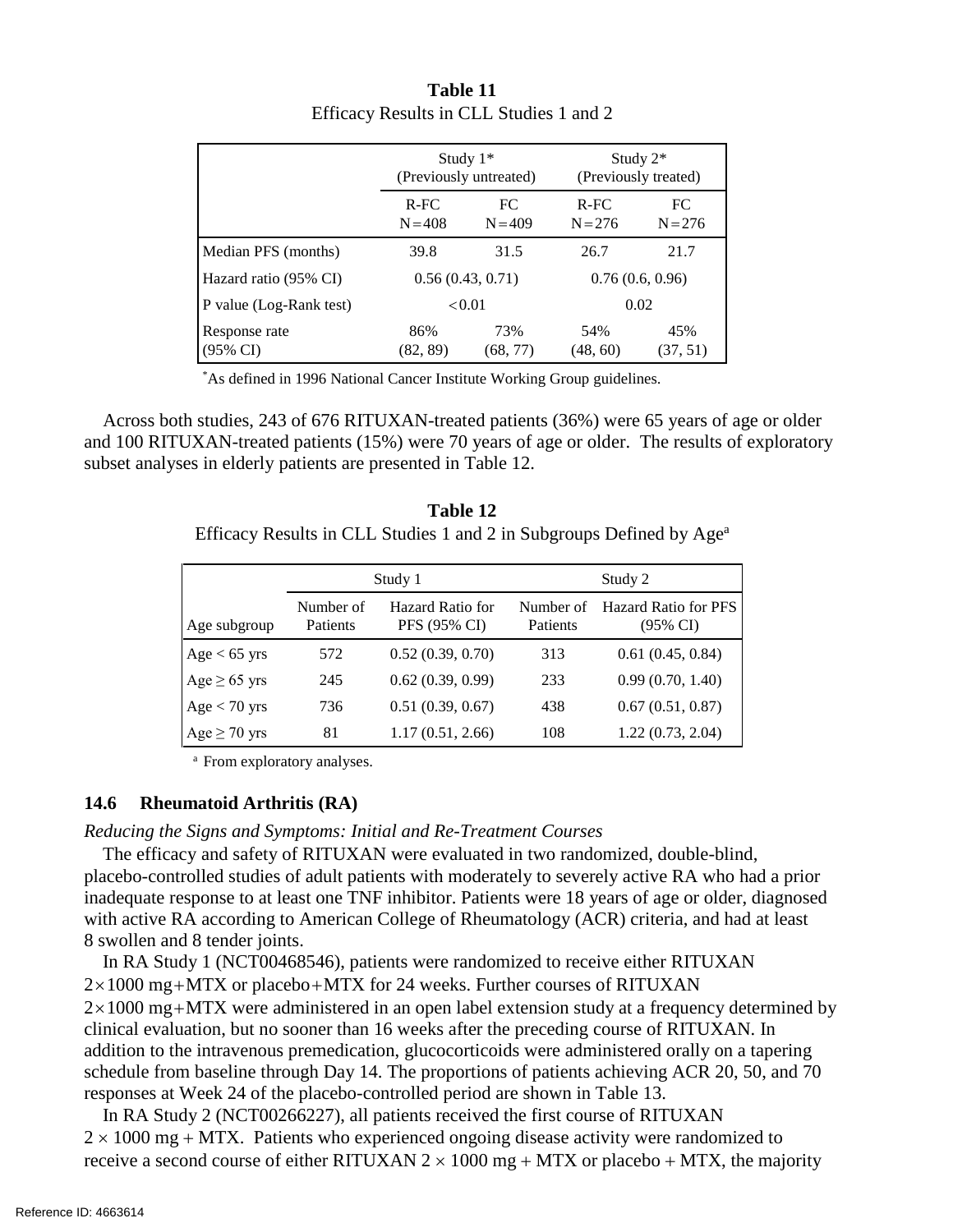between Weeks 24–28. The proportions of patients achieving ACR 20, 50, and 70 responses at Week 24, before the re-treatment course, and at Week 48, after retreatment, are shown in Table 13.

## **Table 13** ACR Responses in RA Study 1 and RA Study 2 (Percent of Patients) (Modified Intent-to-Treat Population)

| Inadequate Response to TNF Antagonists |                                                    |                                                  |                                                                              |                   |                                                                    |                                                                 |                                                                                           |  |
|----------------------------------------|----------------------------------------------------|--------------------------------------------------|------------------------------------------------------------------------------|-------------------|--------------------------------------------------------------------|-----------------------------------------------------------------|-------------------------------------------------------------------------------------------|--|
|                                        | Study 1<br>24 Week Placebo-Controlled<br>(Week 24) |                                                  |                                                                              |                   | Study 2<br>Placebo-Controlled Retreatment<br>(Week 24 and Week 48) |                                                                 |                                                                                           |  |
| Response                               | Placebo +<br><b>MTX</b><br>$n = 201$               | <b>RITUXAN</b><br>$+$<br><b>MTX</b><br>$n = 298$ | Treatment<br>Difference<br>(RITUXAN -<br>$Placebo)$ <sup>c</sup><br>(95% CI) | Response          | <b>TX</b><br>Retreatment<br>$n = 157$                              | Placebo + M RITUXAN +<br><b>MTX</b><br>Retreatment<br>$n = 318$ | Treatment<br>Difference<br>(RITUXAN -<br>Placebo) <sup>a,b,c</sup><br>$(95\% \text{ CI})$ |  |
| ACR <sub>20</sub>                      |                                                    |                                                  |                                                                              | ACR <sub>20</sub> |                                                                    |                                                                 |                                                                                           |  |
| Week 24                                | 18%                                                | 51%                                              | 33%<br>$(26\%, 41\%)$                                                        | Week 24           | 48%                                                                | 45%                                                             | <b>NA</b>                                                                                 |  |
|                                        |                                                    |                                                  |                                                                              | Week 48           | 45%                                                                | 54%                                                             | 11%<br>$(2\%, 20\%)$                                                                      |  |
| ACR50                                  |                                                    |                                                  |                                                                              | ACR50             |                                                                    |                                                                 |                                                                                           |  |
| Week 24                                | 5%                                                 | 27%                                              | 21%<br>$(15\%, 27\%)$                                                        | Week 24           | 27%                                                                | 21%                                                             | <b>NA</b>                                                                                 |  |
|                                        |                                                    |                                                  |                                                                              | Week 48           | 26%                                                                | 29%                                                             | 4%<br>$(-4\%, 13\%)$                                                                      |  |
| ACR70                                  |                                                    |                                                  |                                                                              | ACR70             |                                                                    |                                                                 |                                                                                           |  |
| Week 24                                | 1%                                                 | 12%                                              | 11%<br>$(7\%, 15\%)$                                                         | Week 24           | 11%                                                                | 8%                                                              | <b>NA</b>                                                                                 |  |
|                                        |                                                    |                                                  |                                                                              | Week 48           | 13%                                                                | 14%                                                             | $1\%$<br>$(-5\%, 8\%)$                                                                    |  |

<sup>a</sup> In RA Study 2, all patients received a first course of RITUXAN 2 x 1000 mg. Patients who experienced ongoing disease activity were randomized to receive a second course of either RITUXAN 2 x 1000 mg + MTX or placebo + MTX at or after Week 24.

<sup>b</sup> Since all patients received a first course of RITUXAN, no comparison between Placebo + MTX and RITUXAN + MTX is made at Week 24.

<sup>c</sup> For RA Study 1, weighted difference stratified by region (US, rest of the world) and Rheumatoid Factor (RF) status (positive > 20 IU/mL, negative <20 IU/mL) at baseline; For RA Study 2, weighted difference stratified by RF status at baseline and  $\geq$  20% improvement from baseline in both SJC and TJC at Week 24 (Yes/No).

Improvement was also noted for all components of ACR response following treatment with RITUXAN, as shown in Table 14.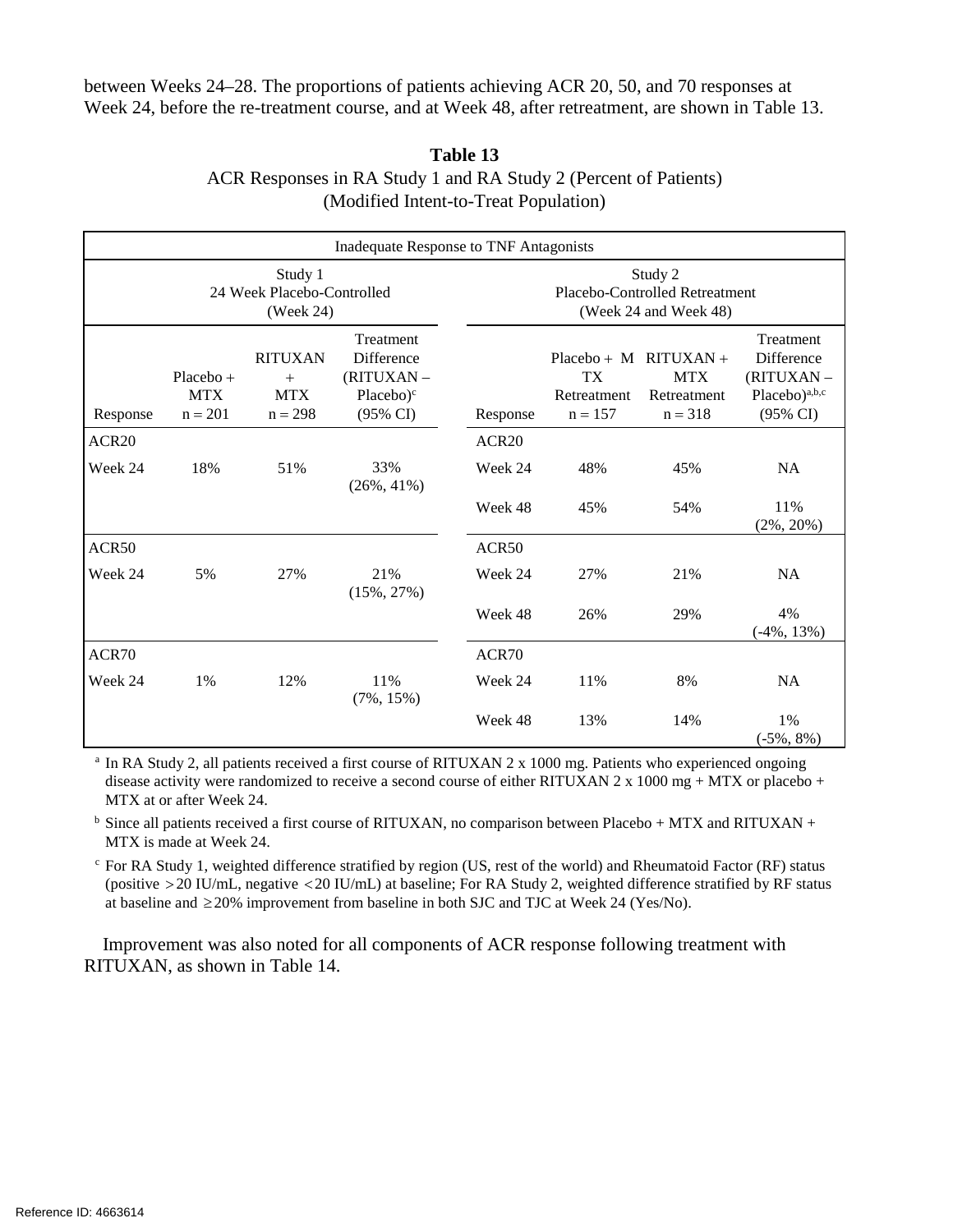## **Table 14**

## Components of ACR Response at Week 24 in RA Study 1 (Modified Intent-to-Treat Population)

| <b>Inadequate Response to TNF Antagonists</b> |                              |       |                            |       |  |
|-----------------------------------------------|------------------------------|-------|----------------------------|-------|--|
| Parameter                                     | $Placebo + MTX$<br>$(n=201)$ |       | $RITUXAN+MTX$<br>$(n=298)$ |       |  |
| (median)                                      | <b>Baseline</b>              | Wk 24 | <b>Baseline</b>            | Wk 24 |  |
| <b>Tender Joint Count</b>                     | 31.0                         | 27.0  | 33.0                       | 13.0  |  |
| Swollen Joint Count                           | 20.0                         | 19.0  | 21.0                       | 9.5   |  |
| Physician Global Assessment <sup>a</sup>      | 71.0                         | 69.0  | 71.0                       | 36.0  |  |
| Patient Global Assessment <sup>a</sup>        | 73.0                         | 68.0  | 71.0                       | 41.0  |  |
| Pain <sup>a</sup>                             | 68.0                         | 68.0  | 67.0                       | 38.5  |  |
| Disability Index $(HAQ)^b$                    | 2.0                          | 1.9   | 1.9                        | 1.5   |  |
| $CRP$ (mg/dL)                                 | 2.4                          | 2.5   | 2.6                        | 0.9   |  |

<sup>a</sup> Visual Analogue Scale:  $0 = best$ ,  $100 = worst$ .

 $<sup>b</sup>$  Disability Index of the Health Assessment Questionnaire: 0=best, 3=worst.</sup>

The time course of ACR 20 response for RA Study 1 is shown in Figure 2. Although both treatment groups received a brief course of intravenous and oral glucocorticoids, resulting in similar benefits at Week 4, higher ACR 20 responses were observed for the RITUXAN group by Week 8. A similar proportion of patients achieved these responses through Week 24 after a single course of treatment (2 infusions) with RITUXAN. Similar patterns were demonstrated for ACR 50 and 70 responses.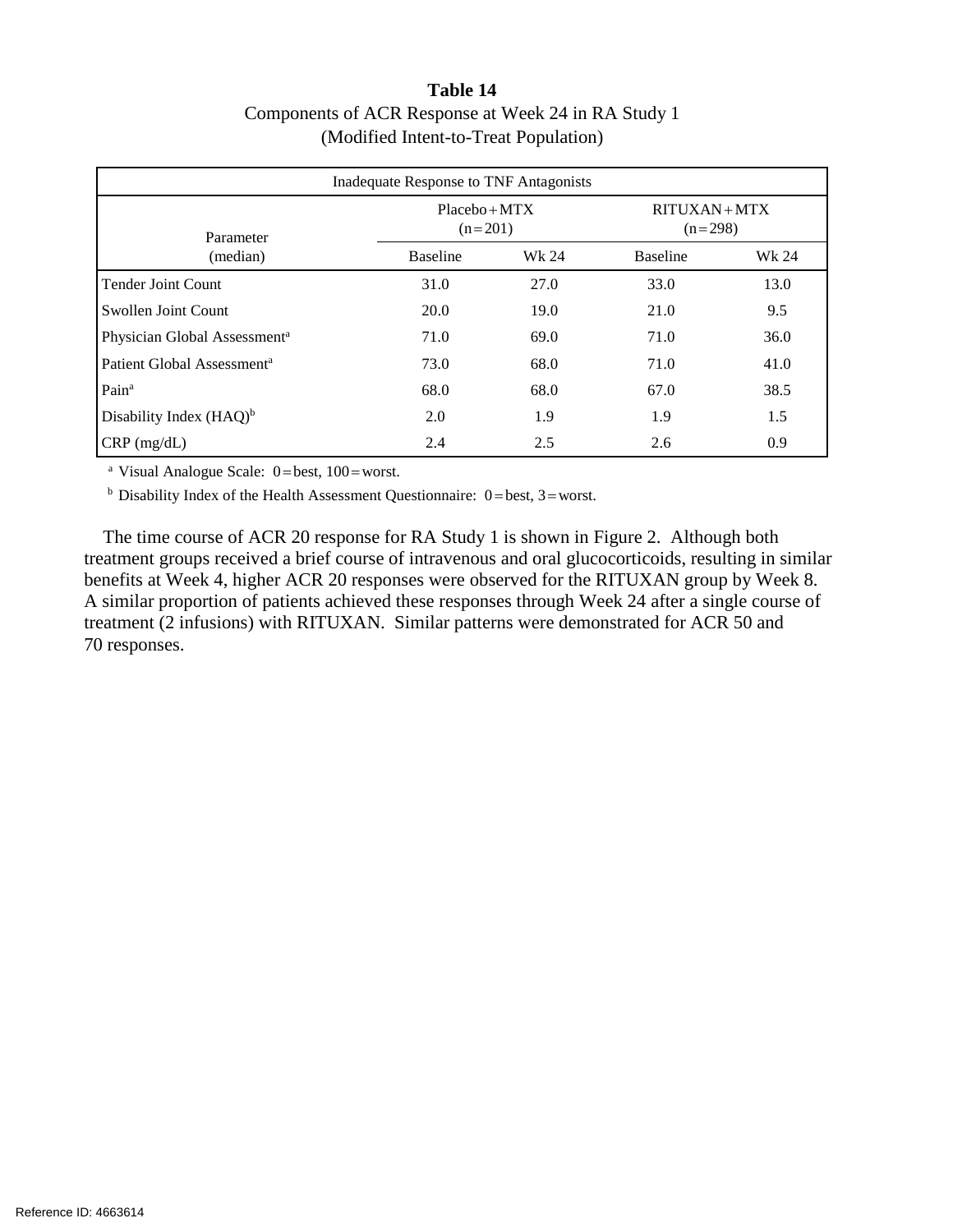**Figure 2** Percent of Patients Achieving ACR 20 Response by Visit\* RA Study 1 (Inadequate Response to TNF Antagonists)



\*The same patients may not have responded at each time point.

#### *Radiographic Response*

In RA Study 1, structural joint damage was assessed radiographically and expressed as changes in Genant-modified Total Sharp Score (TSS) and its components, the erosion score (ES) and the joint space narrowing (JSN) score.  $RITUXAN + MTX$  slowed the progression of structural damage compared to placebo +MTX after 1 year as shown in Table 15.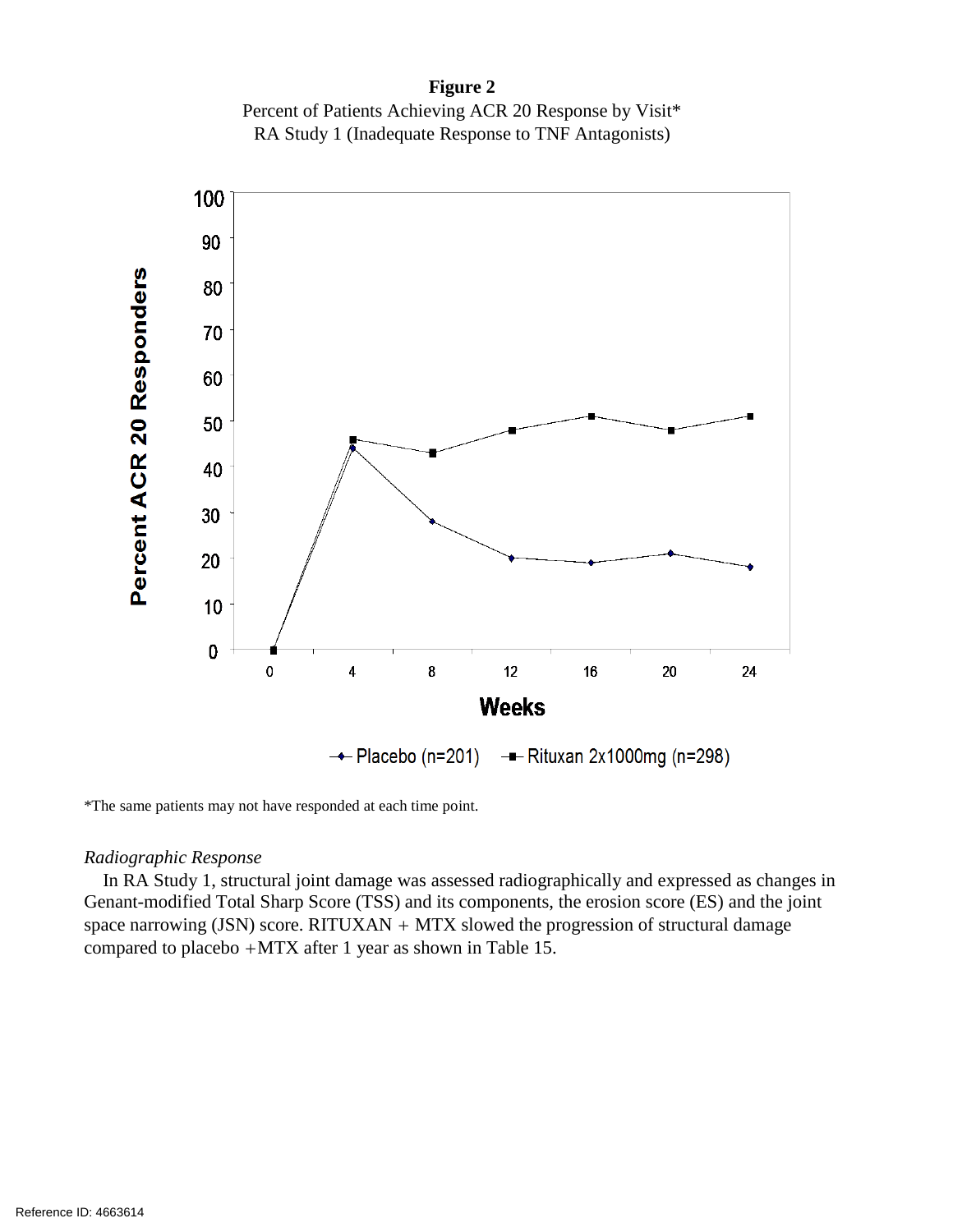## **Table 15** Mean Radiographic Change From Baseline to 104 Weeks in RA Study 1

| Inadequate Response to TNF Antagonists |                                                         |                  |                                                       |              |  |
|----------------------------------------|---------------------------------------------------------|------------------|-------------------------------------------------------|--------------|--|
| Parameter                              | <b>RITUXAN</b><br>$2 \times 1000$ mg + MTX <sup>b</sup> | $Placebo + MTXc$ | <b>Treatment Difference</b><br>(Placebo –<br>RITUXAN) | 95% CI       |  |
| Change during First Year               |                                                         |                  |                                                       |              |  |
| <b>TSS</b>                             | 0.66                                                    | 1.77             | 1.11                                                  | (0.47, 1.75) |  |
| <b>ES</b>                              | 0.44                                                    | 1.19             | 0.75                                                  | (0.32, 1.19) |  |
| <b>JSN</b> Score                       | 0.22                                                    | 0.58             | 0.36                                                  | (0.10, 0.62) |  |
| Change during Second Year <sup>a</sup> |                                                         |                  |                                                       |              |  |
| <b>TSS</b>                             | 0.48                                                    | 1.04             |                                                       |              |  |
| <b>ES</b>                              | 0.28                                                    | 0.62             |                                                       |              |  |
| <b>JSN</b> Score                       | 0.20                                                    | 0.42             |                                                       |              |  |

<sup>a</sup> Based on radiographic scoring following 104 weeks of observation.

<sup>b</sup> Patients received up to 2 years of treatment with RITUXAN+MTX.

<sup>c</sup> Patients receiving Placebo+MTX. Patients receiving Placebo+MTX could have received retreatment with RITUXAN+MTX from Week 16 onward.

In RA Study 1 and its open-label extension, 70% of patients initially randomized to RITUXAN + MTX and 72% of patients initially randomized to placebo + MTX were evaluated radiographically at Year 2. As shown in Table 15, progression of structural damage in RITUXAN + MTX patients was further reduced in the second year of treatment.

Following 2 years of treatment with RITUXAN + MTX, 57% of patients had no progression of structural damage. During the first year, 60% of RITUXAN + MTX treated patients had no progression, defined as a change in TSS of zero or less compared to baseline, compared to 46% of placebo + MTX treated patients. In their second year of treatment with RITUXAN + MTX, more patients had no progression than in the first year (68% vs. 60%), and 87% of the RITUXAN + MTX treated patients who had no progression in the first year also had no progression in the second year.

*Lesser Efficacy of 500 Vs. 1000 mg Treatment Courses for Radiographic Outcomes*

RA Study 3 (NCT00299104) is a randomized, double-blind, placebo-controlled study which evaluated the effect of placebo + MTX compared to RITUXAN  $2 \times 500$  mg + MTX and RITUXAN  $2 \times 1000$  mg + MTX treatment courses in MTX-naïve RA patients with moderately to severely active disease. Patients received a first course of two infusions of rituximab or placebo on Days 1 and 15. MTX was initiated at 7.5 mg/week and escalated up to 20 mg/week by Week 8 in all three treatment arms. After a minimum of 24 weeks, patients with ongoing disease activity were eligible to receive re-treatment with additional courses of their assigned treatment. After one year of treatment, the proportion of patients achieving ACR 20/50/70 responses were similar in both RITUXAN dose groups and were higher than in the placebo group. However, with respect to radiographic scores, only the RITUXAN 1000 mg treatment group demonstrated a statistically significant reduction in TSS: a change of 0.36 units compared to 1.08 units for the placebo group, a 67% reduction.

## *Physical Function Response*

RA Study 4 (NCT00299130) is a randomized, double-blind, placebo-controlled study in adult RA patients with moderately to severely active disease with inadequate response to MTX. Patients were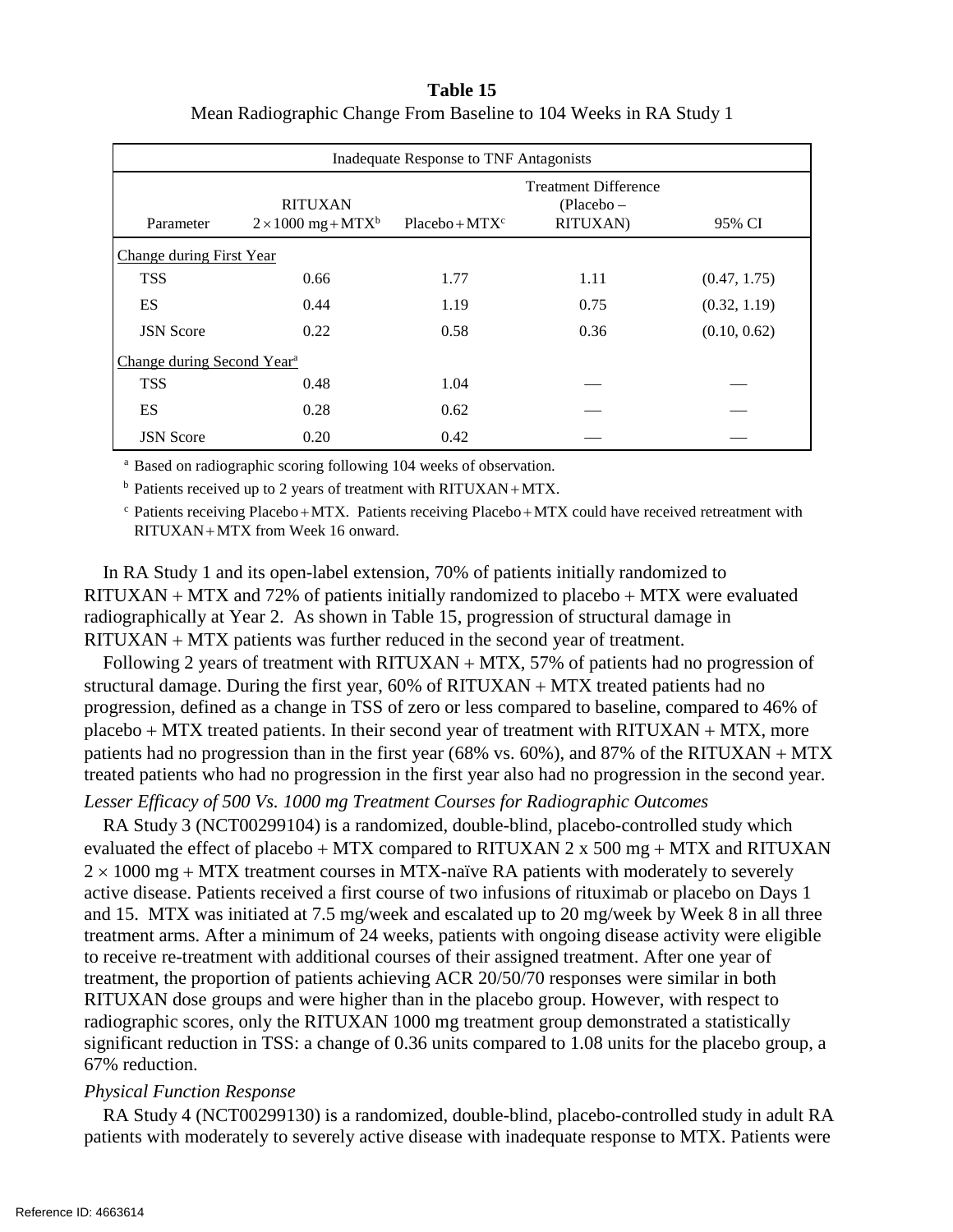randomized to receive an initial course of RITUXAN 500 mg, RITUXAN 1000 mg, or placebo in addition to background MTX.

Physical function was assessed at Weeks 24 and 48 using the Health Assessment Questionnaire Disability Index (HAQ-DI). From baseline to Week 24, a greater proportion of RITUXAN-treated patients had an improvement in HAQ-DI of at least 0.22 (a minimal clinically important difference) and a greater mean HAQ-DI improvement compared to placebo, as shown in Table 16. HAQ-DI results for the RITUXAN 500 mg treatment group were similar to the RITUXAN 1000 mg treatment group; however radiographic responses were not assessed (see Dosing Precaution in the Radiographic Responses section above). These improvements were maintained at 48 weeks.

## **Table 16**

Improvement from Baseline in Health Assessment Questionnaire Disability Index (HAQ-DI) at Week 24 in RA Study 4

|                                                                                             | $Placebo + MTX$<br>$n = 172$ | <b>RITUXAN</b><br>$2 \times 1000$<br>$mg+MTX$<br>$n = 170$ | <b>Treatment Difference</b><br>(RITUXAN –<br>$Placebo)^b$<br>$(95\% \text{ CI})$ |
|---------------------------------------------------------------------------------------------|------------------------------|------------------------------------------------------------|----------------------------------------------------------------------------------|
| Mean Improvement from Baseline                                                              | 0.19                         | 0.42                                                       | 0.23(0.11, 0.34)                                                                 |
| Percent of patients with "Improved" score<br>(Change from Baseline $\geq MCID$ <sup>a</sup> | 48%                          | 58%                                                        | $11\%$ (0%, 21%)                                                                 |

<sup>a</sup> Minimal Clinically Important Difference: MCID for HAQ=0.22.

 $<sup>b</sup>$  Adjusted difference stratified by region (US, rest of the world) and rheumatoid factor (RF) status</sup> (positive  $\geq$  20 IU/mL, negative < 20 IU/mL) at baseline.

## **14.7 Granulomatosis with Polyangiitis (GPA) (Wegener's Granulomatosis) and Microscopic Polyangiitis (MPA)**

*Induction Treatment of Adult Patients with Active Disease (GPA/MPA Study 1)*

A total of 197 patients with active, severe GPA and MPA (two forms of ANCA Associated Vasculitides) were treated in a randomized, double-blind, active-controlled, multicenter, non-inferiority study, conducted in two phases  $-$  a 6 month remission induction phase and a 12 month remission maintenance phase. Patients were 15 years of age or older, diagnosed with GPA (75% of patients) or MPA (24% of patients) according to the Chapel Hill Consensus conference criteria (1% of the patients had unknown vasculitis type). All patients had active disease, with a Birmingham Vasculitis Activity Score for Granulomatosis with Polyangiitis (BVAS/GPA)  $\geq$  3, and their disease was severe, with at least one major item on the BVAS/GPA. Ninety-six (49%) of patients had new disease and 101 (51%) of patients had relapsing disease.

Patients in both arms received 1000 mg of pulse intravenous methylprednisolone per day for 1 to 3 days within 14 days prior to initial infusion. Patients were randomized in a 1:1 ratio to receive either RITUXAN 375 mg/m<sup>2</sup> once weekly for 4 weeks or oral cyclophosphamide 2 mg/kg daily for 3 to 6 months in the remission induction phase. Patients were pre-medicated with antihistamine and acetaminophen prior to RITUXAN infusion. Following intravenous corticosteroid administration, all patients received oral prednisone  $(1 \text{ mg/kg/day})$ , not exceeding 80 mg/day) with pre-specified tapering. Once remission was achieved or at the end of the 6 month remission induction period, the cyclophosphamide group received azathioprine to maintain remission. The RITUXAN group did not receive additional therapy to maintain remission. The main outcome measure for both GPA and MPA patients was achievement of complete remission at 6 months defined as a BVAS/GPA of 0, and off glucocorticoid therapy. The pre-specified non-inferiority margin was a treatment difference of 20%. As shown in Table 17, the study demonstrated non-inferiority of RITUXAN to cyclophosphamide for complete remission at 6 months.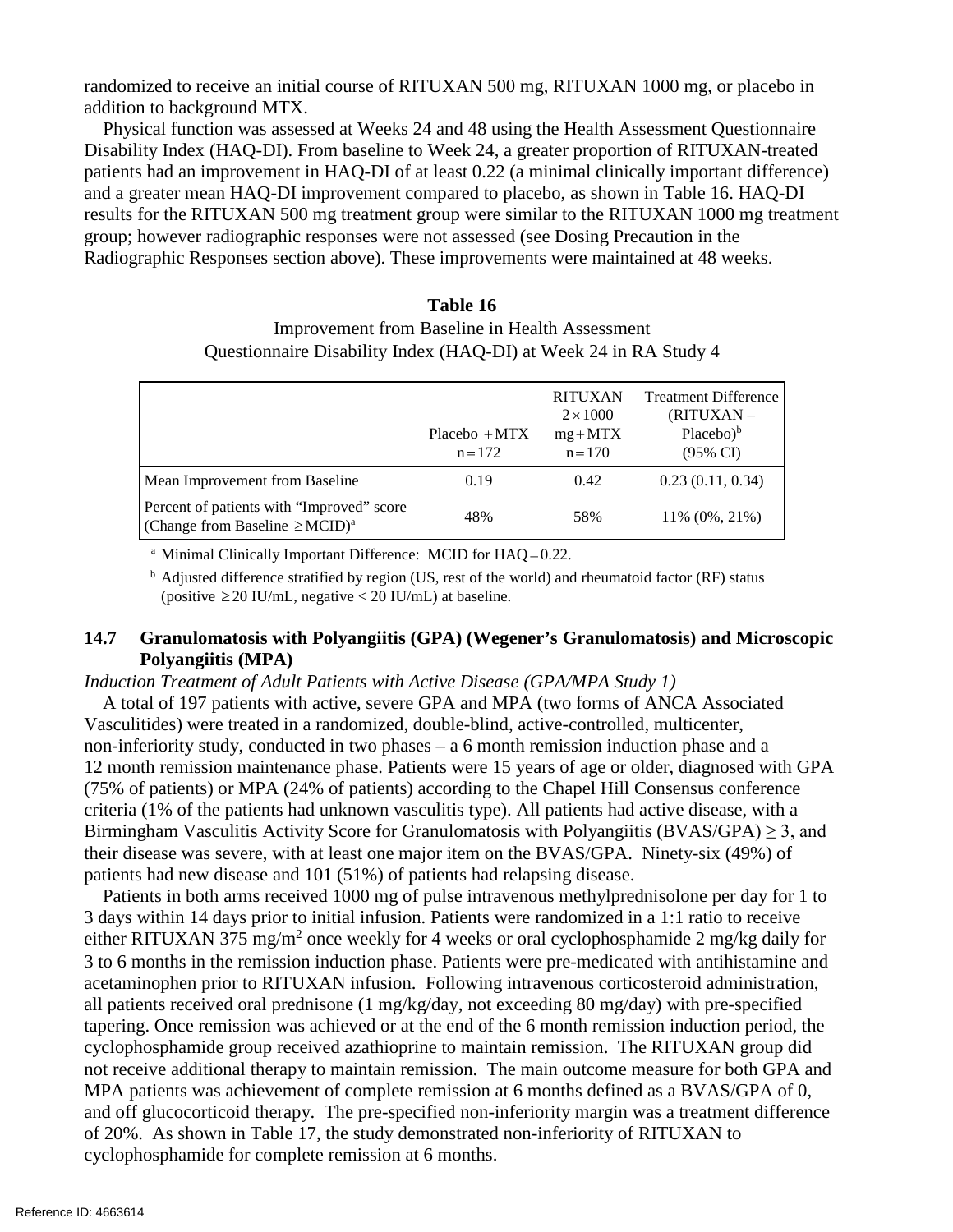#### **Table 17**

# Percentage of Patients with GPA/MPA Who Achieved Complete Remission at 6 Months (Intent-to-Treat Population)

|                          | <b>RITUXAN</b><br>$(n=99)$ | Cyclophosphamide<br>$(n=98)$ | <b>Treatment Difference</b><br>$(RITUXAN -$<br>Cyclophosphamide) |
|--------------------------|----------------------------|------------------------------|------------------------------------------------------------------|
| Rate                     | 64%                        | 53%                          | 11%                                                              |
| $95.1\%$ <sup>b</sup> CI | (54%, 73%)                 | $(43\%, 63\%)$               | $(-3\%, 24\%)$ <sup>a</sup>                                      |

<sup>a</sup> Non-inferiority was demonstrated because the lower bound was higher than the prespecified non-inferiority margin  $(-3\% > -20\%)$ .

<sup>b</sup> The 95.1% confidence level reflects an additional 0.001 alpha to account for an interim efficacy analysis.

#### *Complete Remission (CR) at 12 and 18 months*

In the RITUXAN group, 44% of patients achieved CR at 6 and 12 months, and 38% of patients achieved CR at 6, 12, and 18 months. In patients treated with cyclophosphamide (followed by azathioprine for maintenance of CR), 38% of patients achieved CR at 6 and 12 months, and 31% of patients achieved CR at 6, 12, and 18 months.

#### *Retreatment of Flares with RITUXAN*

Based upon investigator judgment, 15 patients received a second course of RITUXAN therapy for treatment of relapse of disease activity which occurred between 8 and 17 months after the induction treatment course of RITUXAN.

## *Follow up Treatment of Adult Patients with GPA/MPA who have achieved disease control with other Immunosuppressant (GPA/MPA Study 2)*

A total of 115 patients (86 with GPA, 24 with MPA, and 5 with renal-limited ANCA-associated vasculitis) in disease remission were randomized to receive azathioprine (58 patients) or non-U.S. licensed rituximab (57 patients) in this open-label, prospective, multi-center, randomized, activecontrolled study. Eligible patients were 21 years and older and had either newly diagnosed (80%) or relapsing disease (20%). A majority of the patients were ANCA-positive. Remission of active disease was achieved using a combination of glucocorticoids and cyclophosphamide. Within a maximum of 1 month after the last cyclophosphamide dose, eligible patients (based on BVAS of 0), were randomized in a 1:1 ratio to receive either non-U.S.-licensed rituximab or azathioprine.

The non-U.S.-licensed rituximab was administered as two 500 mg intravenous infusions separated by two weeks (on Day 1 and Day 15) followed by a 500 mg intravenous infusion every 6 months for 18 months. Azathioprine was administered orally at a dose of 2 mg/kg/day for 12 months, then 1.5 mg/kg/day for 6 months, and finally 1 mg/kg/day for 4 months; treatment was discontinued after 22 months. Prednisone treatment was tapered and then kept at a low dose (approximately 5 mg per day) for at least 18 months after randomization. Prednisone dose tapering and the decision to stop prednisone treatment after month 18 were left at the investigator's discretion.

Planned follow-up was until month 28 (10 or 6 months, respectively, after the last non-U.S. licensed rituximab infusion or azathioprine dose). The primary endpoint was the occurrence of major relapse (defined by the reappearance of clinical and/or laboratory signs of vasculitis activity that could lead to organ failure or damage, or could be life threatening) through month 28.

By month 28, major relapse occurred in 3 patients (5%) in the non-U.S.-licensed rituximab group and 17 patients (29%) in the azathioprine group.

The observed cumulative incidence rate of first major relapse during the 28 months was lower in patients on non-U.S.-licensed rituximab relative to azathioprine (Figure 3).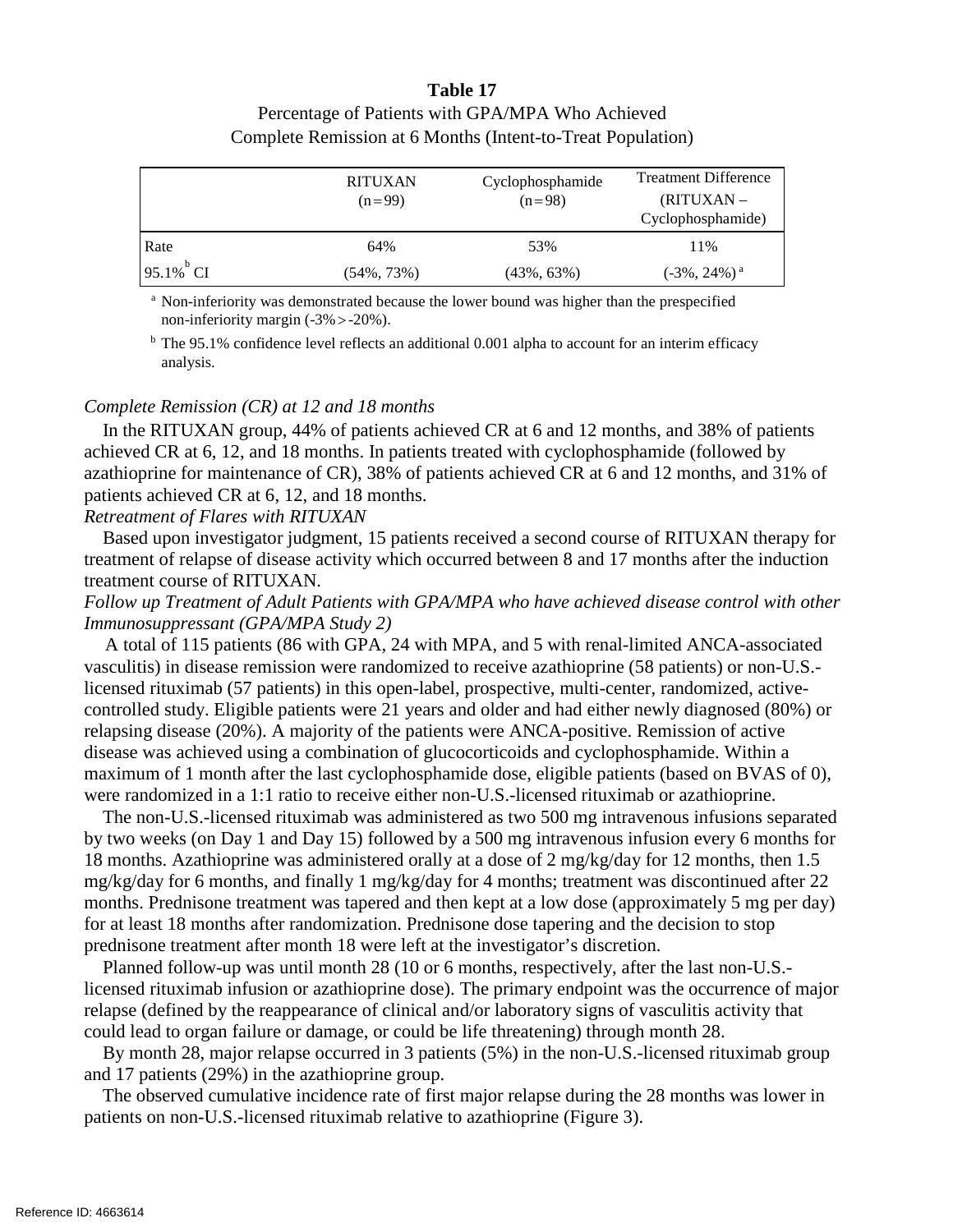**Figure 3 Cumulative Incidence Over Time of First Major Relapse in Patients with GPA/MPA**



Patients were censored at the last follow-up dates if they had no event

#### *Treatment of Pediatric Patients (GPA/MPA Study 4)*

The study design consisted of an initial 6-month remission induction phase, and a minimum 12 month follow-up phase up to a maximum of 54 months (4.5 years) in pediatric patients 2 years to 17 years of age with GPA and MPA. Patients were to receive a minimum of 3 doses of intravenous methylprednisolone (30 mg/kg/day, not exceeding 1g/day) prior to the first RITUXAN or non-U.S. licensed rituximab intravenous infusion. If clinically indicated, additional daily doses (up to three), of intravenous methylprednisolone could be given. The remission induction regimen consisted of four once weekly intravenous infusions of RITUXAN or non-U.S.-licensed rituximab at a dose of 375 mg/m<sup>2</sup> BSA, on study days 1, 8, 15 and 22 in combination with oral prednisolone or prednisone at 1 mg/kg/day (max 60 mg/day) tapered to 0.2 mg/kg/day minimum (max 10 mg/day) by Month 6. After the remission induction phase, patients could receive subsequent RITUXAN or non-U.S. licensed rituximab intravenous infusions on or after Month 6 to maintain remission and control disease activity.

The primary objectives of this study were to evaluate safety and PK parameters in pediatric GPA and MPA patients (2 years to 17 years of age). The efficacy objectives of the study were exploratory and principally assessed using the Pediatric Vasculitis Activity Score (PVAS).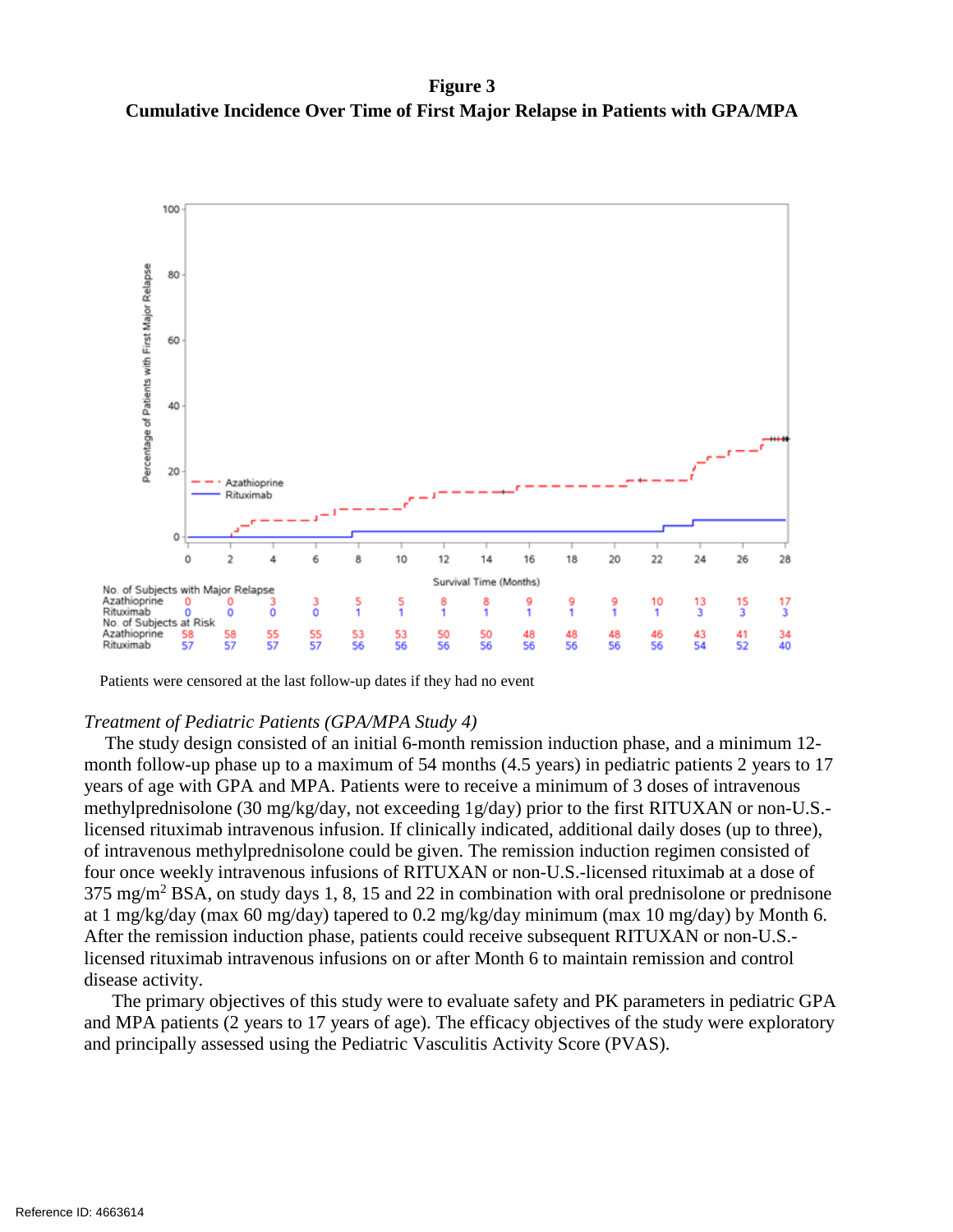A total of 25 pediatric patients 6 years to 17 years of age with active GPA and MPA were treated with RITUXAN or non-U.S.-licensed rituximab in a multicenter, open-label, single-arm, uncontrolled study **(**NCT01750697). The median age of patients in the study was 14 years and the majority of patients (20/25 [80%]) were female. A total of 19 patients (76%) had GPA and 6 patients (24%) had MPA at baseline. Eighteen patients (72%) had newly diagnosed disease upon study entry (13 patients with GPA and 5 patients with MPA) and 7 patients had relapsing disease (6 patients with GPA and 1 patient with MPA).

All 25 patients completed all four once weekly intravenous infusions for the 6-month remission induction phase. A total of 24 out of 25 patients completed at least 18 months from Day 1 (baseline). The exploratory efficacy using the PVAS is described in Table 18.

#### **Table 18**

Percentage of Patients Who Achieved PVAS Remission by Month 6, 12 and 18 (*GPA/MPA Study 4)*

|                   | Time to Follow Up Since Day 1 |                      |                      |
|-------------------|-------------------------------|----------------------|----------------------|
|                   | Month 6<br>$n=25$             | Month 12<br>$n = 25$ | Month 18<br>$n = 25$ |
| Response rate     | 56%                           | 92%                  | 100%                 |
| 95% $CI^{\alpha}$ | $(34.9\%, 75.6\%)$            | $(74.0\%, 99.0\%)$   | $(86.3\%, 100.0\%)$  |

\*PVAS remission is defined by a PVAS of 0 and achieved glucocorticoid taper to 0.2 mg/kg/day (or 10 mg/day, whichever is lower), or a PVAS of 0 on two consecutive readings  $\geq$  4 weeks apart irrespective of glucocorticoid dose

<sup>α</sup>The efficacy results are exploratory and no formal statistical testing was performed for these endpoints

#### *Follow-Up Treatment*

After the 6-month remission induction phase, patients who had not achieved remission or who had progressive disease or flare that could not be controlled by glucocorticoids alone received additional treatment for GPA and MPA, that could include RITUXAN or non-U.S.-licensed rituximab and/or other therapies, at the discretion of the investigator. Planned follow-up was until Month 18 (from Day 1).

Fourteen out of 25 patients (56%) received additional RITUXAN or non-U.S.-licensed rituximab treatment at or post Month 6, up to Month 18. Five of these patients received four once weekly doses  $(375 \text{ mg/m}^2)$  of intravenous RITUXAN or non-U.S.-licensed rituximab approximately every 6 months; 5 of these patients received a single dose  $(375 \text{ mg/m}^2)$  of RITUXAN or non-U.S.licensed rituximab every 6 months, and 4 of these patients received various other RITUXAN or non-U.S.-licensed rituximab doses/regimens according to investigator. Of the 14 patients who received follow-up treatment between Month 6 and Month 18, 4 patients first achieved remission between Months 6 and 12 and 1 patient first achieved remission between Months 12 and 18. Nine of these 14 patients achieved PVAS remission by Month 6 but required additional follow-up treatment after Month 6.

#### **14.8 Pemphigus Vulgaris (PV)**

#### *PV Study 1 (NCT00784589)*

Non-U.S.-licensed rituximab in combination with short-term prednisone was compared to prednisone monotherapy as first-line treatment in 90 newly diagnosed adult patients with moderate to severe pemphigus (74 Pemphigus Vulgaris [PV] and 16 Pemphigus Foliaceus [PF]) in this randomized, open-label, controlled, multicenter study (PV Study 1). Patients were between 19 and 79 years of age and had not received prior therapies for pemphigus. In the PV population, 5 (13%) patients in the group treated with non-U.S.-licensed rituximab and 3 (8%) patients in the prednisone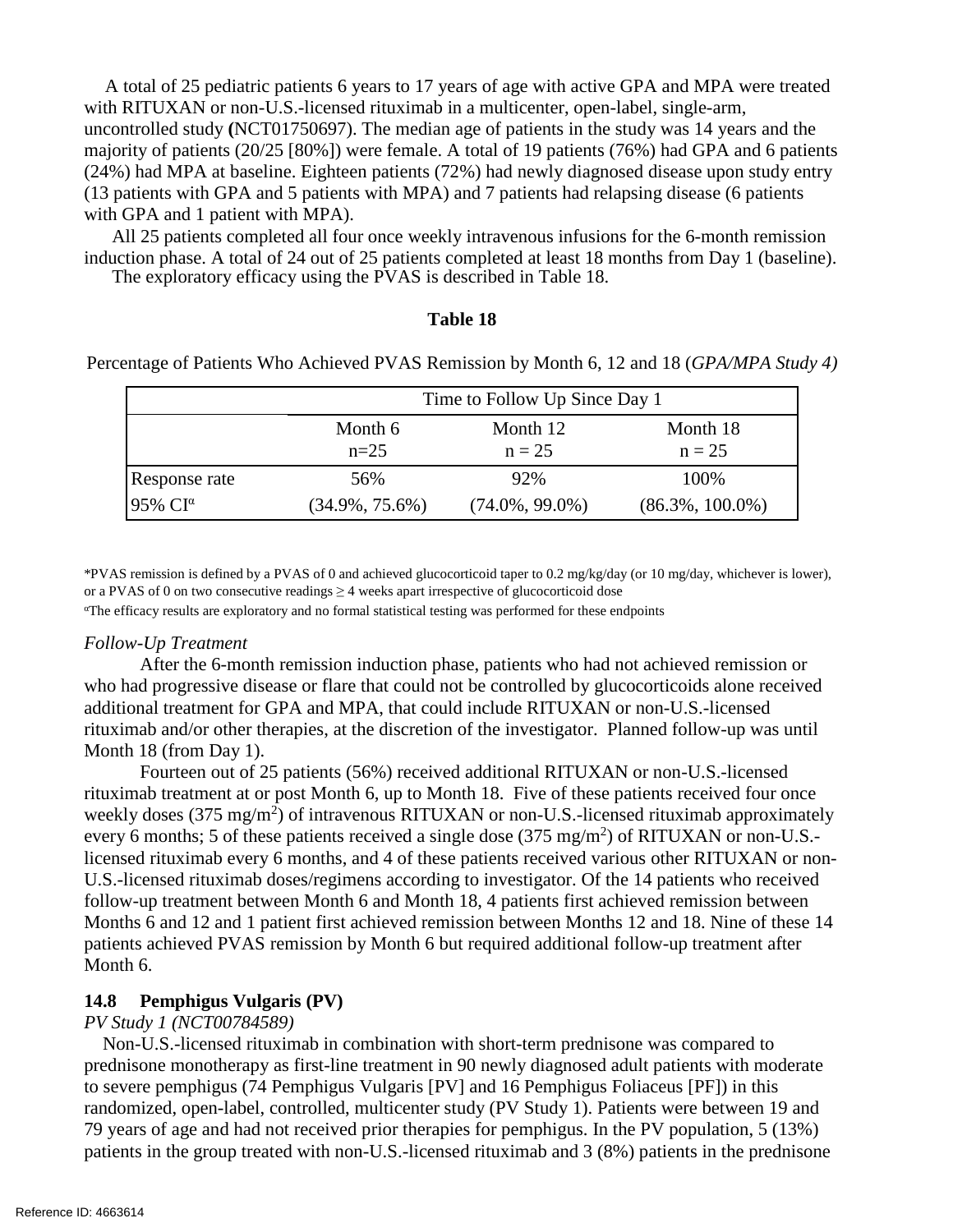group had moderate disease and 33 (87%) patients in the group treated with non-U.S.-licensed rituximab and 33 (92%) patients in the prednisone group had severe disease according to disease severity defined by Harman's criteria.

 Patients were stratified by baseline disease severity (moderate or severe) and randomized 1:1 to receive either the non-U.S.-licensed rituximab and short-term prednisone or long-term prednisone monotherapy. Patients were pre-medicated with antihistamine, acetaminophen and methylprednisolone prior to infusion of the non-U.S.-licensed rituximab. Patients randomized to the group treated with non-U.S.-licensed rituximab received an initial intravenous infusion of 1000 mg non-U.S.-licensed rituximab on Study Day 1 in combination with a short-term regimen of 0.5 mg/kg/day oral prednisone tapered off over 3 months if they had moderate disease or 1 mg/kg/day oral prednisone tapered off over 6 months if they had severe disease. All patients received a second intravenous infusion of 1000 mg non-U.S.-licensed rituximab on Study Day 15. Maintenance infusions of 500 mg non-U.S.-licensed rituximab were administered at Months 12 and 18. Patients randomized to the prednisone monotherapy group received an initial 1 mg/kg/day oral prednisone tapered off over 12 months if they had moderate disease or 1.5 mg/kg/day oral prednisone tapered off over 18 months if they had severe disease. Patients in the group treated with non-U.S.-licensed rituximab who relapsed could receive an additional infusion of 1000 mg non-U.S.-licensed rituximab in combination with reintroduced or escalated prednisone dose. Maintenance and relapse infusions were administered no sooner than 16 weeks following the previous infusion.

 The primary endpoint for the study was complete remission (complete epithelialization and absence of new and/or established lesions) at Month 24 without the use of prednisone therapy for 2 months or more (CRoff for  $\geq 2$  months).

The results of the trial are presented in Table 19.

**Table 19** Percentage of Pemphigus Patients in Complete Remission Off Corticosteroid Therapy for Two Months or More (CRoff  $\geq 2$  months) at Month 24, PV Study 1 (Intent-to-Treat Population)

|                                             | Non-U.S.-licensed rituximab $+$<br>short-term prednisone<br>$N=46$ | Prednisone<br>$N=44$ |
|---------------------------------------------|--------------------------------------------------------------------|----------------------|
| Number of responders<br>(response rate [%]) | 41 (89%)                                                           | 15 (34%)             |
| PV patients                                 | 34/38 (90%)                                                        | 10/36(28%)           |
| PF patients                                 | 7/8(88%)                                                           | 5/8(63%)             |

#### *PV Study 2 (NCT02383589)*

 In a randomized, double-blind, double-dummy, active-comparator, multicenter study, the efficacy and safety of RITUXAN compared to mycophenolate mofetil (MMF) were evaluated in patients with moderate-to-severe PV receiving 60-120 mg/day oral prednisone or equivalent (1.0-1.5) mg/kg/day) at study entry and tapered to reach a dose of 60 or 80 mg/day by Day 1. Patients had a confirmed diagnosis of PV within the previous 24 months and evidence of moderate-to-severe disease defined as a total Pemphigus Disease Area Index (PDAI) activity score of  $\geq 15$ . The study consisted of a screening period of up to 28 days, a 52-week double-blind treatment period, and a 48 week safety follow up period.

 One hundred and thirty-five patients were randomized to treatment with RITUXAN 1000 mg administered on Day 1, Day 15, Week 24 and Week 26 or oral MMF 2 g/day (starting at 1 g/day on Day 1 and titrated to achieve a goal of 2 g/day by Week 2) for 52 weeks in combination with an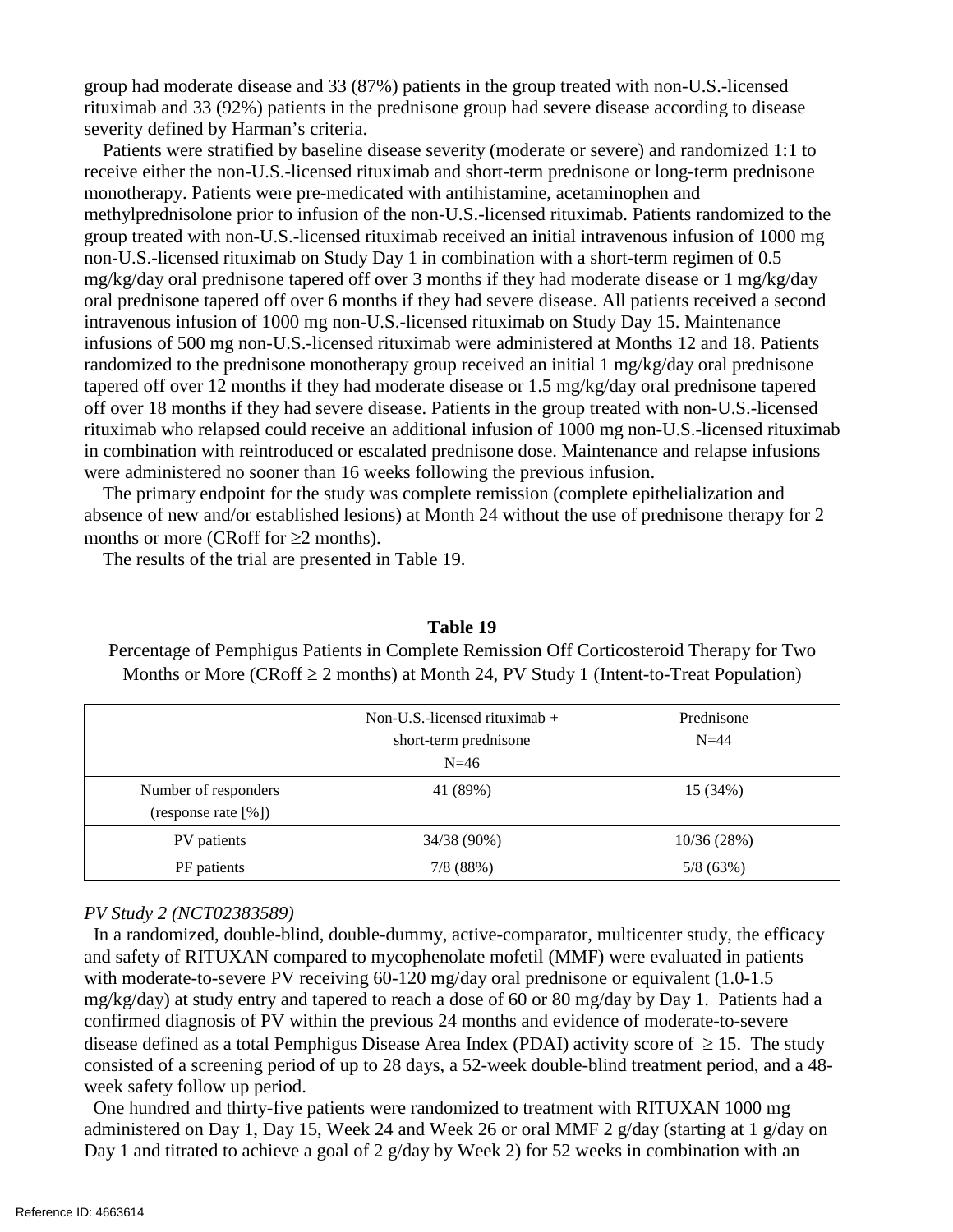initial dose of 60 or 80 mg oral prednisone with the aim of tapering to 0 mg/day by Week 24. Randomization was stratified by duration of PV (within the 1 year prior to screening or greater than 1 year) and geographical region. A dual-assessor approach was used during the study for efficacy and safety evaluations to prevent potential unblinding.

 One hundred and twenty-five patients (excluding exploratory data from ten telemedicine patients) were analyzed for efficacy (Modified Intent-to-Treat Population). The primary efficacy endpoint for this study was the proportion of subjects achieving sustained complete remission defined as achieving healing of lesions with no new active lesions (i.e., PDAI activity score of 0) while on 0 mg/day prednisone or equivalent, and maintaining this response for at least 16 consecutive weeks, during the 52-week treatment period.

 Secondary endpoints included cumulative oral corticosteroid dose and the total number of disease flares.

The results of the trial are presented in Table 20.

**Table 20** Percentage of PV Patients Who Achieved Sustained Complete Remission Off Corticosteroid Therapy for 16 Weeks or More at Week 52 (Modified Intent- to-Treat Population)

|                                                    | <b>RITUXAN</b><br>$(N=62)$                                 | <b>MMF</b><br>$(N=63)$ | Difference (95% CI)        |
|----------------------------------------------------|------------------------------------------------------------|------------------------|----------------------------|
| Number of<br>responders<br>(response rate $[\%]$ ) | 25 (40.3%)                                                 | $6(9.5\%)$             | 30.80% (14.70%,<br>45.15%) |
|                                                    | $MMF = Mycophenolate$ mofetil. $CI = Confidence$ Interval. |                        |                            |

## Glucocorticoid exposure

The median (min, max) cumulative oral prednisone dose at Week 52 was 2775 mg (450, 22180) in the RITUXAN group compared to 4005 mg (900, 19920) in the MMF group. Topical corticosteroid use and pre-infusion IV methylprednisolone were not included in this analysis. Prior to each infusion, the RITUXAN group received IV methylprednisolone 100 mg and the MMF group received IV saline solution.

## Disease flare

Disease flare was defined as an appearance of 3 or more new lesions a month that do not heal spontaneously within 1 week or by the extension of established lesions in a patient who has achieved disease control. The total number of disease flares was lower in patients treated with RITUXAN compared to MMF (6 vs. 44).

## **16 HOW SUPPLIED/STORAGE AND HANDLING**

RITUXAN (rituximab) injection is a sterile, preservative-free, clear, colorless solution for intravenous infusion supplied as follows:

| Carton contents                                                 | NDC number       |
|-----------------------------------------------------------------|------------------|
| One $100 \text{ mg}/10 \text{ mL}$ (10 mg/mL) single-dose vial  | NDC 50242-051-21 |
| Ten $100 \text{ mg}/10 \text{ mL}$ (10 mg/mL) single-dose vials | NDC 50242-051-10 |
| One 500 mg/50 mL $(10 \text{ mg/mL})$ single-dose vial          | NDC 50242-053-06 |

Store RITUXAN vials refrigerated at 2°C to 8°C (36°F to 46°F). RITUXAN vials should be protected from direct sunlight. Do not freeze or shake.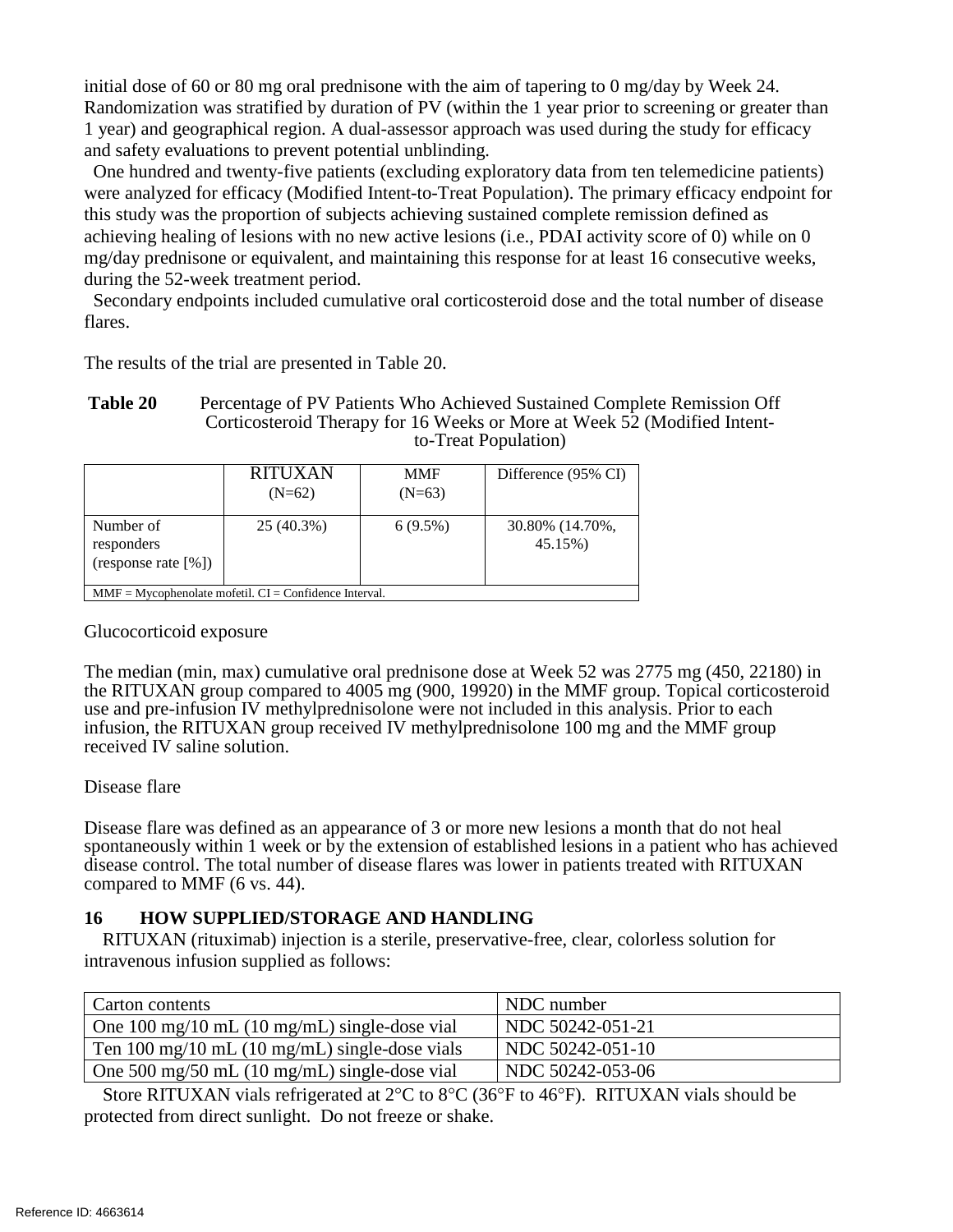## **17 PATIENT COUNSELING INFORMATION**

Advise the patient to read the FDA-approved patient labeling (Medication Guide). Infusion-Related Reactions

Inform patients about the signs and symptoms of infusion-related reactions. Advise patients to contact their healthcare provider immediately to report symptoms of infusion-related reactions including urticaria, hypotension, angioedema, sudden cough, breathing problems, weakness, dizziness, palpitations, or chest pain *[see Warnings and Precautions (5.1)]*.

#### Severe Mucocutaneous Reactions

Advise patients to contact their healthcare provider immediately for symptoms of severe mucocutaneous reactions, including painful sores or ulcers on the mouth, blisters, peeling skin, rash, and pustules *[see Warnings and Precautions (5.2)]*.

## Hepatitis B Virus Reactivation

Advise patients to contact their healthcare provider immediately for symptoms of hepatitis including worsening fatigue or yellow discoloration of skin or eyes *[see Warnings and Precautions (5.3)]*.

## Progressive Multifocal Leukoencephalopathy (PML)

Advise patients to contact their healthcare provider immediately for signs and symptoms of PML, including new or changes in neurological symptoms such as confusion, dizziness or loss of balance, difficulty talking or walking, decreased strength or weakness on one side of the body, or vision problems *[see Warnings and Precautions (5.4)]*.

## Tumor Lysis Syndrome (TLS)

Advise patients to contact their healthcare provider immediately for signs and symptoms of tumor lysis syndrome such as nausea, vomiting, diarrhea, and lethargy *[see Warnings and Precautions (5.5)]*.

## Infections

Advise patients to contact their healthcare provider immediately for signs and symptoms of infections including fever, cold symptoms (e.g., rhinorrhea or laryngitis), flu symptoms (e.g., cough, fatigue, body aches), earache or headache, dysuria, oral herpes simplex infection, and painful wounds with erythema and advise patients of the increased risk of infections during and after treatment with RITUXAN *[see Warnings and Precautions (5.6)]*.

## Cardiovascular Adverse Reactions

Advise patients of the risk of cardiovascular adverse reactions, including ventricular fibrillation, myocardial infarction, and cardiogenic shock. Advise patients to contact their healthcare provider immediately to report chest pain and irregular heartbeats *[see Warnings and Precautions (5.7)]*. Renal Toxicity

Advise patients of the risk of renal toxicity. Inform patients of the need for healthcare providers to monitor kidney function *[see Warnings and Precautions (5.8)]*.

## Bowel Obstruction and Perforation

Advise patients to contact their healthcare provider immediately for signs and symptoms of bowel obstruction and perforation, including severe abdominal pain or repeated vomiting *[see Warnings and Precautions (5.9)]*.

## Embryo-Fetal Toxicity

Advise pregnant women of the potential risk to a fetus. Advise females of reproductive potential to inform their healthcare provider of a known or suspected pregnancy *[see Warnings and Precautions (5.11) and Use in Specific Populations (8.1)]*

Advise females of reproductive potential to use effective contraception during treatment with RITUXAN and for at least 12 months after the last dose *[see Use in Specific Populations ( 8.3)]*. Lactation

Advise women not to breastfeed during treatment with RITUXAN and for at least 6 months after the last dose *[see Use in Specific Populations (8.2)]*.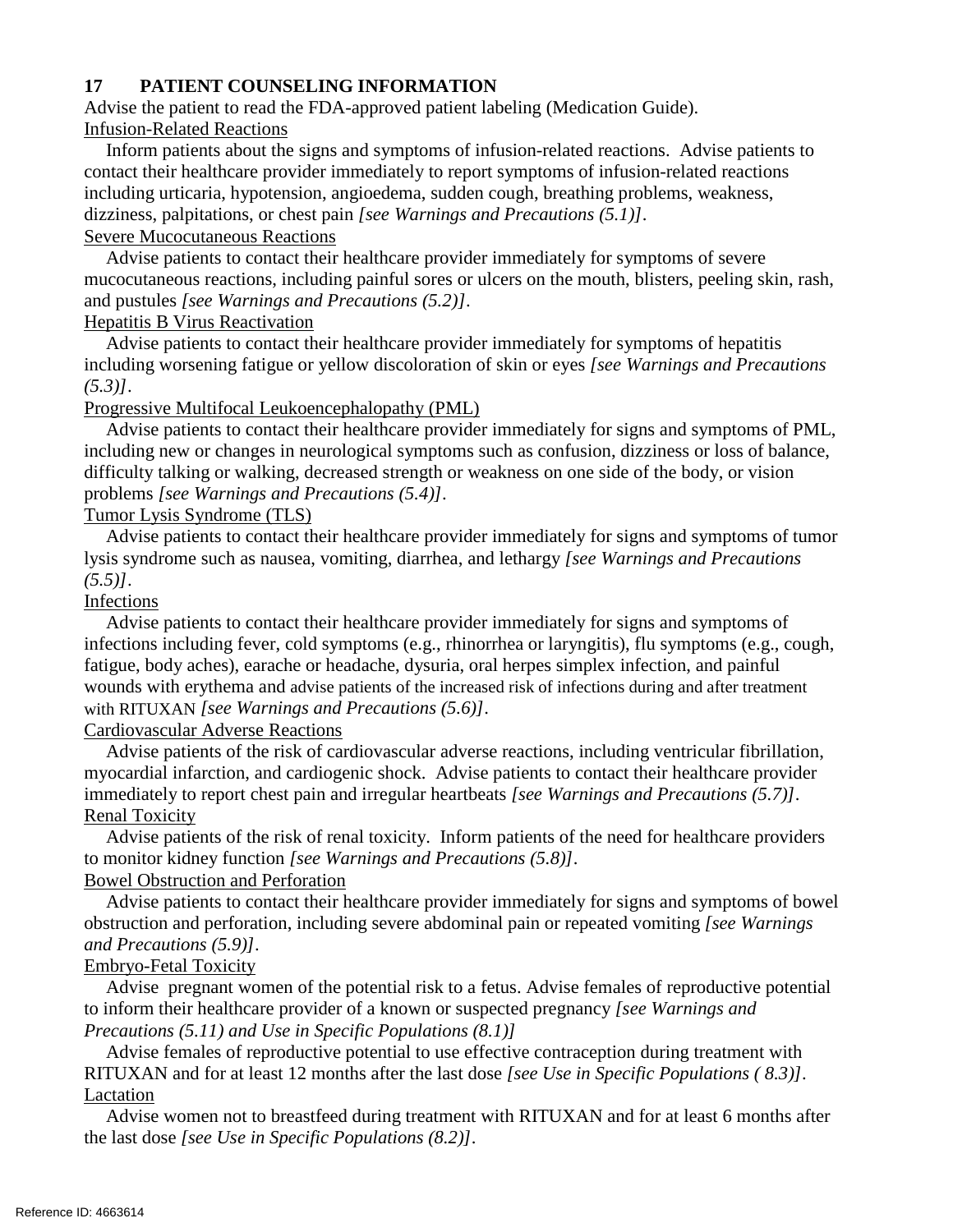**RITUXAN® [rituximab]** Manufactured by: **Genentech, Inc.** A Member of the Roche Group 1 DNA Way South San Francisco, CA 94080-4990 US License Number 1048

RITUXAN® is a registered trademark of Biogen. Jointly marketed by Biogen and Genentech USA, Inc. ©2020 Biogen and Genentech, Inc.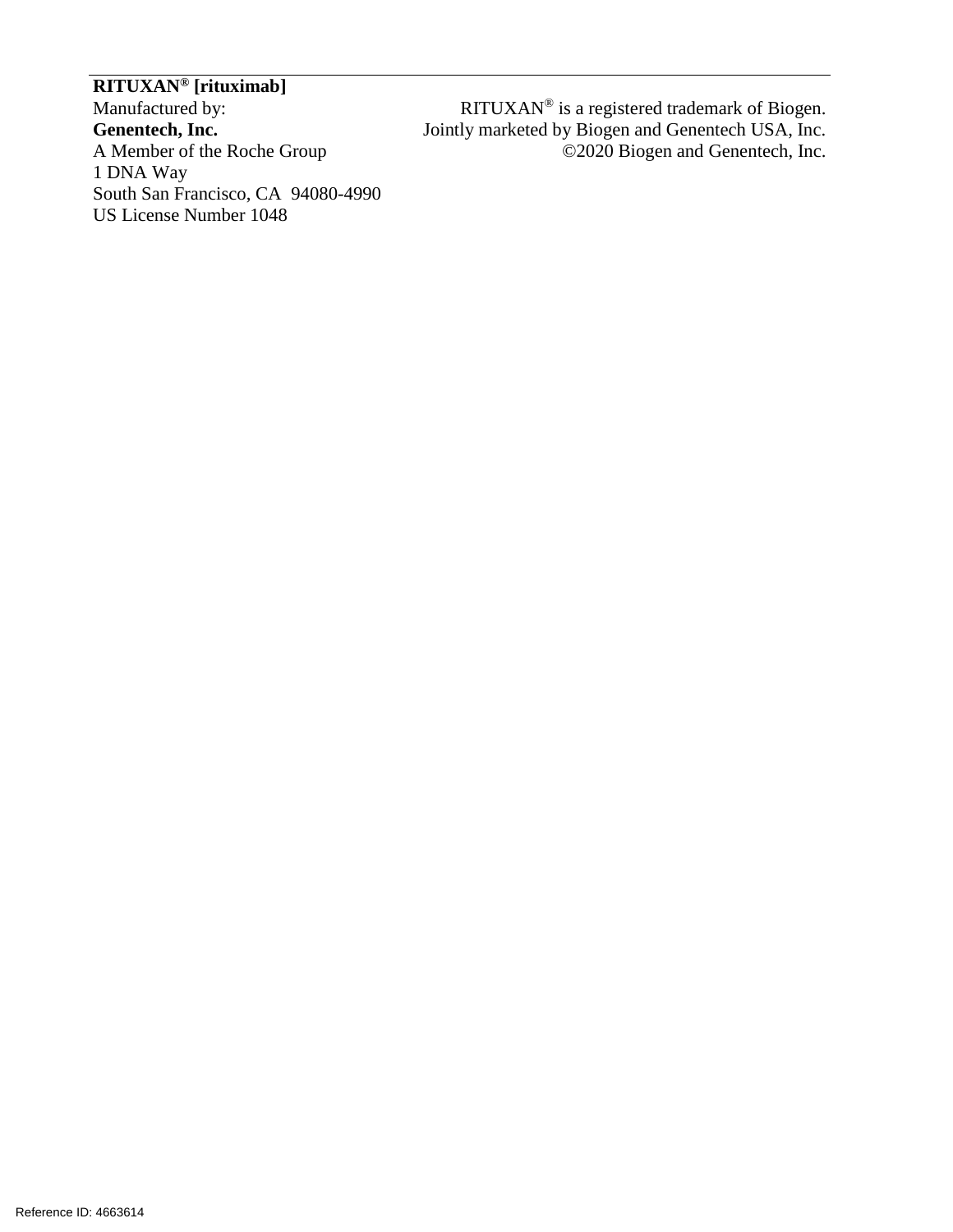#### **MEDICATION GUIDE** RITUXAN® (ri tuk san)

# (rituximab)

## injection

#### **What is the most important information I should know about RITUXAN?**

**RITUXAN** can cause serious side effects that can lead to death, including:

• Infusion-related reactions. Infusion-related reactions are very common side effects of RITUXAN treatment. Serious infusion-related reactions can happen during your infusion or within 24 hours after your infusion of RITUXAN. Your healthcare provider should give you medicines before your infusion of RITUXAN to decrease your chance of having a severe infusion-related reaction.

Tell your healthcare provider or get medical help right away if you get any of these symptoms during or after an infusion of RITUXAN:

- o hives (red itchy welts) or rash
- o itching

face

- o shortness of breath, difficulty breathing, or wheezing o weakness
- o swelling of your lips, tongue, throat or
- o dizziness or feel faint
- o palpitations (feel like your heart is racing or fluttering)

o sudden cough

- o chest pain
- **Severe skin and mouth reactions.** Tell your healthcare provider or get medical help right away if you get any of these symptoms at any time during your treatment with RITUXAN:
	- o painful sores or ulcers on your skin, lips or in your mouth
	- o blisters
	- o peeling skin
	- o rash
	- o pustules
- **Hepatitis B virus (HBV) reactivation.** Before you receive your RITUXAN treatment, your healthcare provider will do blood tests to check for HBV infection. If you have had hepatitis B or are a carrier of hepatitis B virus, receiving RITUXAN could cause the virus to become an active infection again. Hepatitis B reactivation may cause serious liver problems including liver failure, and death. You should not receive RITUXAN if you have active hepatitis B liver disease. Your healthcare provider will monitor you for hepatitis B infection during and for several months after you stop receiving RITUXAN.

Tell your healthcare provider right away if you get worsening tiredness, or yellowing of your skin or white part of your eyes, during treatment with RITUXAN.

• **Progressive Multifocal Leukoencephalopathy (PML).** PML is a rare, serious brain infection caused by a virus that can happen in people who receive RITUXAN. People with weakened immune systems can get PML. PML can result in death or severe disability. There is no known treatment, prevention, or cure for PML.

Tell your healthcare provider right away if you have any new or worsening symptoms or if anyone close to you notices these symptoms:

o confusion

- o decreased strength or weakness on one side of your body
- o dizziness or loss of balance o difficulty walking or talking
- o vision problems

#### See "**What are the possible side effects of RITUXAN?**" for more information about side effects. **What is RITUXAN?**

RITUXAN is a prescription medicine used to treat:

- Adults with Non-Hodgkin's Lymphoma (NHL): alone or with other chemotherapy medicines.
- Adults with Chronic Lymphocytic Leukemia (CLL): with the chemotherapy medicines fludarabine and cyclophosphamide.
- Adults with Rheumatoid Arthritis (RA): with another prescription medicine called methotrexate, to reduce the signs and symptoms of moderate to severe active RA in adults, after treatment with at least one other medicine called a Tumor Necrosis Factor (TNF) antagonist has been used and did not work well enough.
- People with Granulomatosis with Polyangiitis (GPA) (Wegener's Granulomatosis) and Microscopic Polyangiitis (MPA) ages 2 years and above: with glucocorticoids, to treat GPA and MPA.
- Adults with Pemphigus Vulgaris (PV): to treat moderate to severe PV.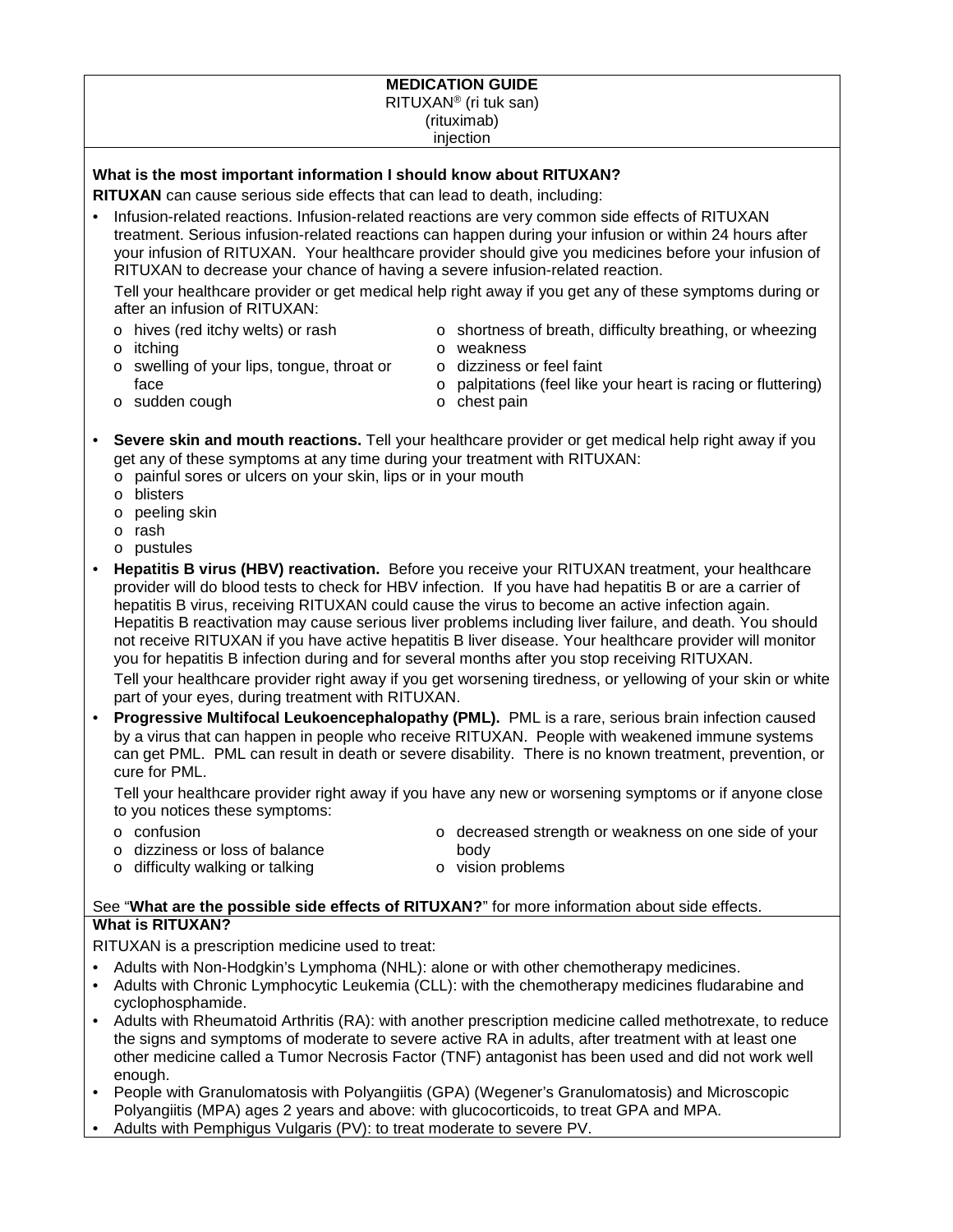**RITUXAN is not indicated in children less than 2 years of age with GPA or MPA or in children with conditions other than GPA or MPA.**

#### **Before you receive RITUXAN, tell your healthcare provider about all of your medical conditions, including if you:**

- have had a severe reaction to RITUXAN or a rituximab product
- have a history of heart problems, irregular heart beat or chest pain
- have lung or kidney problems
- have an infection or weakened immune system.
- have or have had any severe infections including:
	- o Hepatitis B virus (HBV)
	- o Hepatitis C virus (HCV)
	- o Cytomegalovirus (CMV)
	- o Herpes simplex virus (HSV)
- o Parvovirus B19
- o Varicella zoster virus (chickenpox or shingles)
- o West Nile Virus
- have had a recent vaccination or are scheduled to receive vaccinations. You should not receive certain vaccines before or during treatment with RITUXAN.
- are pregnant or plan to become pregnant. Talk to your healthcare provider about the risks to your unborn baby if you receive RITUXAN during pregnancy.

Females who are able to become pregnant should use effective birth control (contraception) during treatment with RITUXAN and for **12 months** after the last dose of RITUXAN. Talk to your healthcare provider about effective birth control.

Tell your healthcare provider right away if you become pregnant or think that you are pregnant during treatment with RITUXAN.

• are breastfeeding or plan to breastfeed. It is not known if RITUXAN passes into your breast milk. Do not breastfeed during treatment and for **at least 6 months** after your last dose of RITUXAN.

Tell your healthcare provider about all the medicines you take, including prescription and over-the-counter medicines, vitamins, and herbal supplements. Especially tell your doctor if you take or have taken:

- a Tumor Necrosis Factor (TNF) inhibitor medicine
- a Disease Modifying Anti-Rheumatic Drug (DMARD)
- If you are not sure if your medicine is one listed above, ask your healthcare provider.

#### **How will I receive RITUXAN?**

- RITUXAN is given by infusion through a needle placed in a vein (intravenous infusion), in your arm. Talk to your healthcare provider about how you will receive RITUXAN.
- Your healthcare provider may prescribe medicines before each infusion of RITUXAN to reduce infusion side effects such as fever and chills.
- Your healthcare provider should do blood tests regularly to check for side effects to RITUXAN.
- Before each RITUXAN treatment, your healthcare provider or nurse will ask you questions about your general health. Tell your healthcare provider or nurse about any new symptoms.

## **What are the possible side effects of RITUXAN?**

- **RITUXAN can cause serious side effects, including:**
- See "**What is the most important information I should know about RITUXAN?**"
- Tumor Lysis Syndrome (TLS). TLS is caused by the fast breakdown of cancer cells. TLS can cause you to have:
	- o kidney failure and the need for dialysis treatment
	- o abnormal heart rhythm

TLS can happen within 12 to 24 hours after an infusion of RITUXAN. Your healthcare provider may do blood tests to check you for TLS. Your healthcare provider may give you medicine to help prevent TLS. Tell your healthcare provider right away if you have any of the following signs or symptoms of TLS:

o nausea

o diarrhea

o vomiting

- o lack of energy
- **Serious infections**. Serious infections can happen during and after treatment with RITUXAN, and can lead to death. RITUXAN can increase your risk of getting infections and can lower the ability of your immune system to fight infections. Types of serious infections that can happen with RITUXAN include bacterial, fungal, and viral infections. After receiving RITUXAN, some people have developed low levels of certain antibodies in their blood for a long period of time (longer than 11 months). Some of these people with low antibody levels developed infections. People with serious infections should not receive RITUXAN. Tell your healthcare provider right away if you have any symptoms of infection:
	- o fever
	- $\circ$  cold symptoms, such as runny nose or sore throat that do not go away